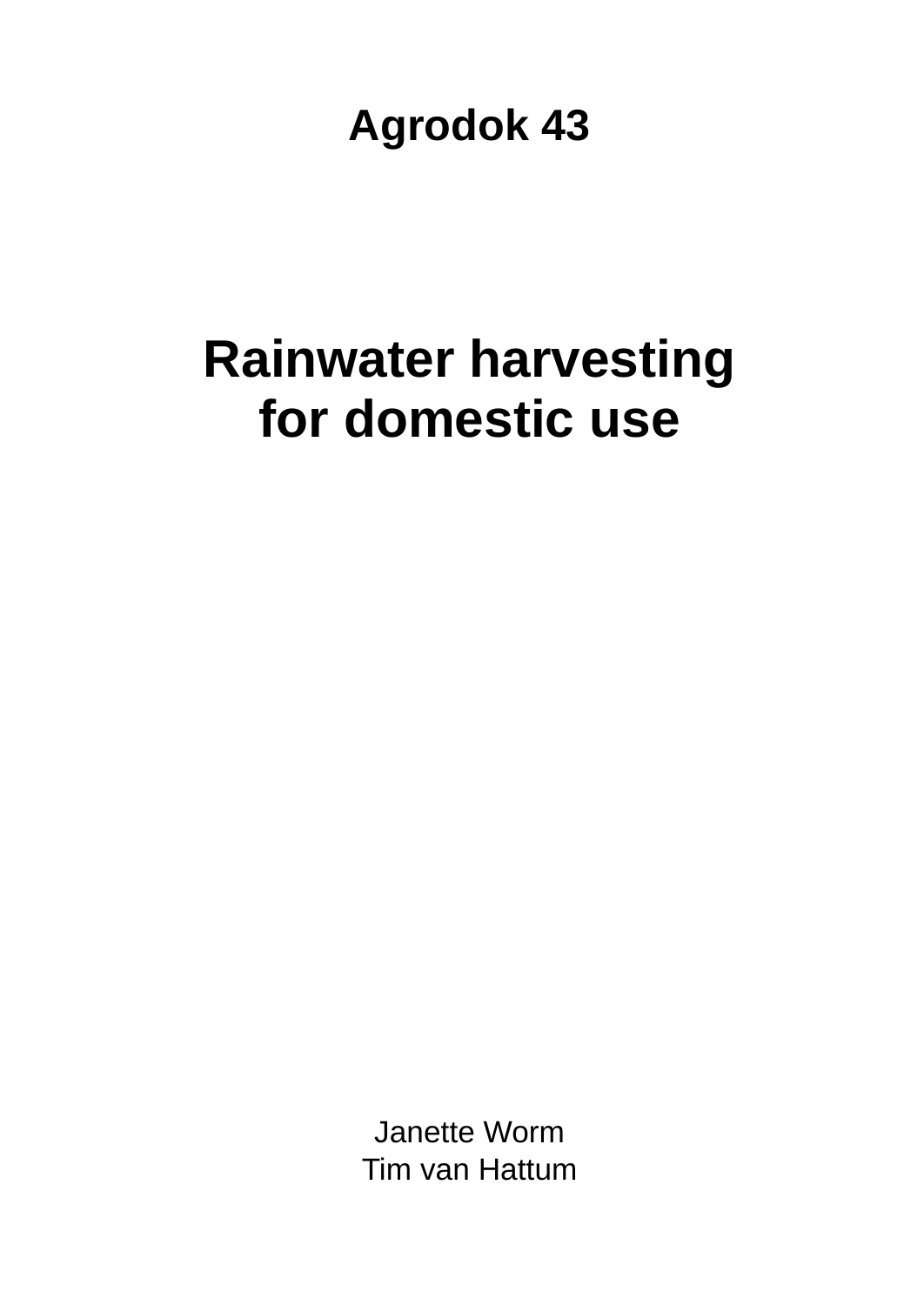This publication is sponsored by: ICCO and AIDEnvironment

© Agromisa Foundation and CTA, Wageningen, 2006.

*All rights reserved. No part of this book may be reproduced in any form, by print, photocopy, microfilm or any other means, without written permission from the publisher.* 

First edition: 2006

Authors: Janette Worm, Tim van Hattum Illustrators: Liesbeth Worm, Barbera Oranje Design: Eva Kok Translation: Catharina de Kat-Reynen (editing) Printed by: Digigrafi, Wageningen, The Netherlands

ISBN Agromisa: 90-8573-053-8 ISBN CTA: 92-9081-330-X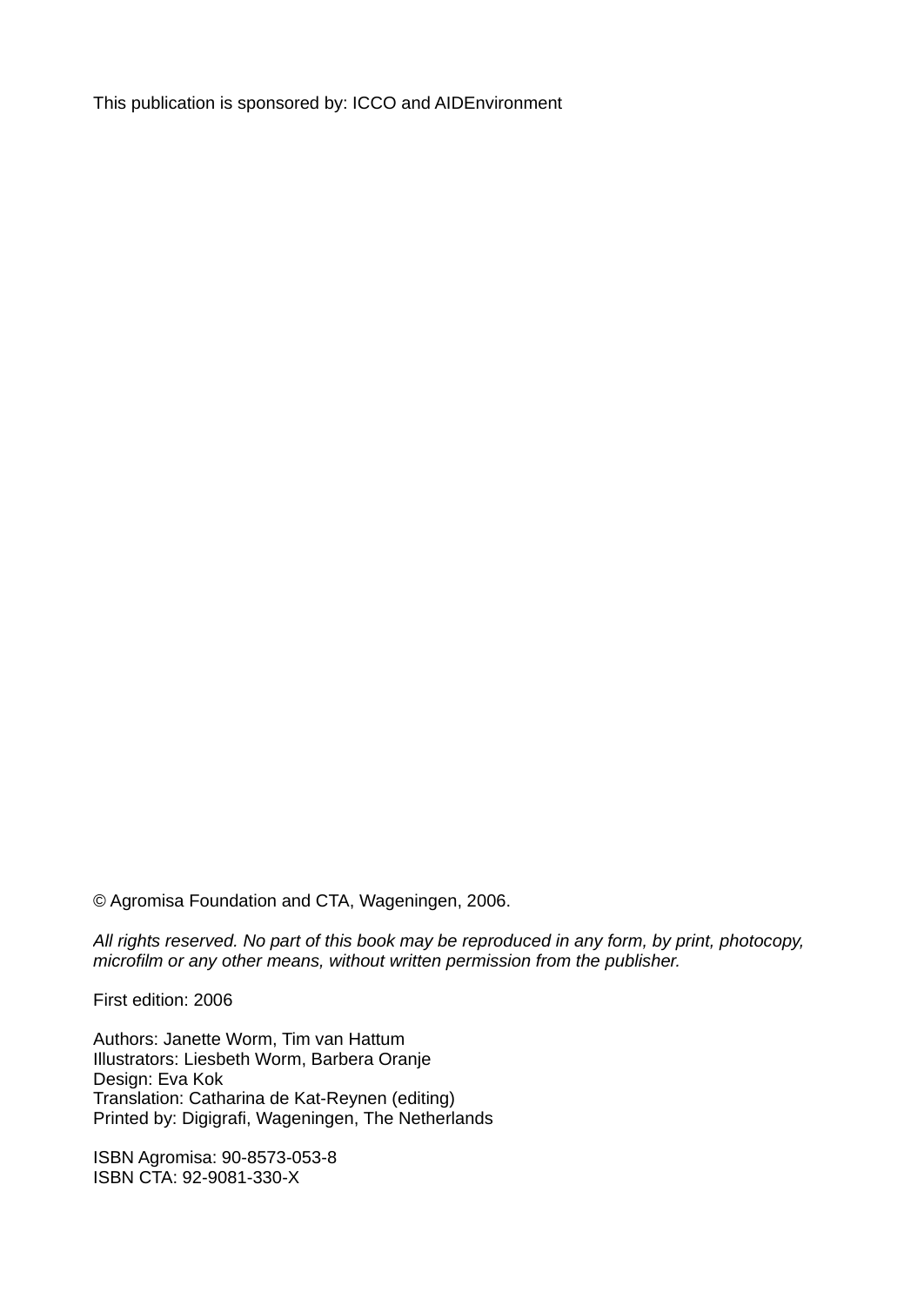# **Foreword**

The publishers and the Rainwater Harvesting Implementation Network (RAIN) are pleased to present this long-awaited Agrodok on rainwater harvesting (RWH) for domestic use that supplements Agrodok No. 13 on RWH for agricultural purposes.

This booklet explains how to collect, store and purify rainwater for direct use at household level. It is a practical guide to creating a rainwater harvesting infrastructure from design to implementation that is illustrated with pictures, tables and examples from RAIN's experience. However, it is by no means comprehensive, since there are numerous specialised RWH techniques determined by local circumstances such as rainfall, culture, materials and costs.

We hope this Agrodok will be helpful to households as well as to community-based organisations, NGOs, local government staff and extension workers in both rural and urban areas.

Agromisa and CTA are grateful to ICCO and AIDEnvironment who made it possible to publish this Agrodok.

We would like to thank Jo Smet (IRC), Willem Boelhouwer (IRCSA) and Joep Blom (Practica Foundation) for their valuable comments on the draft document. Our thanks also go to Liesbeth Worm and Barbera Oranje, who kindly provided illustrations.

Janette Worm and Tim van Hattum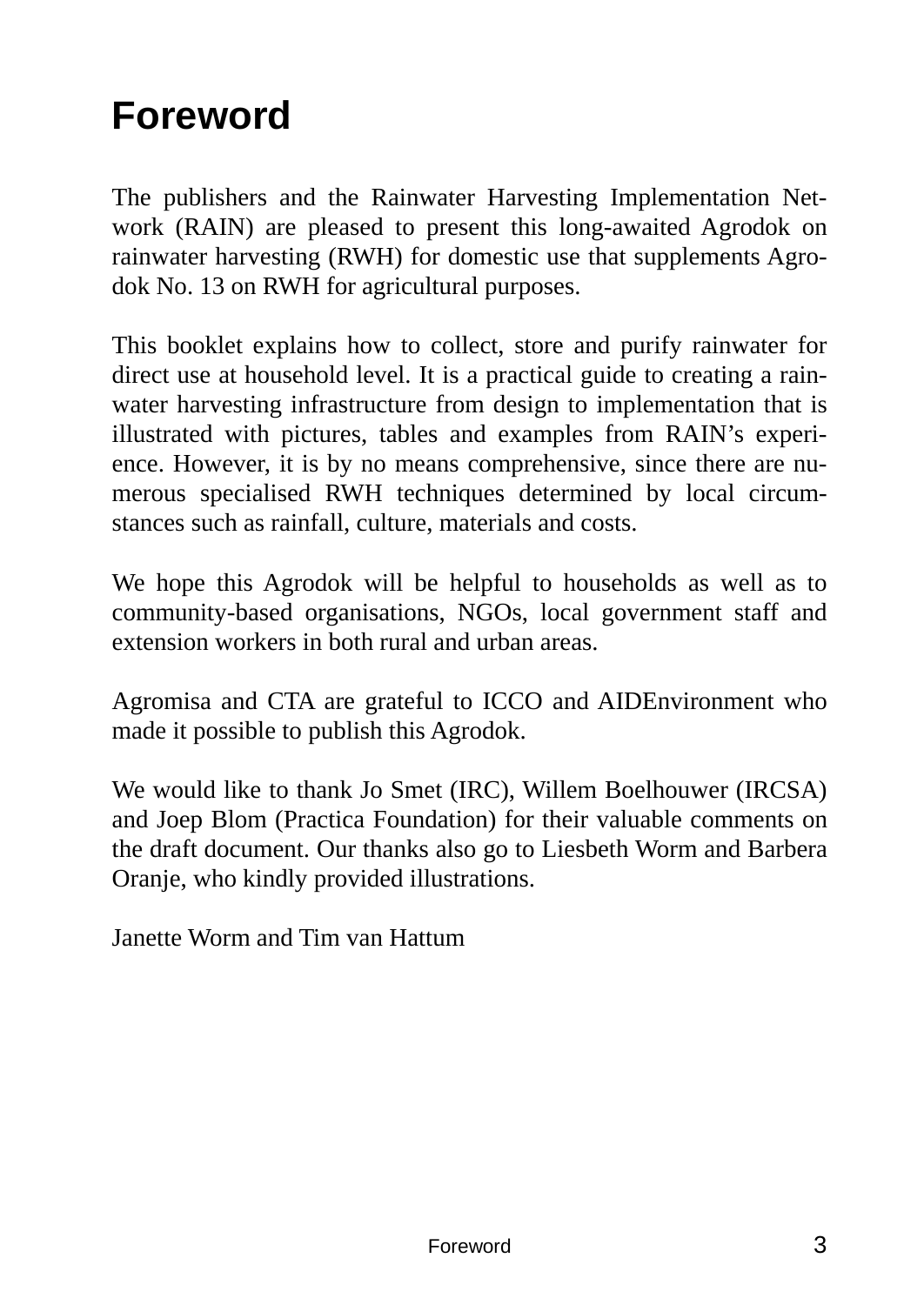# **Contents**

| 1                       | <b>Introduction</b>                                        | 6  |
|-------------------------|------------------------------------------------------------|----|
| $\overline{\mathbf{2}}$ | Need for rainwater harvesting                              | 8  |
| 2.1                     | Reasons for rainwater harvesting                           | 9  |
| 2.2                     | Advantages and disadvantages                               | 10 |
| 3                       | <b>Basic principles of rainwater harvesting</b>            | 12 |
| 3.1                     | Definition                                                 | 12 |
| 3.2                     | Catchment surface                                          | 13 |
| 3.3                     | Delivery system                                            | 13 |
| 3.4                     | Storage reservoirs                                         | 15 |
| 4                       | <b>Pre-conditions for rainwater harvesting</b>             | 18 |
| 4.1                     | <b>Environmental considerations</b>                        | 18 |
| 4.2                     | <b>Technical aspects</b>                                   | 19 |
| 4.3                     | Water consumption and water management                     | 20 |
| 4.4                     | Social and gender aspects                                  | 21 |
| 4.5                     | <b>Financial aspects</b>                                   | 23 |
| 4.6                     | Is rainwater harvesting suitable for me?                   | 24 |
| 5                       | Designing a rainwater harvesting system                    | 27 |
| 5.1                     | Step 1: Total amount of required and available rainwater27 |    |
| 5.2                     | Step 2: Designing your catchment area                      | 30 |
| 5.3                     | Step 3: Designing your delivery system                     | 31 |
| 5.4                     | Step 4: Sizing your storage reservoir                      | 35 |
| 5.5                     | Step 5: Selection of a suitable storage reservoir design   | 40 |
| 6                       | Materials, construction and costs of storage               |    |
|                         | reservoirs                                                 | 41 |
| 6.1                     | Selecting the most appropriate storage reservoir           | 42 |
| 6.2                     | Available materials and costs                              | 44 |
| 6.3                     | Water extraction devices and tank overflow                 | 45 |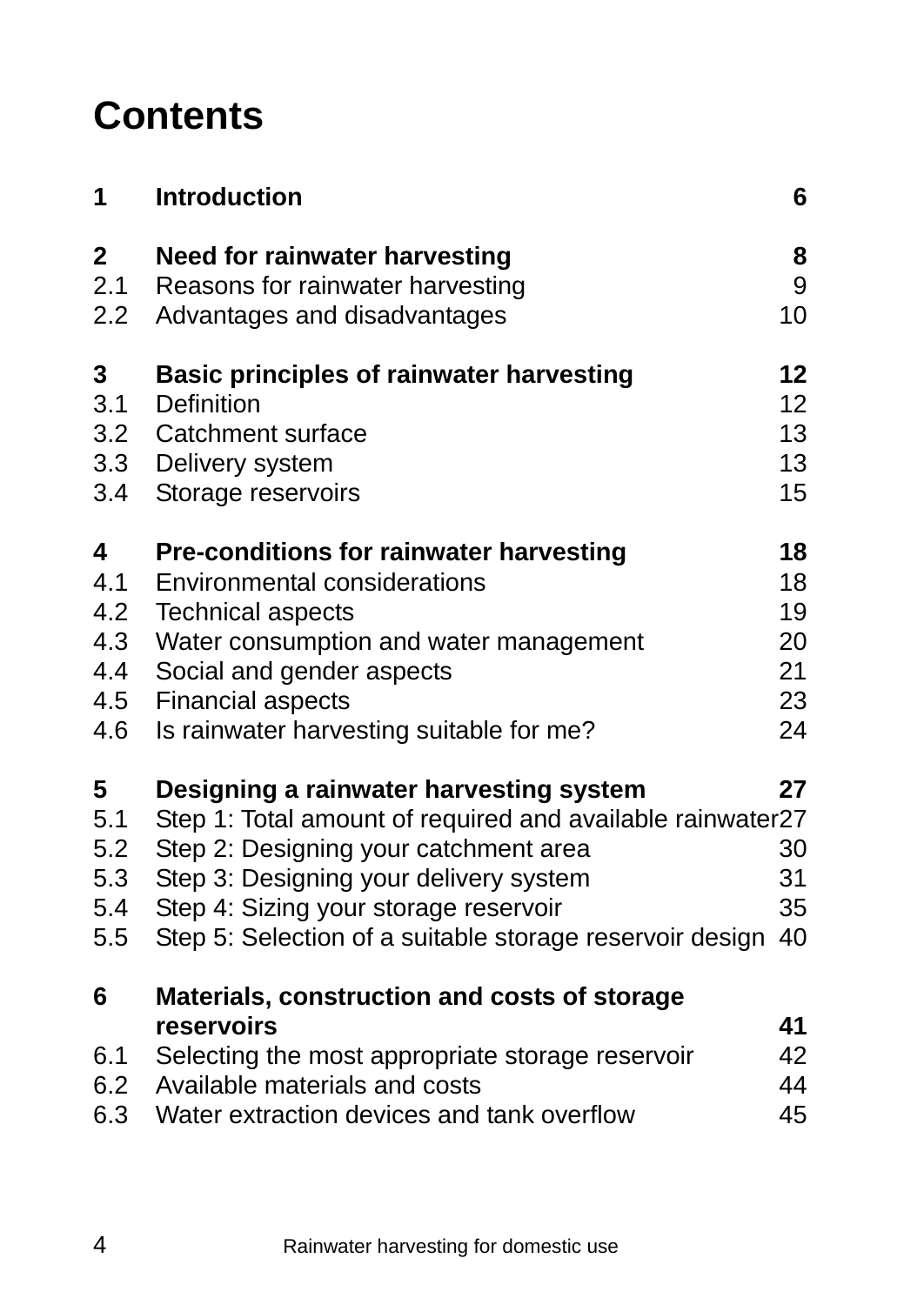| 6.4                          | Description and examples of some rainwater reservoir<br>designs                                                                | 47                         |
|------------------------------|--------------------------------------------------------------------------------------------------------------------------------|----------------------------|
| $\overline{7}$<br>7.1<br>7.2 | <b>Water quality aspects</b><br>Protecting water quality<br><b>Filters</b><br>7.3 First-flush<br>7.4 Treatment of stored water | 58<br>58<br>60<br>61<br>63 |
| 8<br>8.1<br>8.2              | <b>Usage and maintenance</b><br>Regular maintenance<br>Infrequent and annual tasks                                             | 66<br>67<br>68             |
|                              | Appendix 1: Checklist for construction of storage<br>reservoirs                                                                | 69                         |
|                              | <b>Appendix 2: About RAIN</b>                                                                                                  | 74                         |
|                              | <b>Further reading</b>                                                                                                         | 76                         |
|                              | <b>Useful addresses</b>                                                                                                        | 78                         |
|                              | <b>Glossary</b>                                                                                                                | 82                         |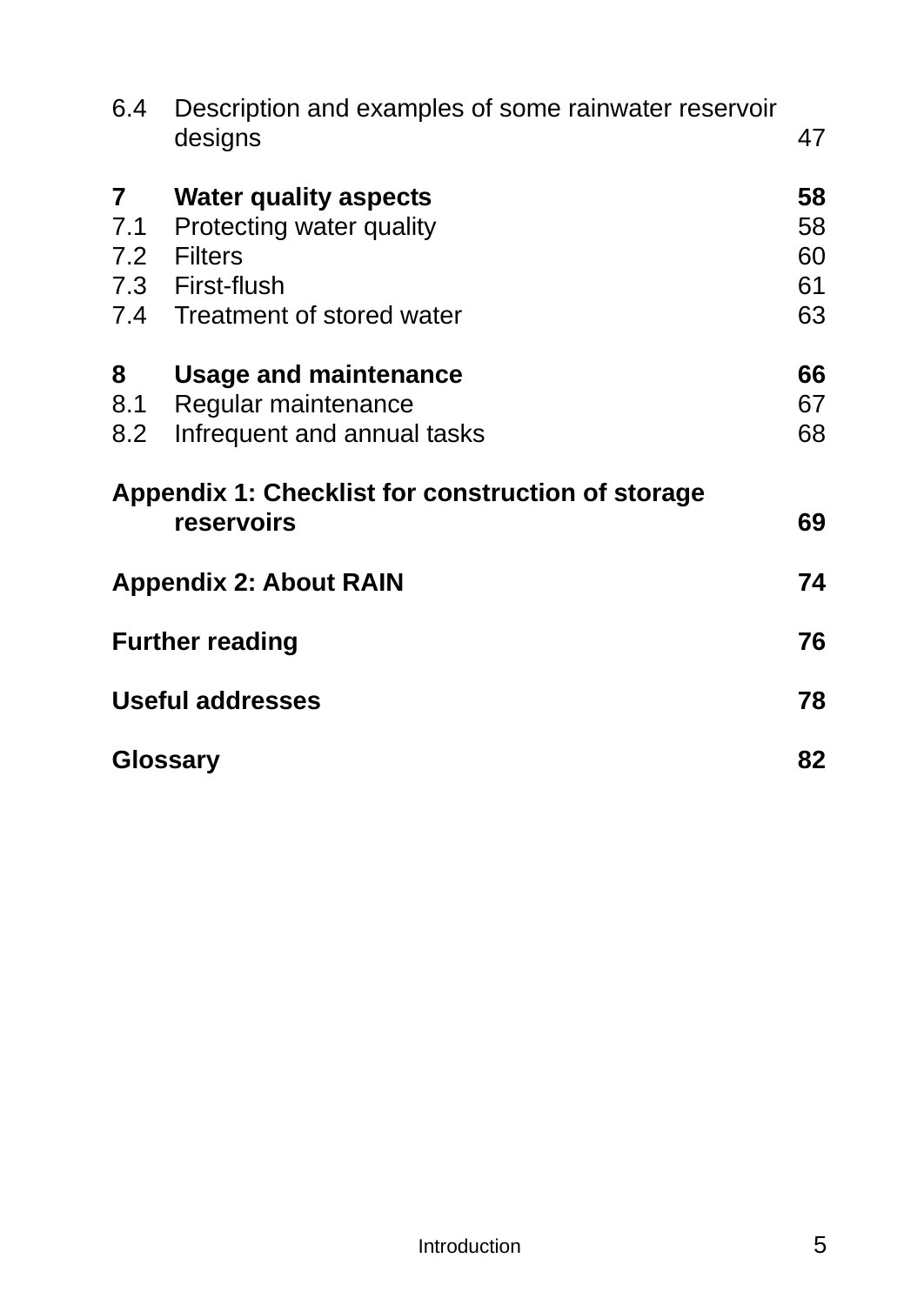# **1 Introduction**

Millions of people throughout the world do not have access to clean water for domestic purposes. In many parts of the world conventional piped water is either absent, unreliable or too expensive. One of the biggest challenges of the  $21<sup>st</sup>$  century is to overcome the growing water shortage. Rainwater harvesting (RWH) has thus regained its importance as a valuable alternative or supplementary water resource, along with more conventional water supply technologies. Much actual or potential water shortages can be relieved if rainwater harvesting is practised more widely.

People collect and store rainwater in buckets, tanks, ponds and wells. This is commonly referred to as rainwater harvesting and has been practised for centuries. Rainwater can be used for multiple purposes ranging from irrigating crops to washing, cooking and drinking.

Rainwater harvesting is a simple low-cost technique that requires minimum specific expertise or knowledge and offers many benefits. Collected rainwater can supplement other water sources when they become scarce or are of low quality like brackish groundwater or polluted surface water in the rainy season. It also provides a good alternative and replacement in times of drought or when the water table drops and wells go dry. One should, however, realise that rainfall itself cannot be managed. Particularly in arid or semi-arid areas, the prevailing climatic conditions make it of crucial importance to use the limited amount of rainfall as efficiently as possible. The collected rainwater is a valuable supplement that would otherwise be lost by surface run-off or evaporation.

During the past decade, RWH has been actively reintroduced by local organisations as an option for increasing access to water in currently underserved areas (rural or urban). Unfortunately decision-makers, planners, engineers and builders often overlook this action. The reason that RWH is rarely considered is often simply due to lack of informa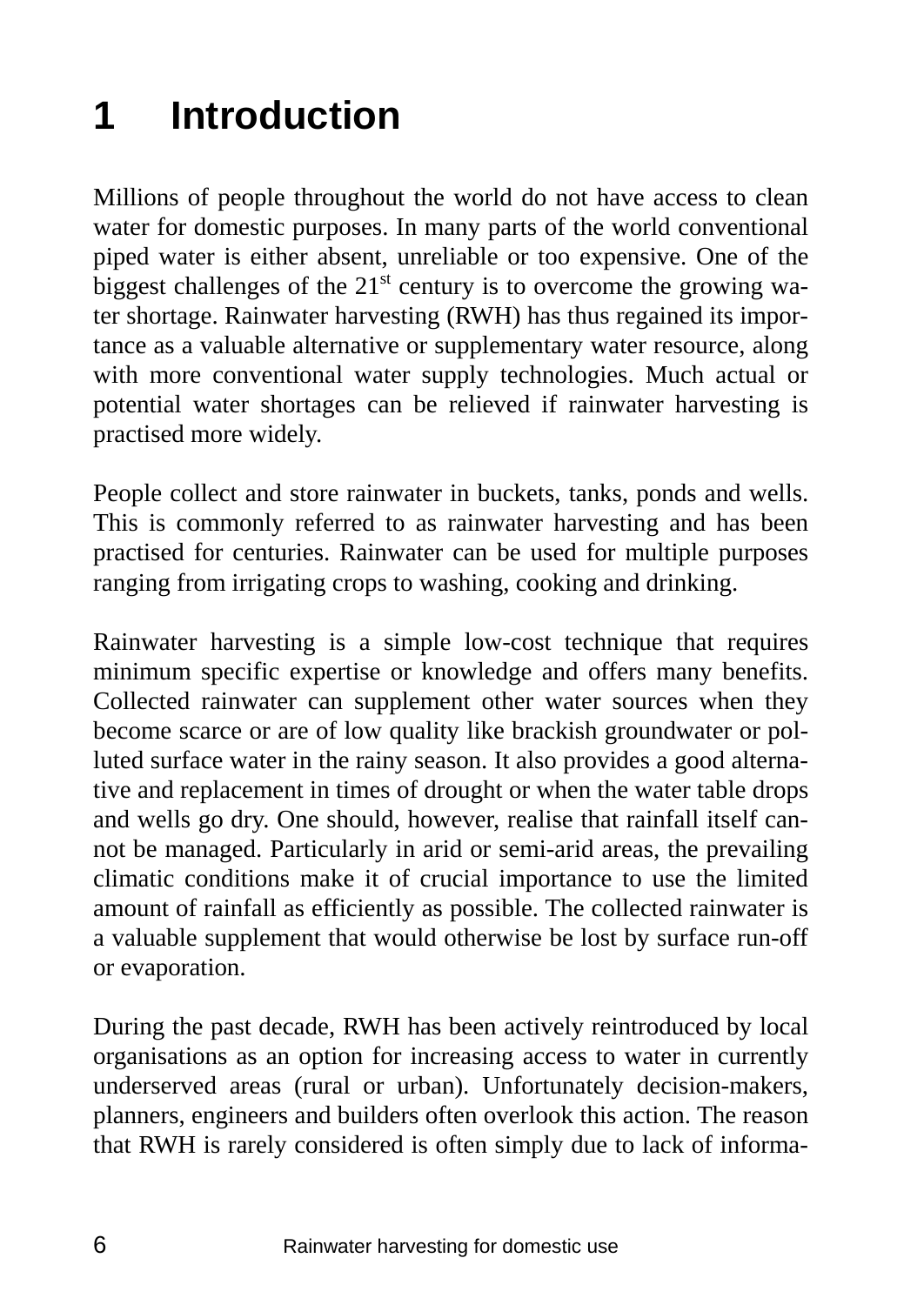tion on feasibility both technical and otherwise. During the past decade the technology has, however, quickly regained popularity as users realise the benefits of a relatively clean, reliable and affordable water source at home.

In many areas RWH has now been introduced as part of an integrated water supply, where the town water supply is unreliable, or where local water sources dry up for a part of the year. But RWH can also be introduced as the sole water source for communities or households. The technology is flexible and adaptable to a very wide variety of conditions. It is used in the richest and the poorest societies, as well as in the wettest and the driest regions on our planet.

This Agrodok discusses the potential of rainwater for local communities at household and community level. It strives to give practical guidance for households, CBOs, NGOs, local government staff and extension workers in designing and applying the right systems, methods and techniques for harvesting rainwater on a small scale (varying

from 500 – 60,000 litres). It explains the principles and components of a rooftop rainwater system for collecting and storing rainwater. It also strives to guide the process of planning, designing and actual construction.



*Figure 1: Rainwater harvesting system*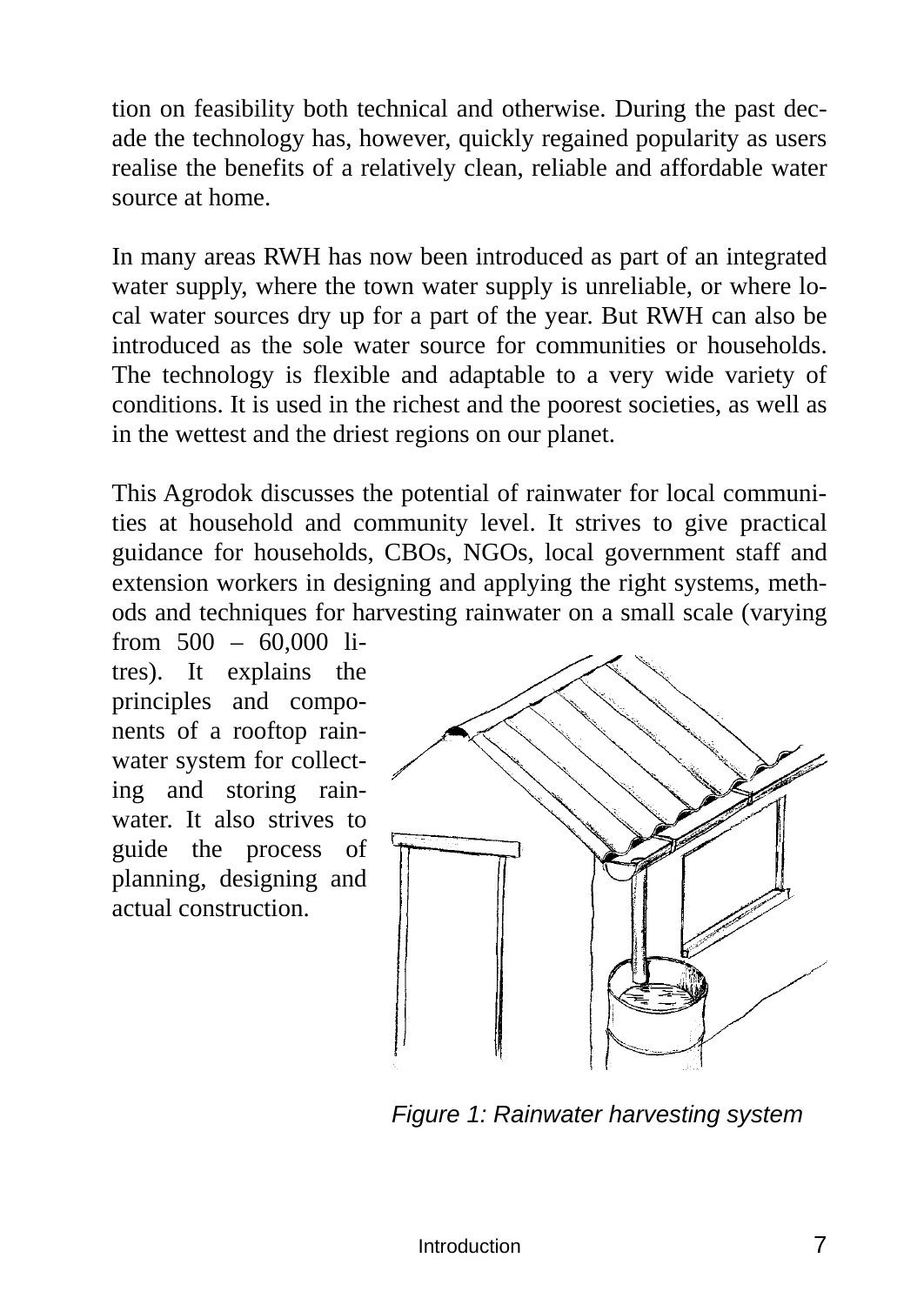# **2 Need for rainwater harvesting**

Due to pollution of both groundwater and surface waters, and the overall increased demand for water resources due to population growth, many communities all over the world are approaching the limits of their traditional water resources. Therefore they have to turn to alternative or 'new' resources like rainwater harvesting (RWH). Rainwater harvesting has regained importance as a valuable alternative or supplementary water resource. Utilisation of rainwater is now an option along with more 'conventional' water supply technologies, particularly in rural areas, but increasingly in urban areas as well. RWH has proven to be of great value for arid and semi-arid countries or regions, small coral and volcanic islands, and remote and scattered human settlements.



*Figure 2: Storage of rainwater*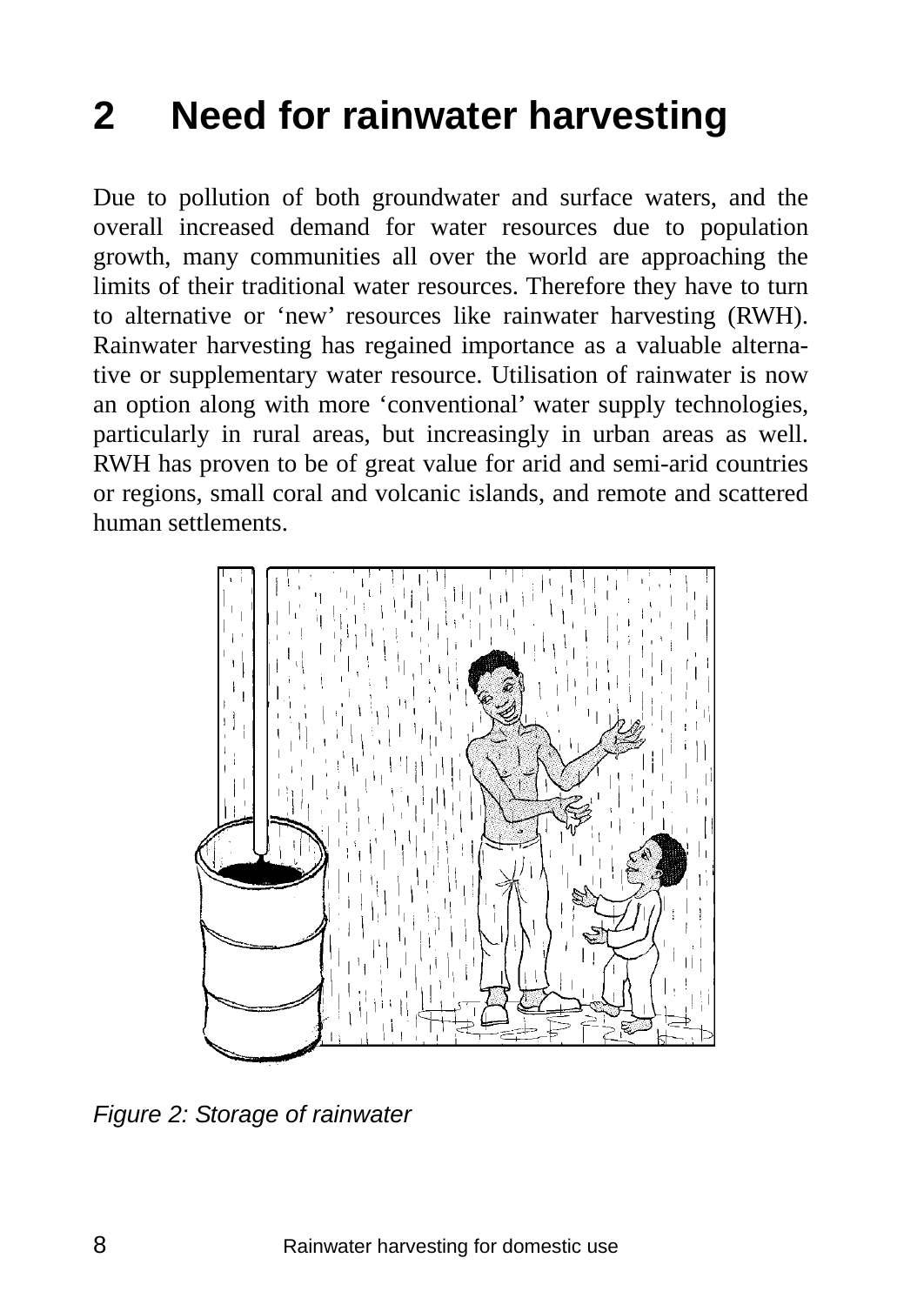Rainwater harvesting has been used for ages and examples can be found in all the great civilisations throughout history. The technology can be very simple or complex depending on the specific local circumstances. Traditionally, in Uganda and in Sri Lanka rainwater is collected from trees, using banana leaves or stems as gutters; up to 200 litres may be collected from a large tree in a single rain storm. With the increasing availability of corrugated iron roofing in many developing countries, people often place a small container under their eaves to collect rainwater. One 20-litre container of clean water captured from the roof can save a walk of many kilometres to the nearest clean water source. Besides small containers, larger sub-surface and surface tanks are used for collecting larger amounts of rainwater.

Many individuals and groups have taken the initiative and developed a wide variety of different RWH systems throughout the world.

## **2.1 Reasons for rainwater harvesting**

The reasons for collecting and using rainwater for domestic use are plentiful and varied:

### **1 Increasing water needs/demands**

The increased need for water results in lower groundwater tables and depleted reservoirs. Many piped water supply systems fail. The use of rainwater is a useful alternative.

### **2 Variations in water availability**

The availability of water from sources such as lakes, rivers and shallow groundwater can fluctuate strongly. Collecting and storing rainwater can provide water for domestic use in periods of water shortage. Rainwater may also provide a solution when the water quality is low or varies during the rainy season in rivers and other surface water resources (for example in Bangladesh).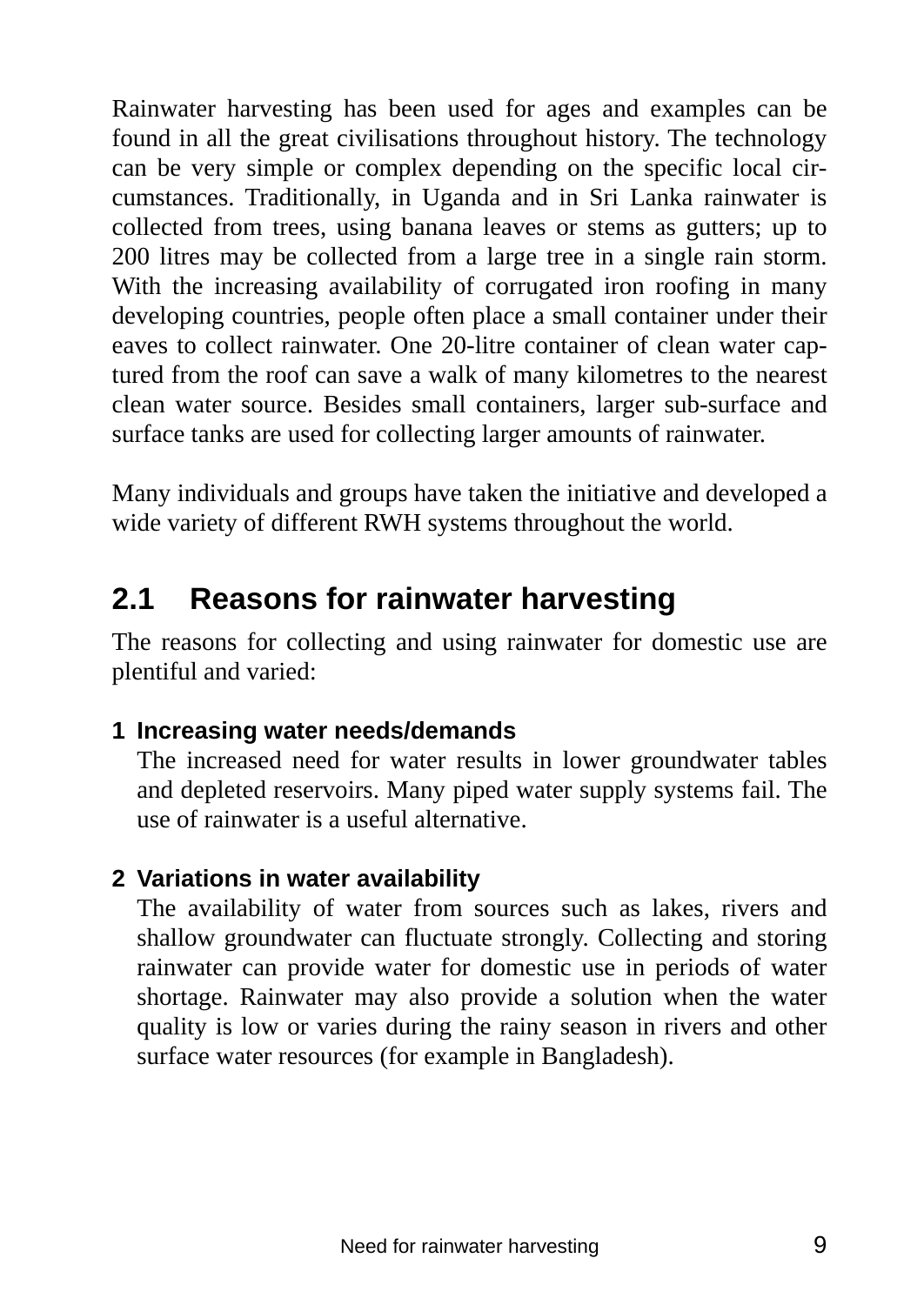### **3 Advantage of collection and storage near the place of use**

Traditional sources are located at some distance from the community. Collecting and storing water close to households improves the accessibility and convenience of water supplies and has a positive impact on health. It can also strengthen a sense of ownership.

### **4 Quality of water supplies**

Water supplies can become polluted either through industrial or human wastes or by intrusion of minerals such as arsenic, salt (coastal area) or fluoride. Rainwater is generally of good quality.

### **2.2 Advantages and disadvantages**

When considering the possibility of using rainwater catchment systems for domestic supply, it is important to consider both the advantages and disadvantages and to compare these with other available options. RWH is a popular household option as the water source is close by, convenient and requires a minimum of energy to collect. An advantage for household systems is that users themselves maintain and control their systems without the need to rely on other members of 'the community. Since almost all roofing material is acceptable for collecting water for household purposes, worldwide many RWH systems have been implemented successfully.

However, RWH has some disadvantages. The main disadvantage of RWH is that one can never be sure how much rain will fall. Other disadvantages, like the relatively high investment costs and the importance of maintenance, can largely be overcome through proper design, ownership and by using as much locally available material as possible to ensure sustainability (and cost recovery). The involvement of the local private sector and local authorities can facilitate upscaling of RWH. Some advantages and disadvantages are given in Table 1.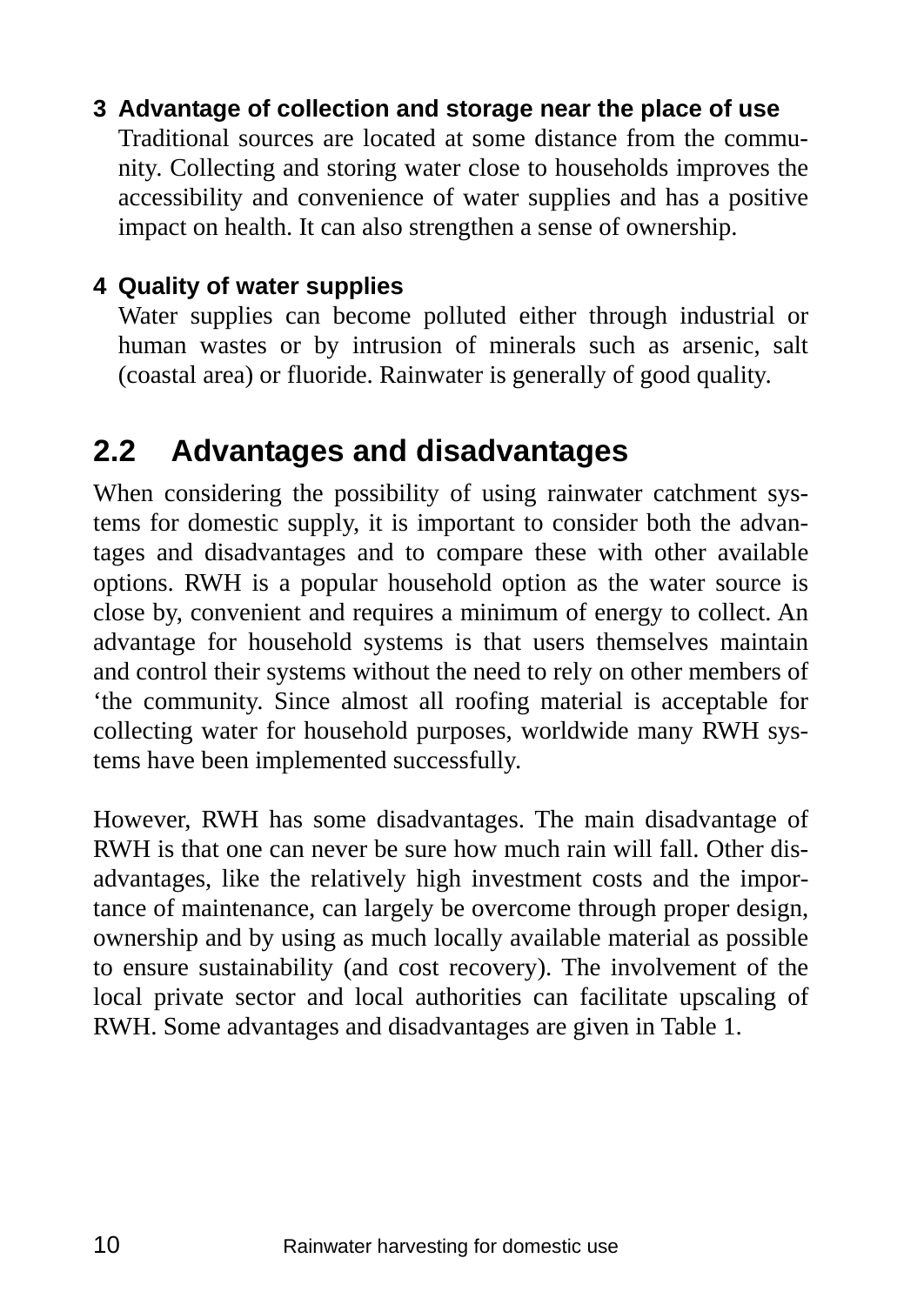### *Table 1: Advantages and disadvantages of rainwater harvesting*

| <b>Advantages</b>                                                                                                                                                                                                                                            | <b>Disadvantages</b>                                                                                                                                                                                                                     |
|--------------------------------------------------------------------------------------------------------------------------------------------------------------------------------------------------------------------------------------------------------------|------------------------------------------------------------------------------------------------------------------------------------------------------------------------------------------------------------------------------------------|
| Simple construction: Construction of RWH<br>systems is simple and local people can<br>easily be trained to build these themselves.<br>This reduces costs and encourages more<br>participation, ownership and sustainability at<br>community level.           | High investment costs: The cost of rain-<br>water catchment systems is almost fully<br>incurred during initial construction. Costs<br>can be reduced by simple construction and<br>the use of local materials.                           |
| Good Maintenance: Operation and main-<br>tenance of a household catchment system<br>are controlled solely by the tank owner's<br>family. As such, this is a good alternative to<br>poor maintenance and monitoring of a cen-<br>tralised piped water supply. | <b>Usage and maintenance: Proper operation</b><br>and regular maintenance is a very important<br>factor that is often neglected. Regular in-<br>spection, cleaning, and occasional repairs<br>are essential for the success of a system. |
| Relatively good water quality: Rainwater<br>is better than other available or traditional<br>sources (groundwater may be unusable due<br>to fluoride, salinity or arsenic).                                                                                  | Water quality is vulnerable: Rainwater<br>quality may be affected by air pollution,<br>animal or bird droppings, insects, dirt and<br>organic matter.                                                                                    |
| Low environmental impact: Rainwater is a<br>renewable resource and no damage is done<br>to the environment.                                                                                                                                                  | <b>Supply is sensitive to droughts: Occur-</b><br>rence of long dry spells and droughts can<br>cause water supply problems.                                                                                                              |
| Convenience at household level: It pro-<br>vides water at the point of consumption.                                                                                                                                                                          | <b>Limited supply:</b> The supply is limited by the<br>amount of rainfall and the size of the catch-<br>ment area and storage reservoir.                                                                                                 |
| Not affected by local geology or topog-<br>raphy: Rainwater collection always provides<br>an alternative wherever rain falls.                                                                                                                                |                                                                                                                                                                                                                                          |
| Flexibility and adaptability of systems to<br>suit local circumstances and budgets, in-<br>cluding the increased availability of low-cost<br>tanks (e.g. made of Ferro cement, plastics<br>or stone/bricks).                                                 |                                                                                                                                                                                                                                          |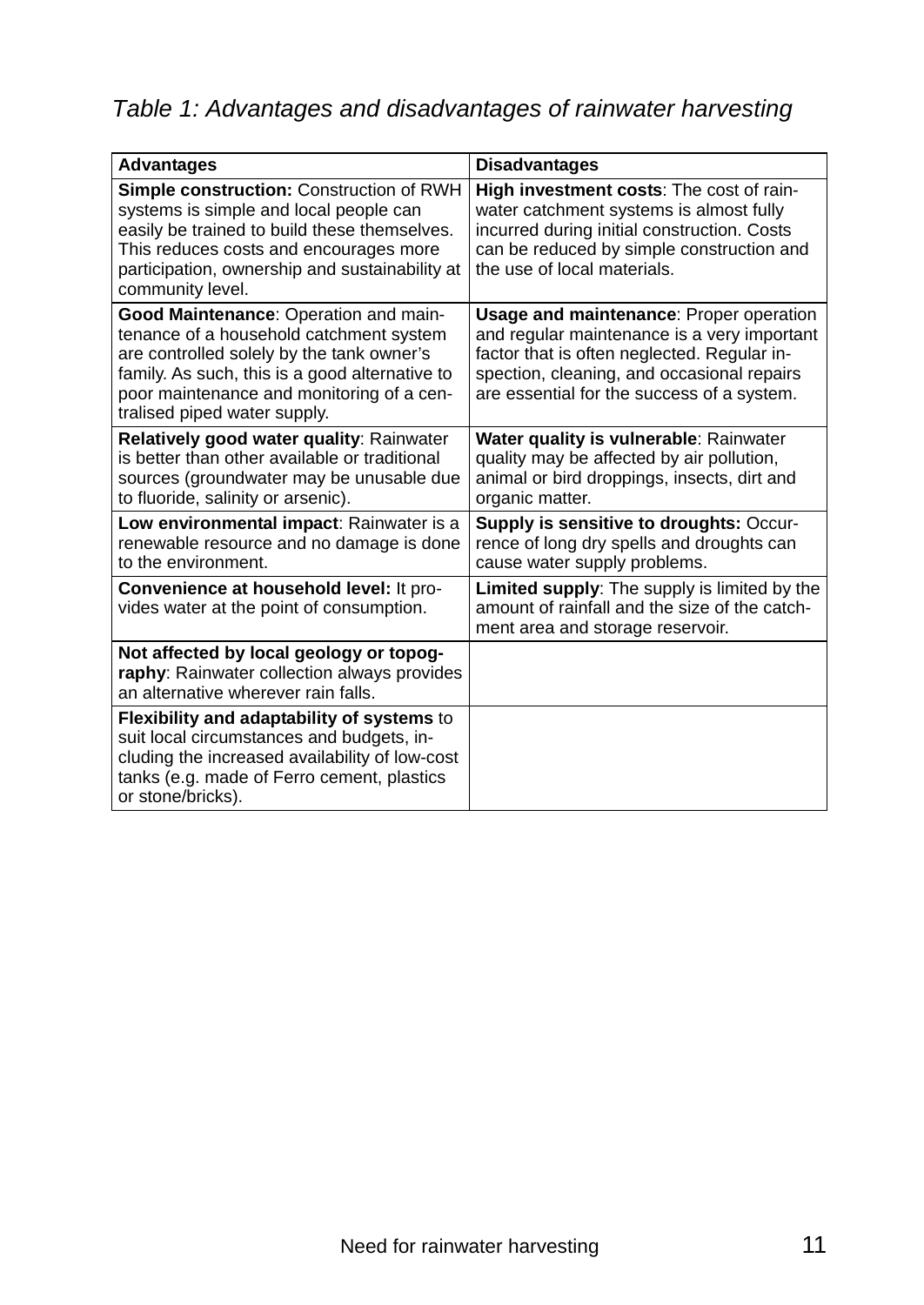# **3 Basic principles of rainwater harvesting**

## **3.1 Definition**

Water harvesting in its broadest sense can be defined as the collection of run-off rainwater for domestic water supply, agriculture and environmental management. Water harvesting systems, which harvest runoff from roofs or ground surfaces fall under the term rainwater harvesting. This Agrodok focuses on rainwater harvesting from roof surfaces at household or community level for domestic purposes, such as drinking, cooking and washing.



*Figure 3: Three basic components of a rainwater harvesting system: catchment (1), delivery system (2), storage reservoir (3)*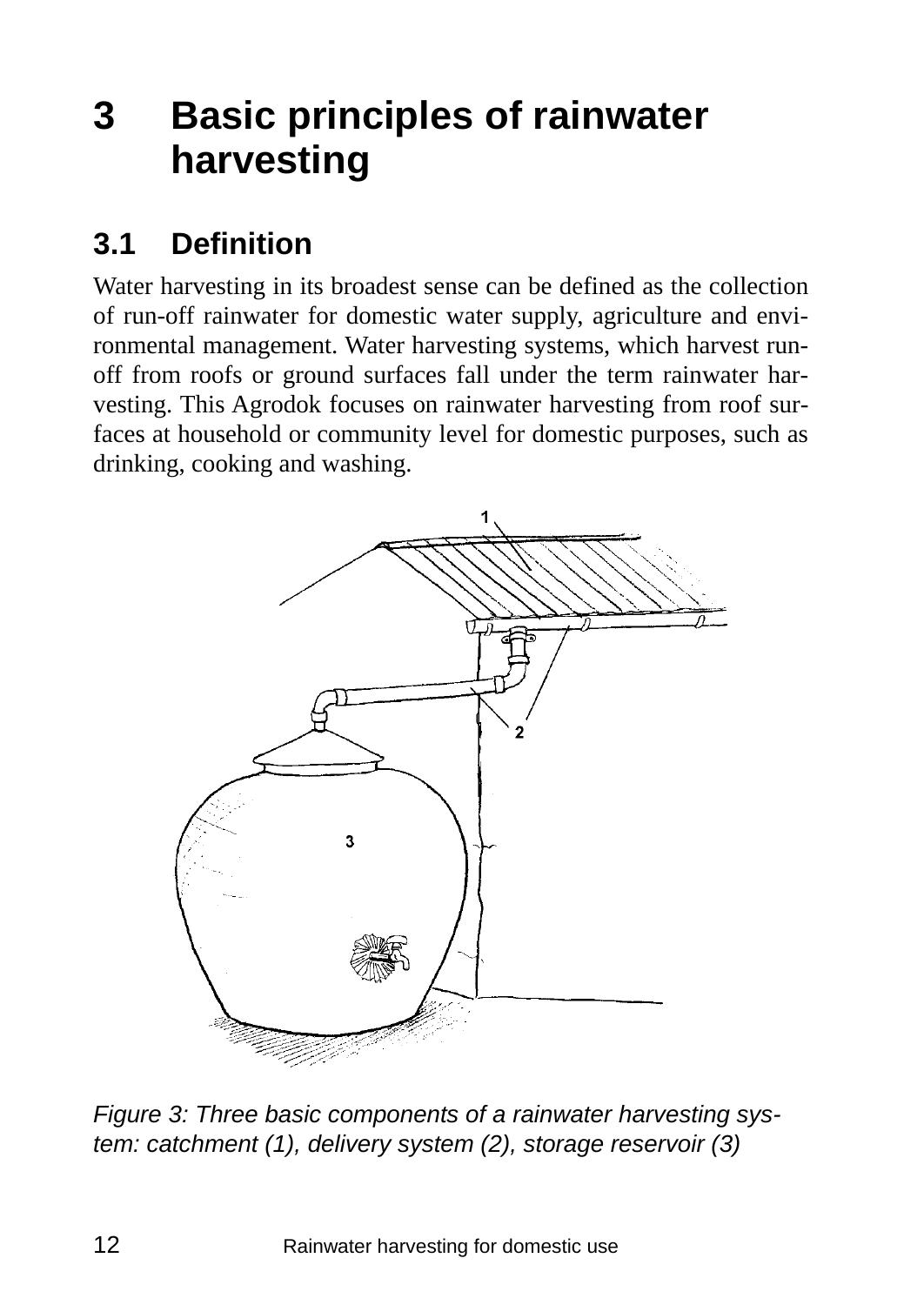Each rainwater harvesting system consists of three basic components (Figure 3):

- 1 catchment or roof surface to collect rainwater
- 2 delivery system to transport the water from the roof to the storage reservoir (gutters and drainpipes)
- 3 storage reservoir or tank to store the water until it is used. The storage reservoir has an extraction device that- depending on the location of the tank- may be a tap, rope and bucket, or a pump.

# **3.2 Catchment surface**

The catchment of a water harvesting system is the surface that receives rainfall directly and drains the water to the system. This Agrodok focuses on rooftop RWH, but surface run-off RWH is also possible. Surface water is, however, in most cases not suitable for drinking purposes since the water quality is not good enough.

Any roofing material is acceptable for collecting water. However, water to be used for drinking should not be collected from thatched roofs or roofs covered with asphalt. Also lead should not be used in these systems. Galvanised, corrugated iron sheets, corrugated plastic and tiles make good roof catchment surfaces. Flat cement or felt-covered roof can also be used provided they are clean. Undamaged asbestoscement sheets do not have a negative effect on the water quality. Small damages may, however, cause health problems!

## **3.3 Delivery system**

The delivery system from the rooftop catchment usually consists of gutters hanging from the sides of the roof sloping towards a downpipe and tank. This delivery system or guttering is used to transport the rainwater from the roof to the storage reservoir. For the effective operation of a rainwater harvesting system, a well-designed and carefully constructed gutter system is crucial because the guttering is often the weakest link in a rainwater harvesting system. As much as 90% or more of the rainwater collected on the roof will be drained to the stor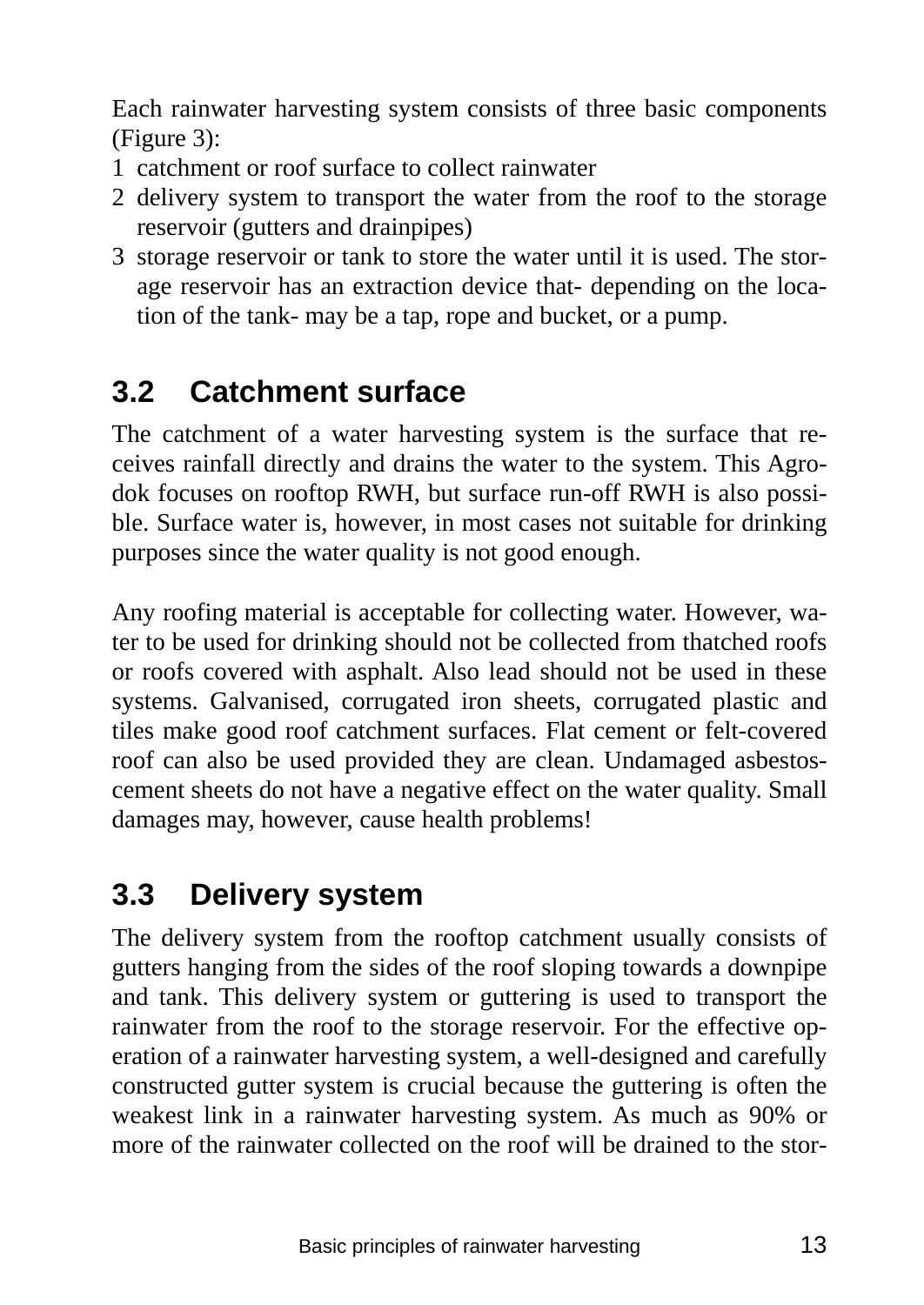age tank if the gutter and downpipe system is properly fitted and maintained. Common material for gutters and downpipes are metal and PVC. With high intensity rains in the tropics, rainwater may shoot over the (conventional) gutter, resulting in rainwater loss and low harvesting production; splash guards can prevent this spillage.



*Figure 4: Connecting a gutter system*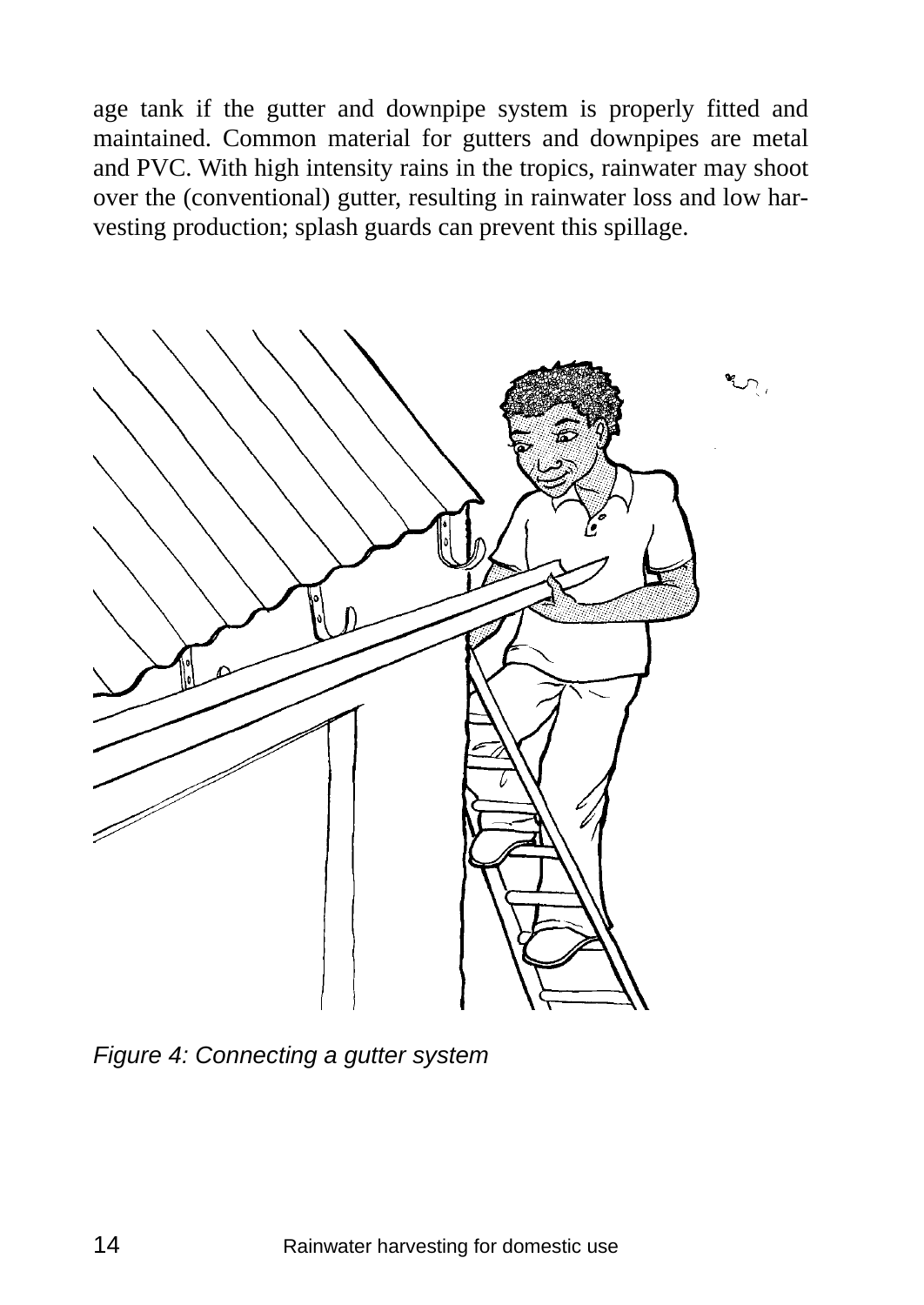# **3.4 Storage reservoirs**

The water storage tank usually represents the biggest capital investment element of a domestic RWH system. It therefore usually requires the most careful design – to provide optimal storage capacity and structural strength while keeping the costs as low as possible. Common vessels used for very small-scale water storage in developing countries include plastic bowls and buckets, jerry cans, clay or ceramic jars, old oil drums or empty food containers.

For storing larger quantities of water the system will usually require a tank above or below the ground. Tanks can vary in size from a cubic metre (1,000 litres) up to hundreds of cubic metres for large reservoirs. In general the size varies from 10 up to a maximum of 30 cubic metres for a domestic system at household level and 50 to 100 cubic metres for a system at community or school level, of course very much dependent on the local rain pattern throughout the year. Round shaped tanks are generally stronger than square-shaped tanks. Furthermore, round-shaped tanks require less material compared to the water storage capacity of square tanks.



*Figure 5: Vessels used for small-scale water storage*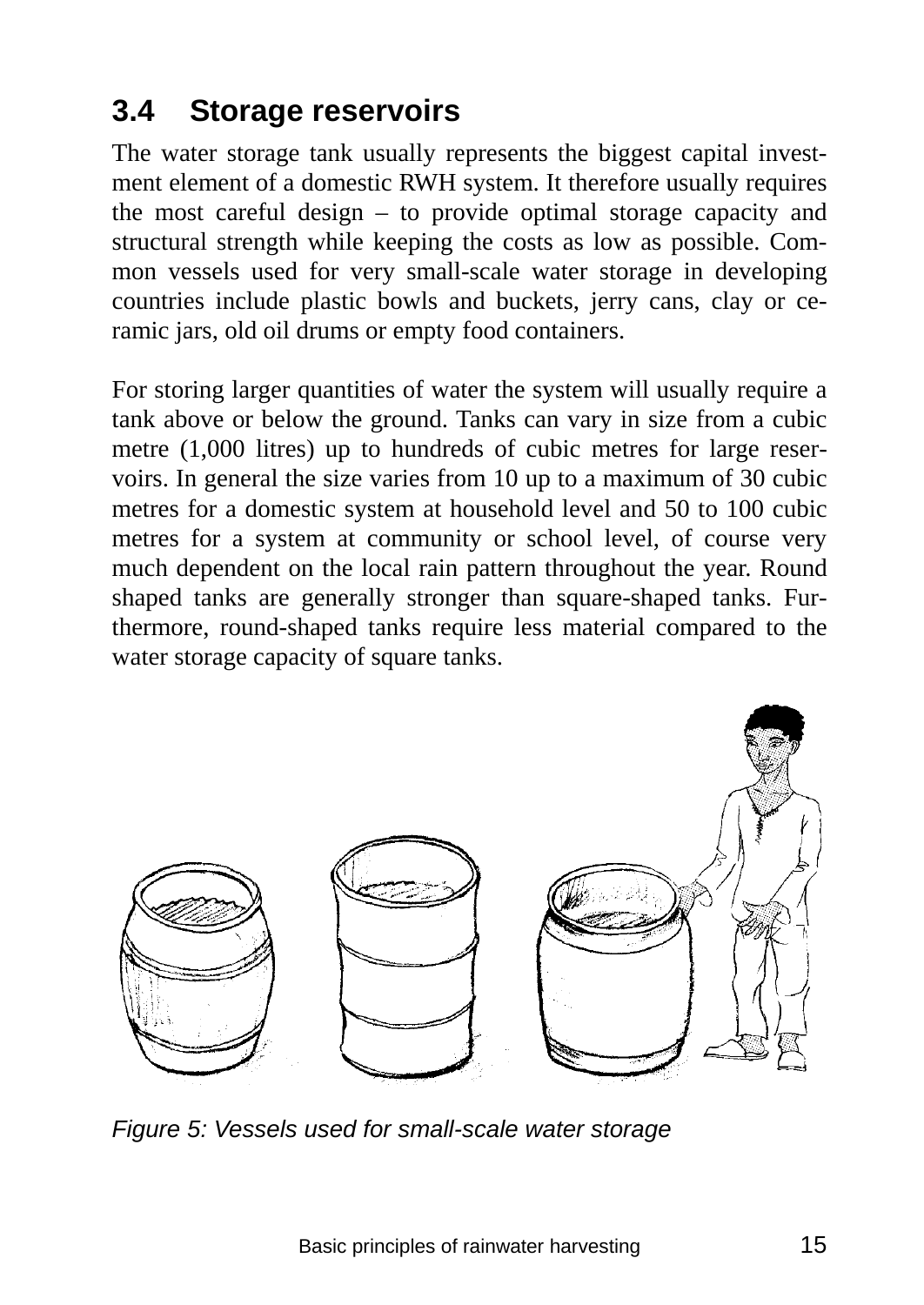There are two categories of storage reservoirs: surface tanks and subsurface tanks. Surface tanks are most common for roof collection. Materials for surface tanks include metal, wood, plastic, fibreglass, brick, inter-locking blocks, compressed soil or rubble-stone blocks, ferro cement and reinforced concrete. The choice of material depends on local availability and affordability. In most countries, plastic tanks in various volumes are commonly available on the market. Surface tanks are generally more expensive than underground tanks, but also more durable. A tap is required to extract the water from the surface tank.



*Figure 6: Storage reservoirs for large quantities of water (from 1 m3 to 30 m3 for a domestic system at household level)* 

The material and design for the walls of sub-surface tanks or cisterns must be able to resist the soil and soil water pressures from outside when the tank is empty. Tree roots can damage the structure below ground. Careful location of the tank is therefore important. Keeping it partly above the ground level and largely above the groundwater table will prevent problems with rising groundwater tables and passing trucks, which may damage the construction below the surface. Local materials such as wood, bamboo and basket work can be used as al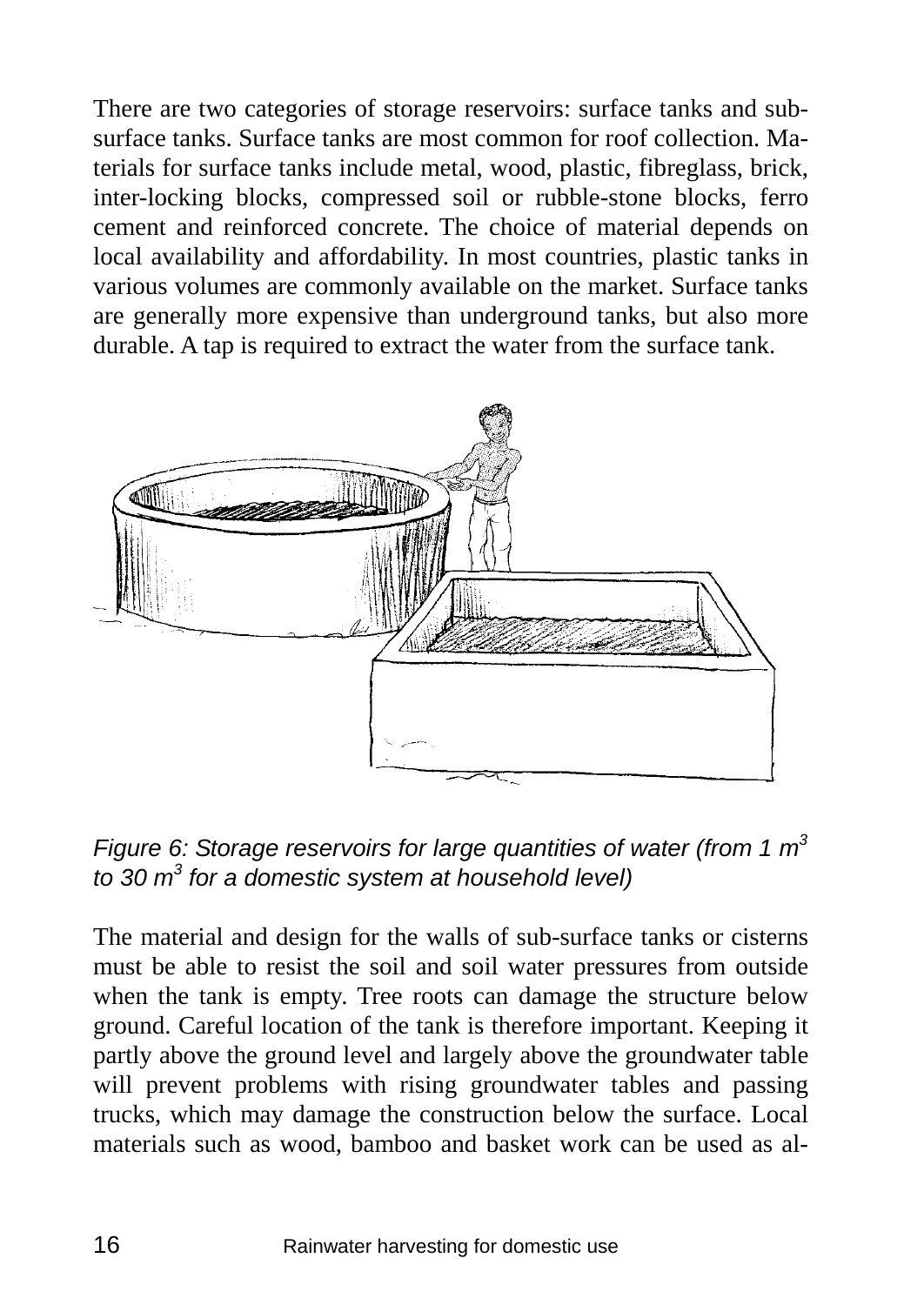ternatives to steel for reinforcing concrete tanks. A sub-surface tank or cistern requires a water-lifting device, such as a pump or bucket-rope system. To prevent contamination of the stored water, a safe waterlifting device and regular maintenance and cleaning are important.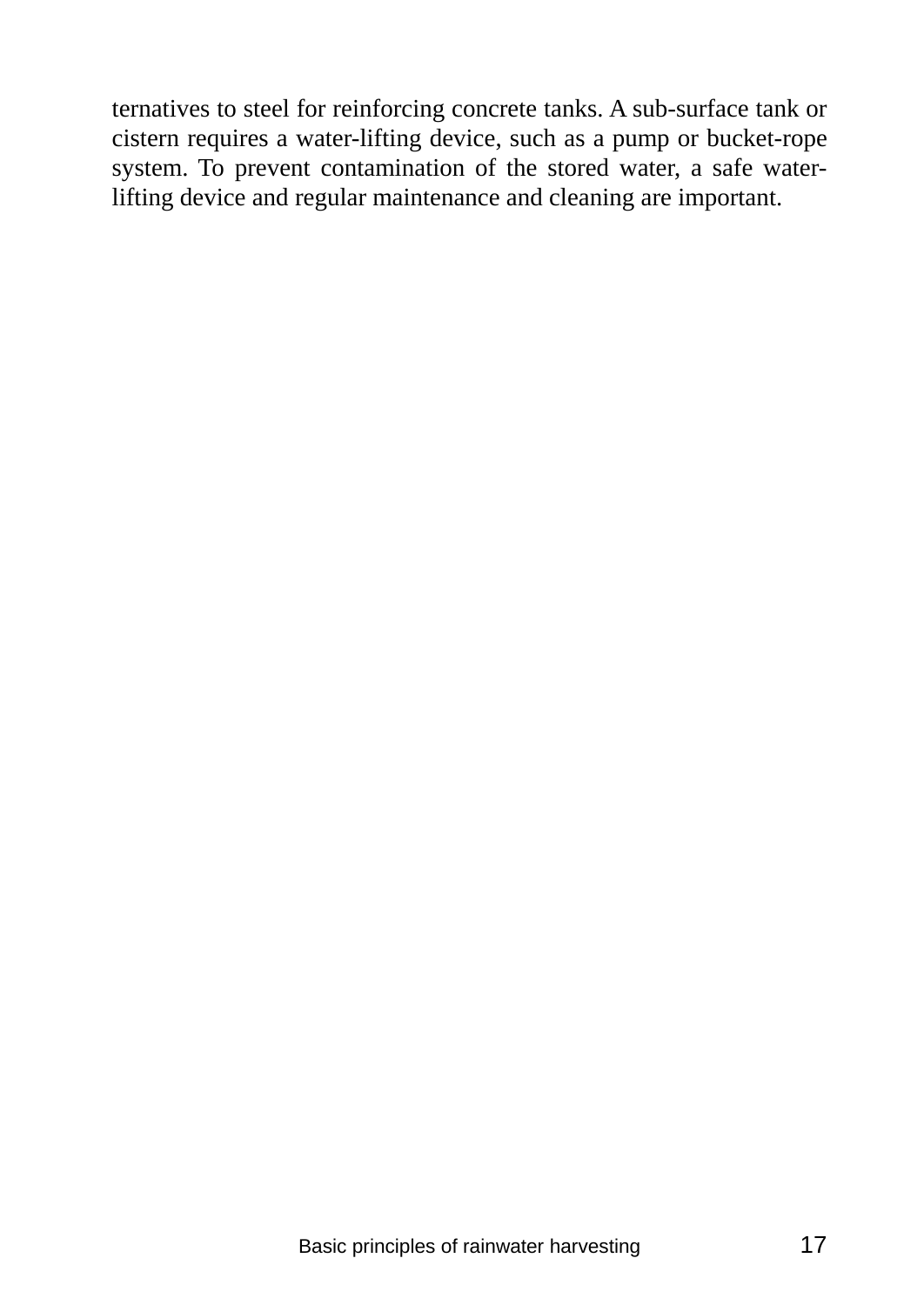# **4 Pre-conditions for rainwater harvesting**

Many individuals and local communities throughout the world have developed a variety of RWH systems. A number of factors in addition to cost should be considered when choosing appropriate water sources or a specific rainwater harvesting system. Climate (rainfall pattern and rain intensity), technology, socio-economical factors, local livelihood, political system, and organisational management all play an important role in the eventual choice. An essential starting point when considering a rainwater catchment system for domestic water supply is to determine its environmental, technological and socio-economic feasibility. This chapter describes these important aspects of choosing the right system.

## **4.1 Environmental considerations**

Environmental feasibility depends on the amount and patterns of rainfall in the area, the duration of dry periods and the availability of other water sources. The rainfall pattern over the year plays a key role in determining whether RWH can compete with other water supply systems. Tropical climates with short (one to four month) dry seasons and multiple high-intensity rainstorms provide the most suitable conditions for water harvesting. In addition, rainwater harvesting may also be valuable in wet tropical climates (e.g. Bangladesh), where the water quality of surface water may vary greatly throughout the year. As a general rule, rainfall should be over 50 mm/month for at least half a year or 300 mm/year (unless other sources are extremely scarce) to make RWH environmentally feasible. In table 2 some examples are given for annual rainfall in different regions.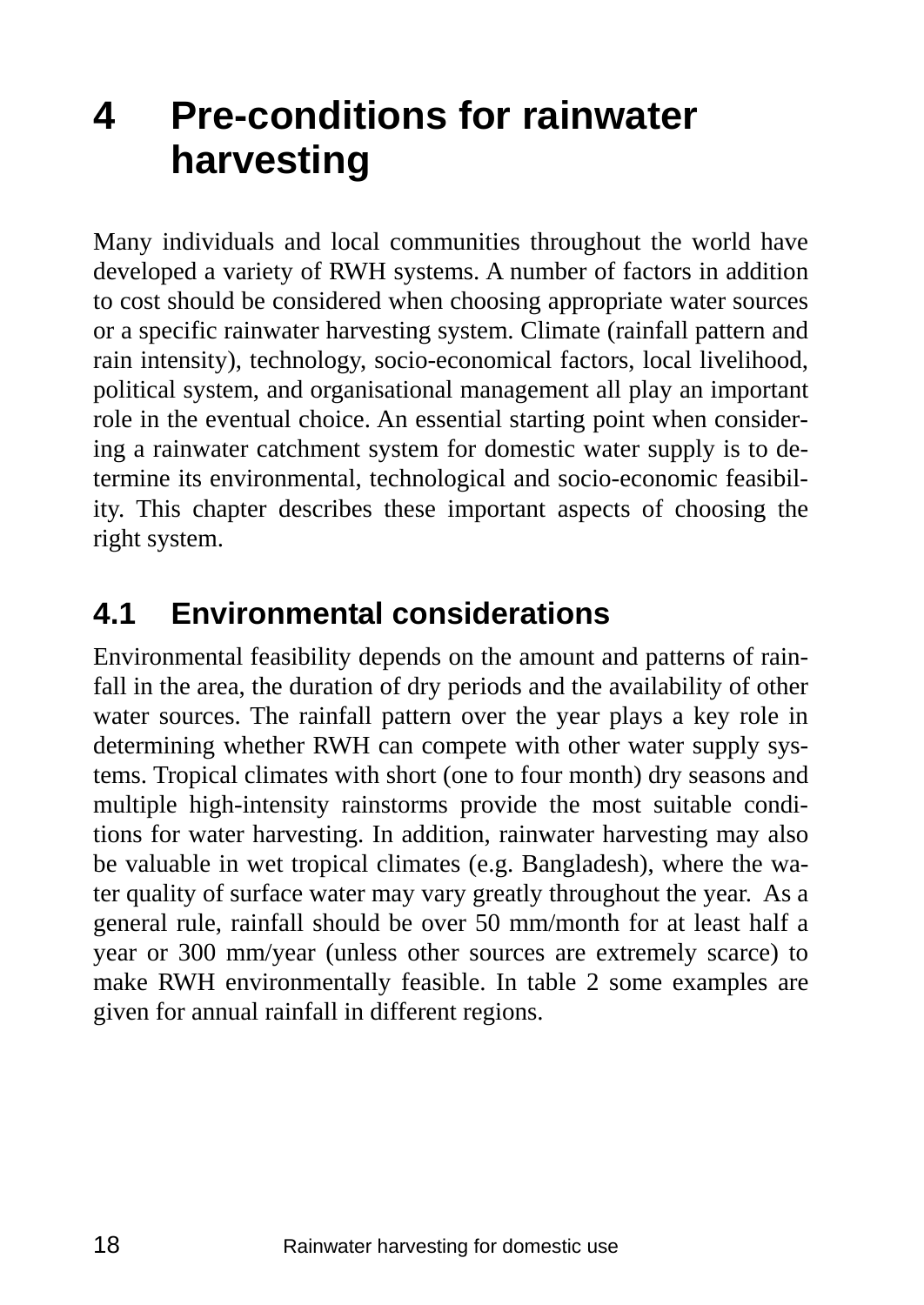| Region             | <b>Annual rainfall</b> | <b>Examples</b>         |
|--------------------|------------------------|-------------------------|
| Desert             | $0-100$ mm             | Sahara                  |
| Semi-desert        | 100-250 mm             | Senegal                 |
| Arid               | 250-500 mm             | Ethiopia, Senegal       |
| Semi-arid          | 500-750 mm             | Gujurat India, Ethiopia |
| Semi-humid         | 900-1500 mm            | Nepal, India            |
| <b>Wet Tropics</b> | Over 2000 mm           | Bangladesh              |

### *Table 2: Average annual rainfall in different regions*

## **4.2 Technical aspects**

The construction of a RWH system is determined by several critical technical factors:

- $\triangleright$  use of impermeable roofing material such as iron sheets, tiles, asbestos- cement
- $\triangleright$  availability of an area of at least 1 m<sup>2</sup> near each house for constructing a storage tank
- $\triangleright$  water consumption rate (number of users and types of uses) and storage capacity required
- $\triangleright$  availability of other water sources, either ground water or surface water that can be used when stored rainwater runs out
- $\triangleright$  availability of labourers with technical building skills in or nearby the community
- $\triangleright$  availability of required, suitable local construction material and labour

In some parts of the world RWH is only used to collect enough water during a storm to save a trip or two to the main water source (open well or pump). In this case only a small storage container is required and people use it exclusively for drinking water (e.g. Thailand). In arid areas, however, people strive to create sufficient catchment surface area and storage capacity to provide enough water to meet all the needs of the users.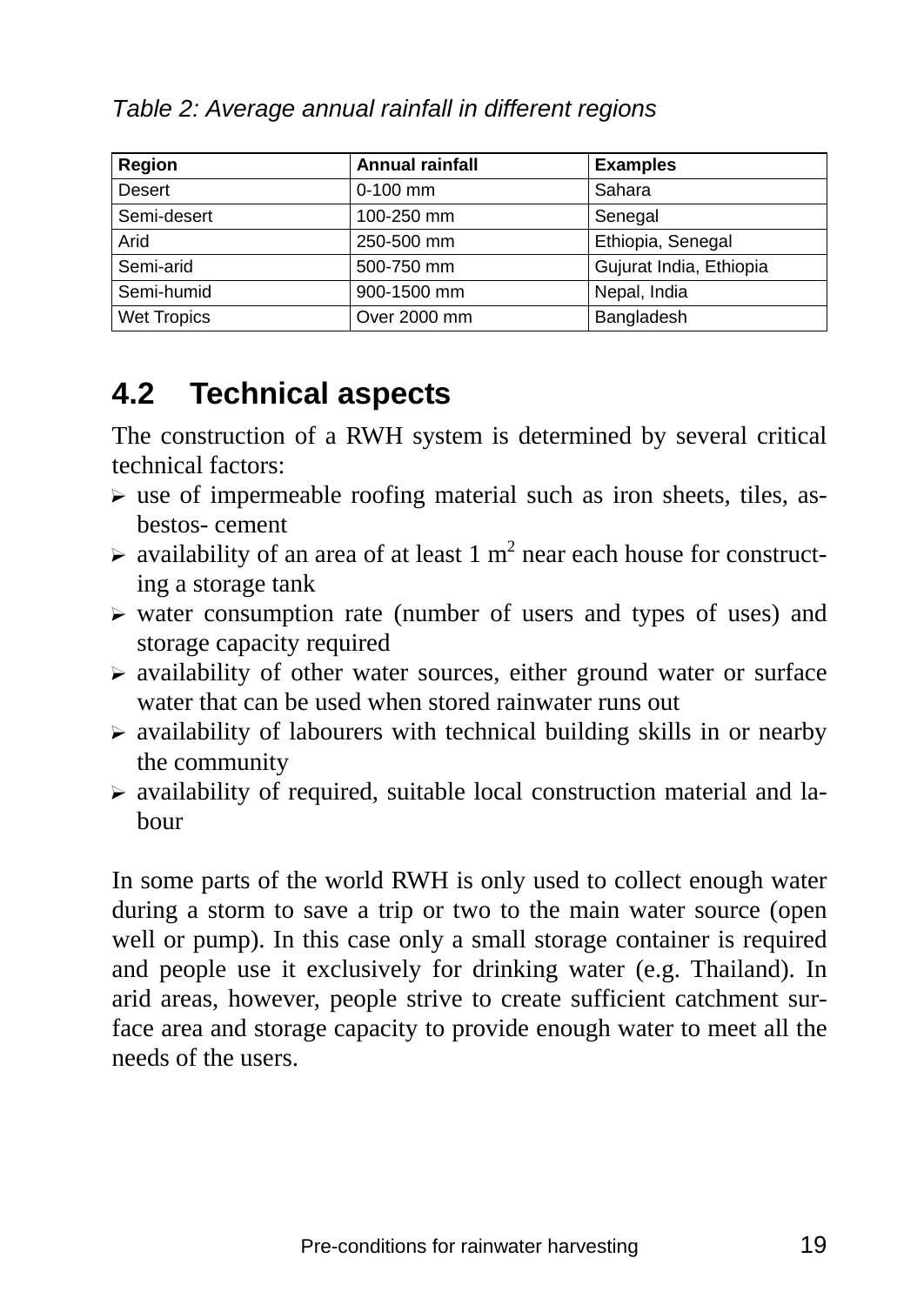Four types of user regimes can be discerned:

- $\triangleright$  Occasional Water is stored for only a few days in a small container. This is suitable when there is a uniform rainfall pattern and very few days without rain and there is a reliable alternative water source nearby.
- $\triangleright$  Intermittent There is one long rainy season when all water demands are met by rainwater, however, during the dry season water is collected from non-rainwater sources. RWH can then be used to bridge the dry period with the stored water when other sources are dry.
- $\triangleright$  Partial Rainwater is used throughout the year but the 'harvest' is not sufficient for all domestic demands. For instance, rainwater is used for drinking and cooking, while for other domestic uses (e.g. bathing and laundry) water from other sources is used.
- $\triangleright$  Full Only rainwater is used throughout the year for all domestic purposes. In such cases, there is usually no alternative water source other than rainwater, and the available water should be well managed, with enough storage capacity to bridge the dry period.

The availability and affordability (costs) of material is one of the critical technical considerations. The following lists the most preferred types of the materials that are necessary for constructing a RWH structure.

- $\triangleright$  Roofing: galvanised, corrugated iron sheets, corrugated plastic or tiles
- $\triangleright$  Gutters made of local materials (e.g. metal, aluminium, ceramic, bamboo, PVC)
- $\triangleright$  Storage tank: bricks made with cement mortar or plain cement concrete or reinforced cement concrete, including steel bars or wire and the required shuttering (planks or galvanised sheets) for pouring the cement
- $\triangleright$  Downpipe made of local materials (e.g. metal, aluminium, ceramic, PVC)
- $\blacktriangleright$  Tapping device

## **4.3 Water consumption and water management**

Where water is very scarce, people may use as little as 3 to 4 litres per person per day for drinking only, while about 15-25 litres per person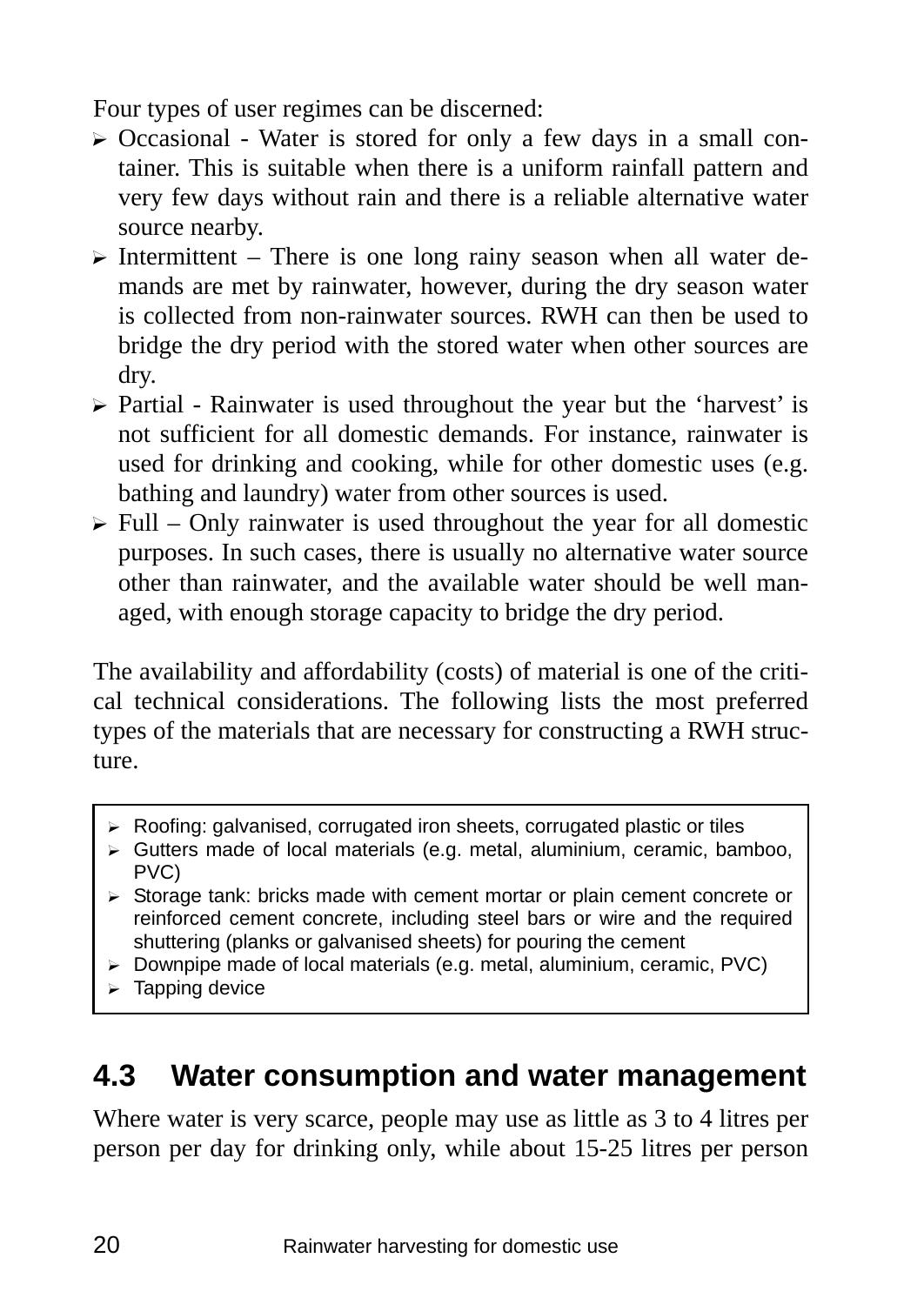will be sufficient for drinking, cooking and personal hygiene. These

quantities vary per country, community, and household, and also vary over time as consumption rates may change in different seasons Socioeconomic conditions and different uses of domestic water are also influencing factors. Estimating household water demand must thus be done with care and in close consultation with the local stakeholders. In general, rooftop rainwater harvesting can only provide sufficient water for a small vegetable plot unless there is a high amount of rainfall or it is collected in a large reservoir.



*Figure 7: Water for basic hygiene* 

Management of water at household and community level remains important. Particularly during the dry season or when water levels are low, the allocation or use of the remaining water should be restricted.

## **4.4 Social and gender aspects**

The following social aspects should be considered when designing a household-based or community-based system:

- $\triangleright$  There should be a real felt need in the family or community for better water provision.
- $\triangleright$  The design should be affordable and cost-effective.
- $\triangleright$  The family or community should be enthusiastic and fully involved.
- $\triangleright$  Examples of positive experiences with previous projects should be available.
- $\triangleright$  Social cohesion is essential.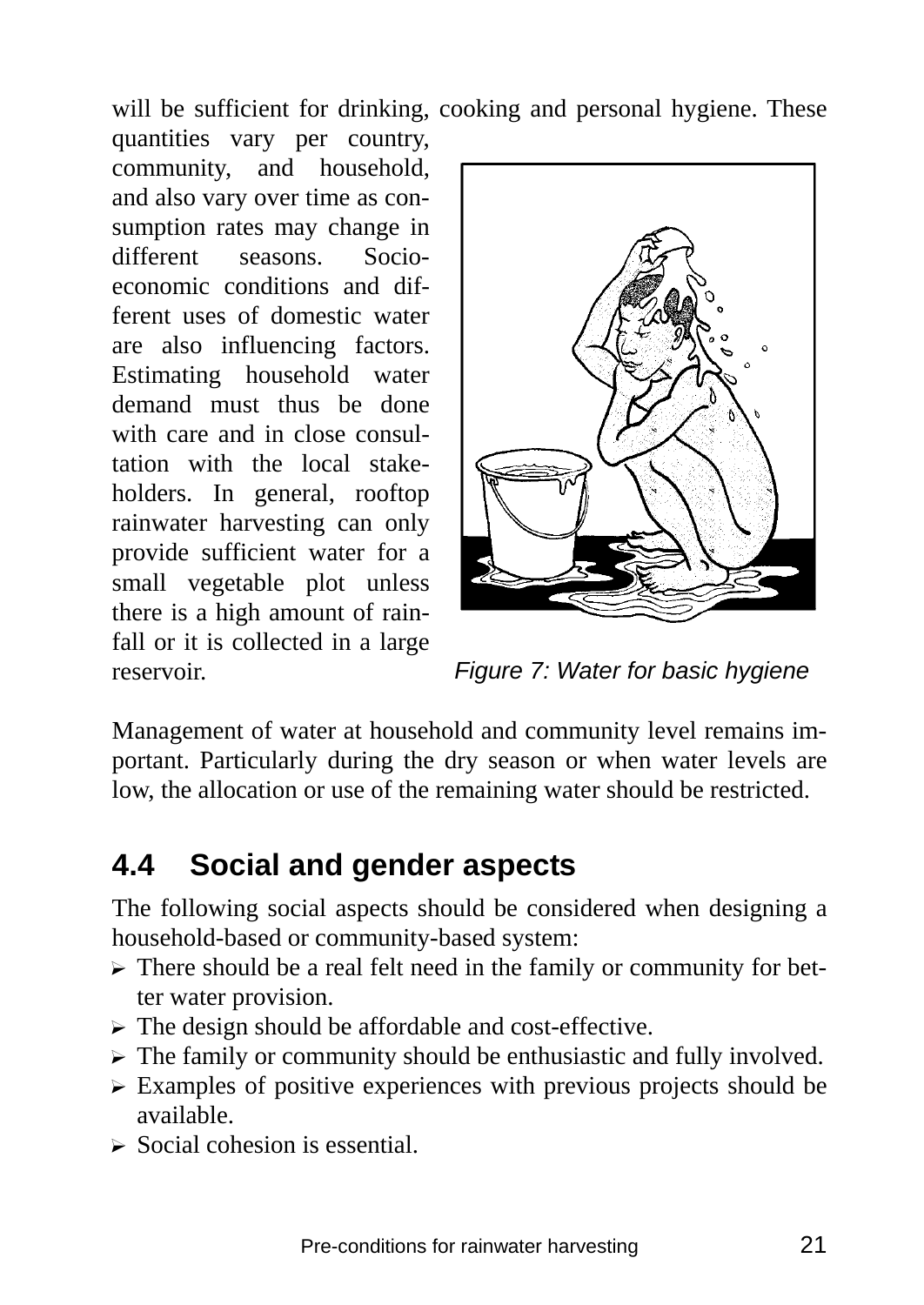As with the introduction of any new technology, social and economic considerations are important for ensuring the local appropriateness and the sustainability of the rainwater harvesting structure in terms of wage and maintenance. The local circumstances, including stakeholders such as NGOs, district planners, health workers, village water committees, the village government, the private sector (materials suppliers, contractors, plumbers, etc.) and end-users of the provided water, should be considered right from the start when planning and designing any RWH system. The different roles of women and men (i.e. the gender perspective) should be considered with particular care with respect to planning, designing and using a RWH system. One should recognise which group can do what best, and ensure that both groups have a clear role. Leave it up to the local community to decide what each gender group should do.

Ownership by both women and men is very important. Women are often the main end-users of domestic water at household or community level. They are responsible for providing the food and drinking water, taking care of the vegetable garden, doing the washing and for the hygiene of the children. However, cultural and societal practices often exclude women from actually designing and building RWH structures. Typically, men plan and design RWH structures without properly consulting women. Empowering women in RWH planning and building is important as it will make them more visible, allow them to articulate their ideas and use their knowledge for designing and implementing the RWH structures. This in turn will ensure the sustainability of the system.

The most fruitful approach for introducing gender equality and empowering women appears to be one in which all partners – men and women – communicate, organise, manage, operate, maintain and monitor a RWH system. Just involving more women is not sufficient as women's rights and inputs may still be ignored, particularly in relation to the decision-making process. Not only are their increased consultation and participation throughout the planning phase crucial; their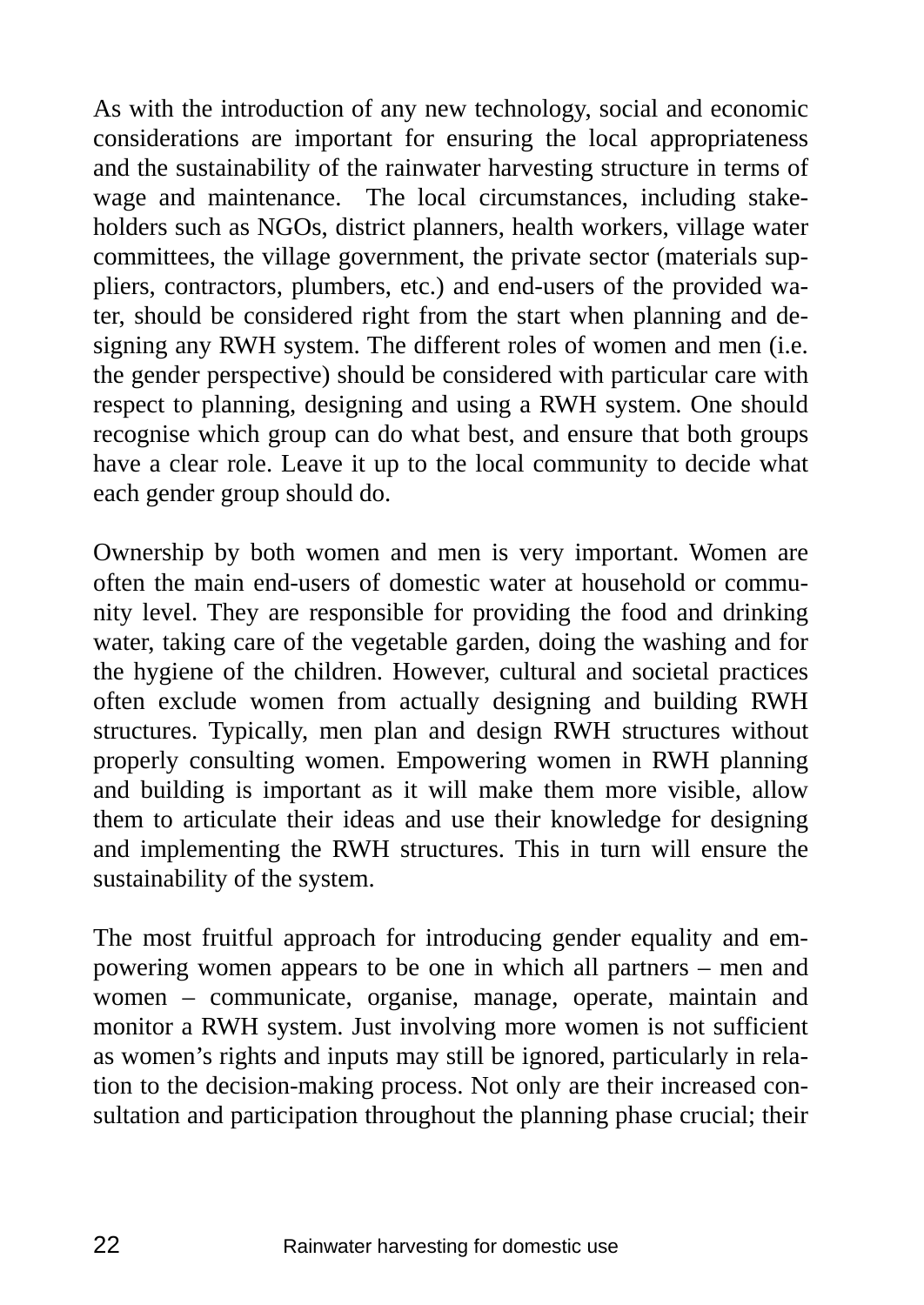continued involvement in the project is also important to ensure an appropriate and functional system.

Another important reason for consulting local stakeholders and beneficiaries (men and women) is that they may provide the required labour and materials and can provide a community perspective and help each other in raising funds for construction. The construction of a RWH system may as such have a positive effect on the local economy because all money paid for labour or materials tends to stay in the community.



*Figure 8: Women carrying water* 

## **4.5 Financial aspects**

Besides social and gender aspects, the financial circumstances may also influence the design of a RWH structure. However, one should realise that financial reasons can hardly be a restriction for building a rainwater catchment system. Run-off from a roof can be directed with little more than a split pipe or piece of bamboo into an old oil drum (provided that it is clean) placed near the roof. More advanced de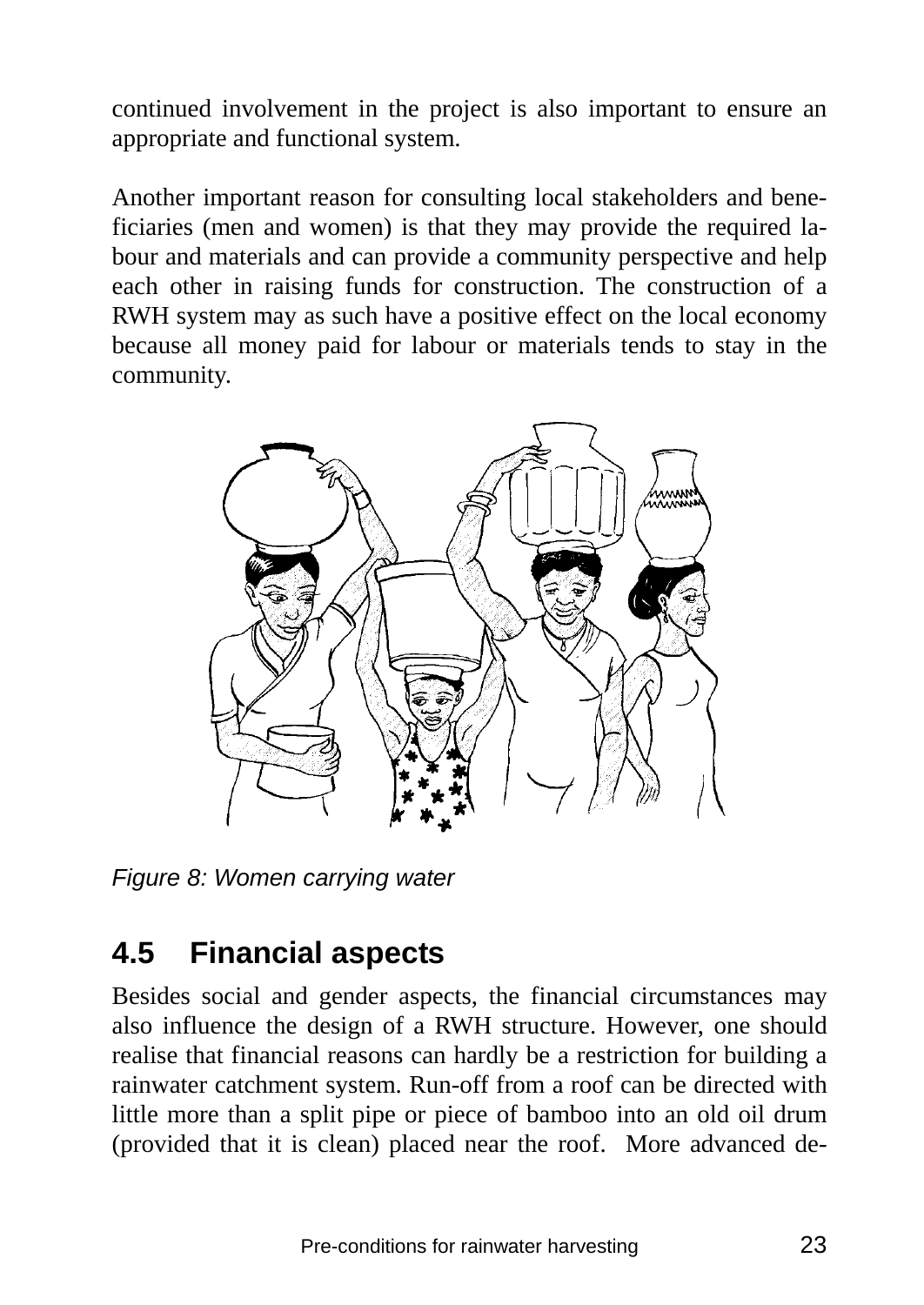signs include the use of aluminium pipes and a reinforced cement tank with a first-flush, overflow tap and a water quality filter. Between those extremes there are many different suitable options and techniques.

Almost every house or building has a suitable catchment area or roof, but the guttering and the water storage do require some investments. The water storage tank or reservoir usually represents the biggest capital investment element of a rainwater harvesting system and therefore requires careful design to provide optimal storage capacity while keeping the cost as low as possible.

Installing a water harvesting system at household level can cost anywhere from USD100 to 1,000. It is difficult to make an exact estimate of cost because it varies widely depending on the availability of existing structures, like rooftop surface, pipes and tanks and other materials that can be modified for a water harvesting structure. Additionally, the cost estimate mentioned above is for an existing building and the actual cost depends on the final design and size of the tank, and the availability and price of these items. The cost would be comparatively less if the system were incorporated during the construction of the building itself. Therefore rainwater harvesting is particularly recommended for reconstruction operations after natural disasters (such as the tsunami in Asia) or wars.

## **4.6 Is rainwater harvesting suitable for me?**

In order to find out whether RWH is suitable for your particular situation several critical issues need to be considered. The design of a RWH system is determined by several factors:

- $\triangleright$  the number of users and their consumption rate (multiple uses)
- $\triangleright$  local rainfall data and rainfall pattern
- $\triangleright$  user regime of the system (occasional, intermittent, partial or full)
- $\triangleright$  roof catchment area (m<sup>2</sup>)
- $\triangleright$  run-off coefficient (this varies between 0.5 and 0.9 depending on roof material and slope)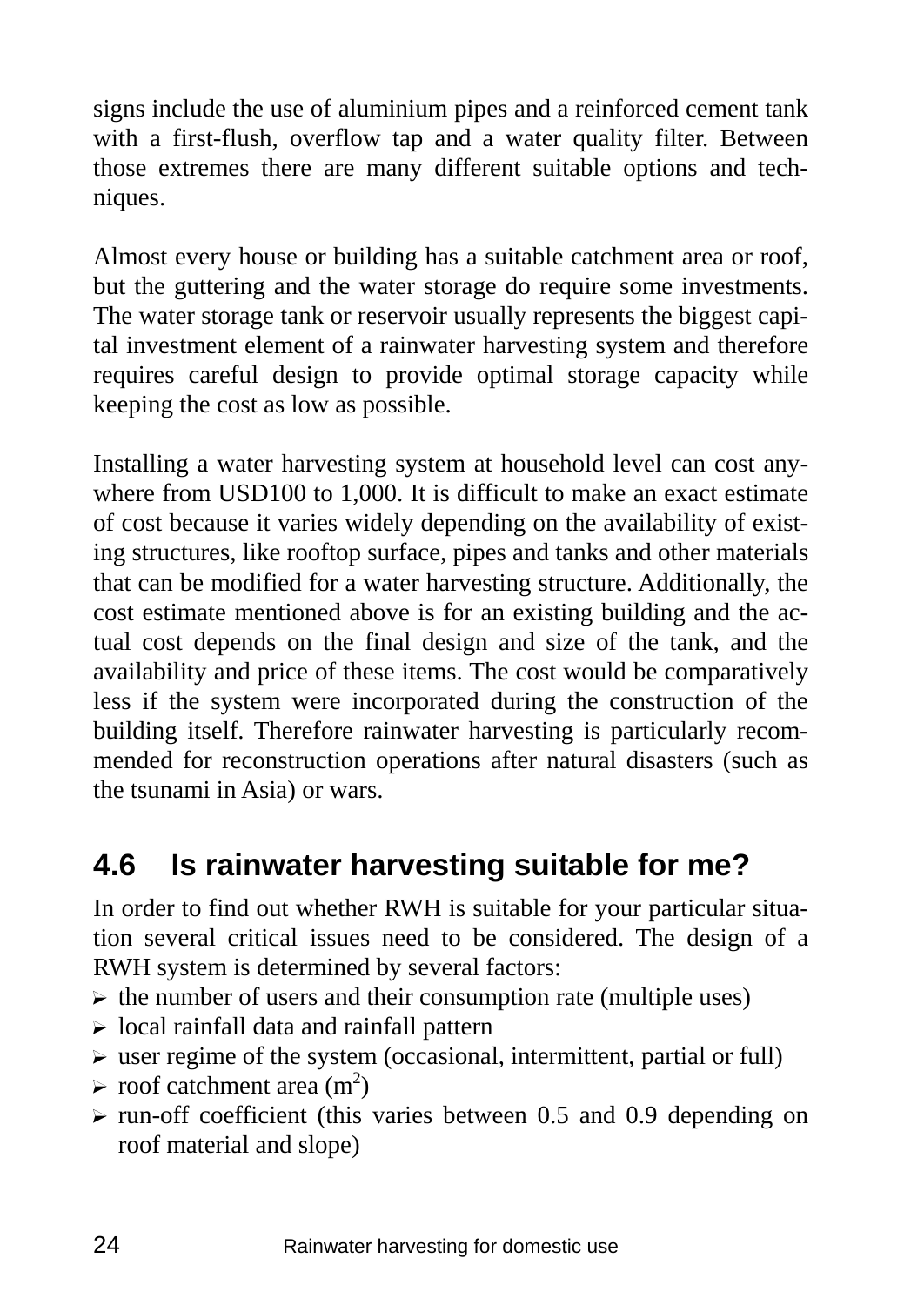First you need to determine the rainwater needs of your household. Usually this is based on the family size and the availability of alternative water resources. In addition you need to identify the multiple uses of water and the quantities needed per day for drinking, cooking, gardening, washing, etc. Together these uses and quantities determine the amount of water that your household needs. Secondly, you need to identify what the duration is of the dry period between the rains. Based on the duration of the dry period and the water needs of your household you can determine the capacity or size of the tank you need. Subsequently, the roof surface for collecting or harvesting rainwater, the locally available materials and the available budget will dictate the actual design and capacity of your tank that you can construct for your household. A checklist for the points that need to be considered when assessing the feasibility of a RWH system is given below:

### **Checklist for assessing feasibility of RWH system**

*Technical feasibility* 

- $\triangleright$  Rainfall and catchment area must be sufficient to meet the demand.
- $\triangleright$  Design should be appropriate (e.g. easy to maintain).
- $\triangleright$  Materials should be available.
- $\triangleright$  Skills must be available locally.

#### *Social and economic feasibility*

- $\triangleright$  There should be a real felt need for better water provision.
- $\triangleright$  Designs should be affordable and cost-effective.
- $\triangleright$  Community should be enthusiastic and fully involved.

#### *Environmental feasibility and health*

- $\triangleright$  Rainwater harvesting should improve both the quantity and quality of the available water.
- $\triangleright$  It should have a positive impact on the users' health.

#### *Alternatives*

- $\triangleright$  All reasonable alternative means of water provision should be investigated.
- $\triangleright$  Using other options in combination with rainwater supply should be considered.

Figure 9 illustrates what issues should be considered in designing your domestic rainwater harvesting structure.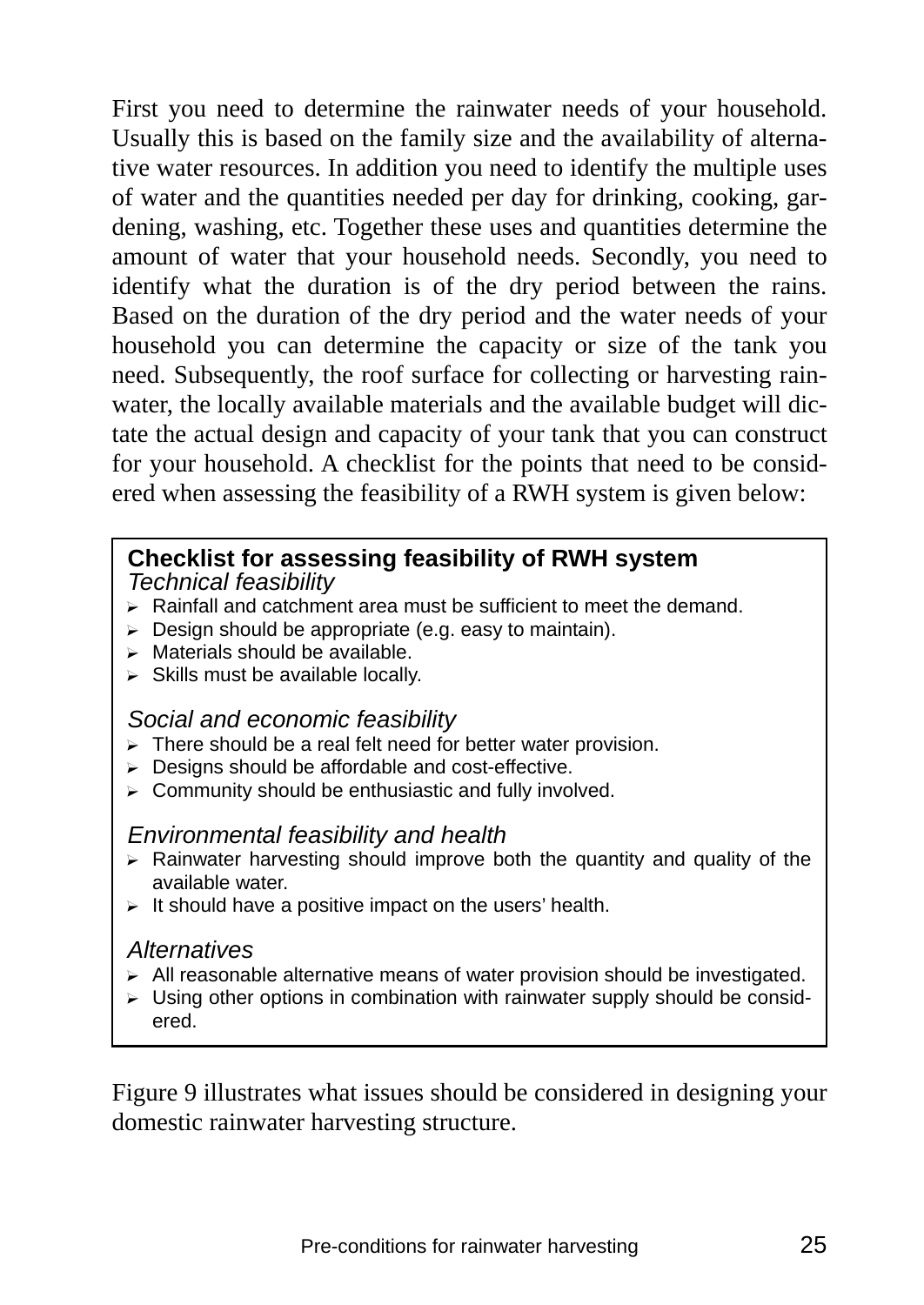

*Figure 9: Issues to be considered in designing your RWH system*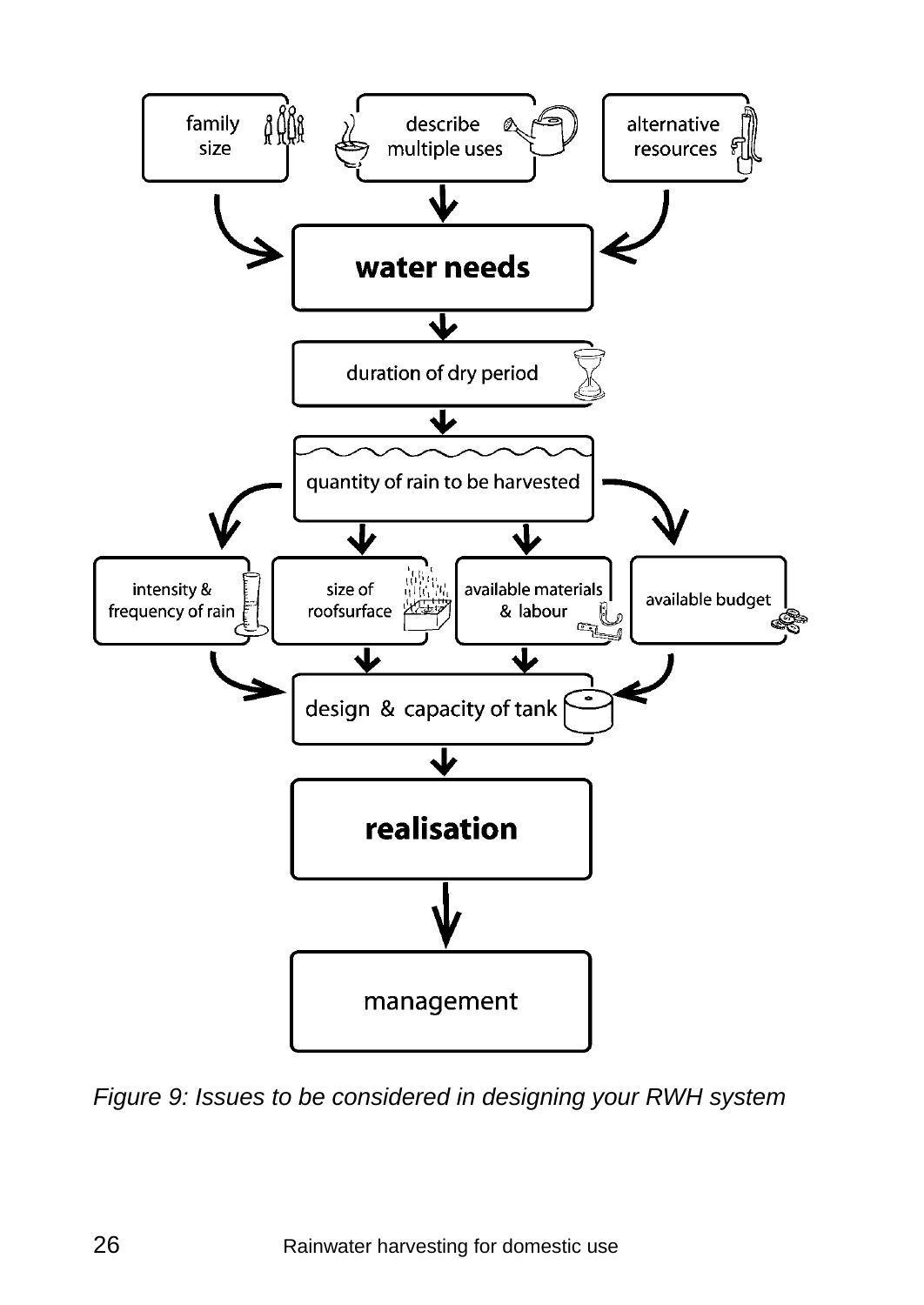# **5 Designing a rainwater harvesting system**

The main consideration in designing a rainwater harvesting system is to size the volume of the storage tank correctly. The tank should give adequate storage capacity at minimum construction costs.

#### **Five steps to be followed in designing a RWH system:**

Step 1 Determine the total amount of required and available rainwater

Step 2 Design your catchment area

Step 3 Design your delivery system

Step 4 Determine the necessary size of your storage reservoir

- Step 5 Select suitable design of storage reservoir
- These steps are described below.

## **5.1 Step 1: Total amount of required and available rainwater**

#### **Estimating domestic water demand**

The first step in designing a rainwater harvesting system is to consider the annual household water demand. To estimate water demand the following equation can be used:

Demand = Water Use  $\times$  Household Members  $\times$  365 days

For example, the water demand of one household is 31,025 litres per year when the average water use per person is 17 litres per day and the household has 5 family members:

Demand = 17 litres  $\times$  5 members  $\times$  365 days = 31,025 litres per year

However, in reality it may not be so easy. Children and adults use different amounts of water and seasonal water use varies, with more water being used in the hottest or driest seasons. The number of household members staying at home may also vary at different times of the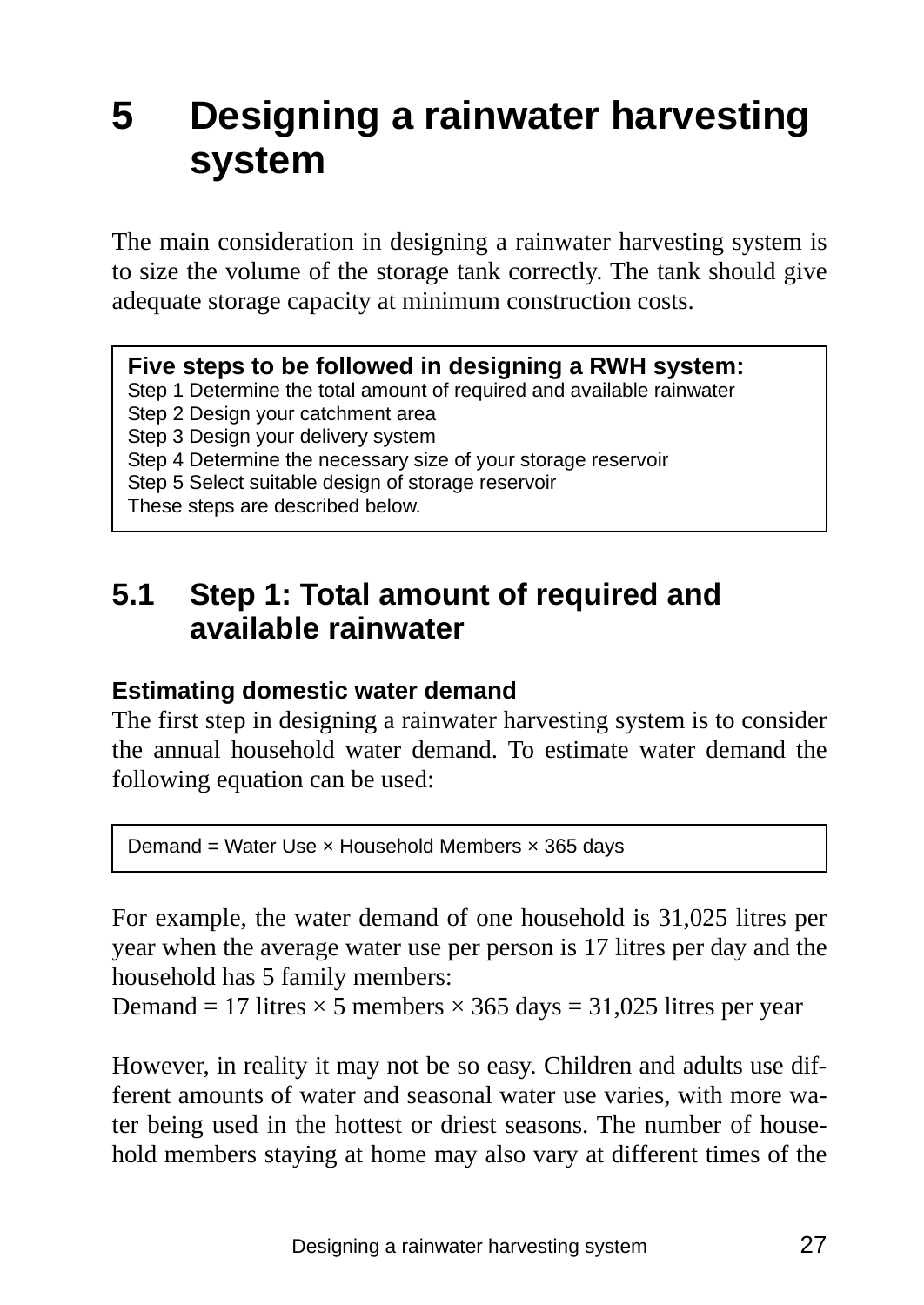year. By estimating the average daily water use these variables should be taken into account. Domestic water demand includes all water used in and around the home for the following essential purposes: drinking, food preparation and cooking, personal hygiene, toilet flushing (if used), washing clothes and cleaning, washing pots and pans, small vegetable gardens, and other economic and productive uses (the latter only when sufficient rainwater is available).

### **Rainfall data**

The next step is to consider the total amount of available water, which is a product of the total annual rainfall and the roof or collection surface area. These determine the potential value for rainwater harvesting. Usually there is a loss caused mostly by evaporation (sunshine), leakage (roof surface), overflow (rainwater that splashes over the gutters) and transportation (guttering and pipes). The local climatic conditions are the starting point for any design.

Climatic conditions vary widely within countries and regions. The rainfall pattern or monthly distribution, as well as the total annual rainfall, often determine the feasibility of constructing a RWH system. In a climate with regular rainfall throughout the year the storage requirement is low and the system cost will be low. It is thus very important to have insight into local (site-specific) rainfall data. The more reliable and specific the rainfall data is, the better the design can be. In mountainous locations and locations where annual precipitation is less than 500 mm per year, rainfall is very variable. Data from a rain gauging station 20 km away may be misleading when applied to your system location.

Rainfall data can be obtained from a variety of sources. The primary source should be the national meteorological organisation in the country. In some countries, however, rainfall statistics are limited due to lack of resources. Local water departments or organisations, local hospitals, NGOs or schools may be possible sources of rainfall information.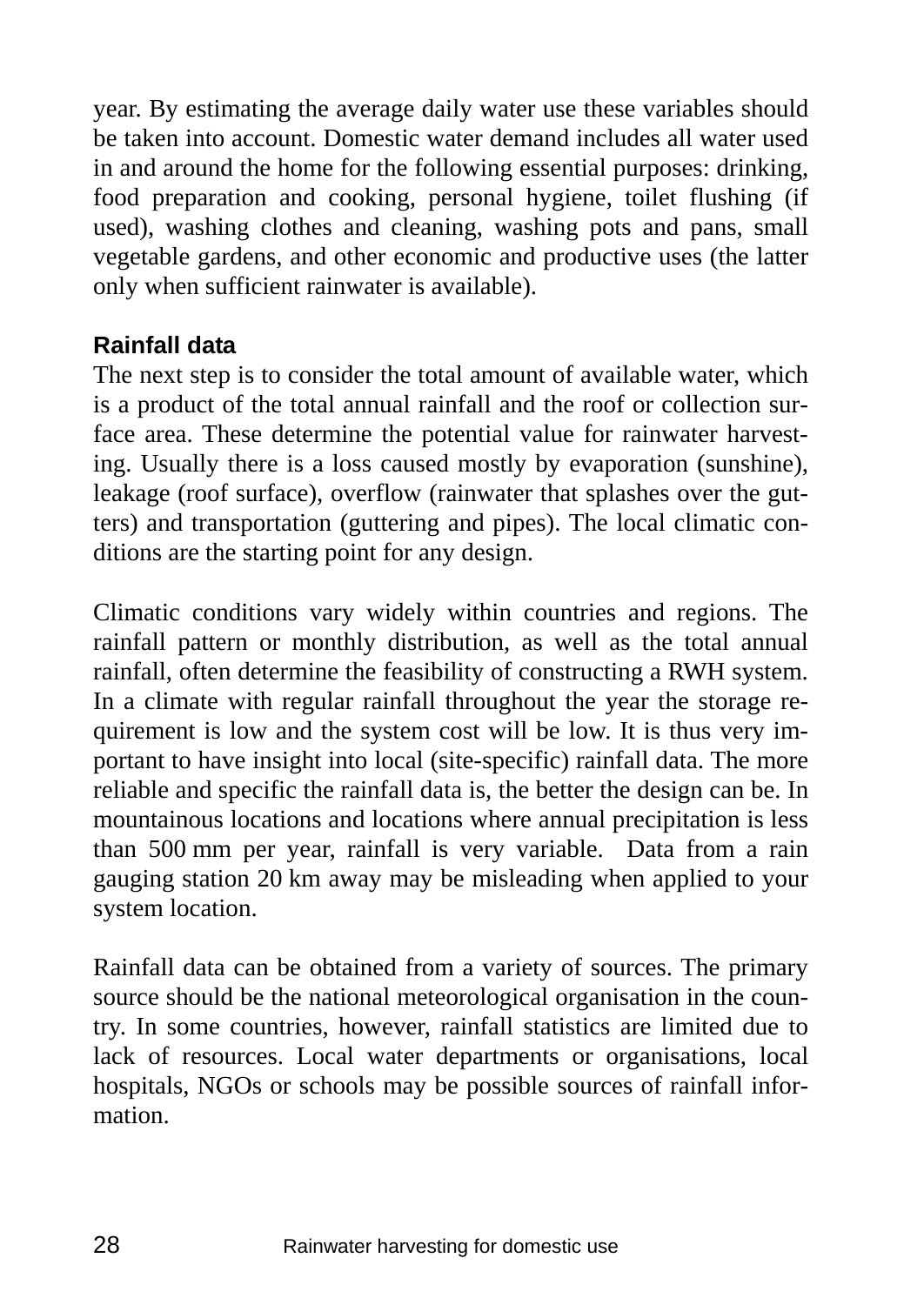### **Calculating potential rainwater supply by estimating run-off**

The amount of available rainwater depends on the amount of rainfall, the area of the catchment, and its run-off coefficient. For a roof or sloping catchment it is the horizontal plan area which should be measured (figure 10).



*Figure 10: Horizontal plan area of the roof for calculating the catchment surface* 

The run-off coefficient (RC) takes into account any losses due to evaporation, leakage, overflow and transportation. For a wellconstructed roof catchment system it is 0.9 (see section 5.2 below). An impermeable roof will yield a high run-off. An estimate of the approximate, mean annual run-off from a given catchment can be obtained using the following equation: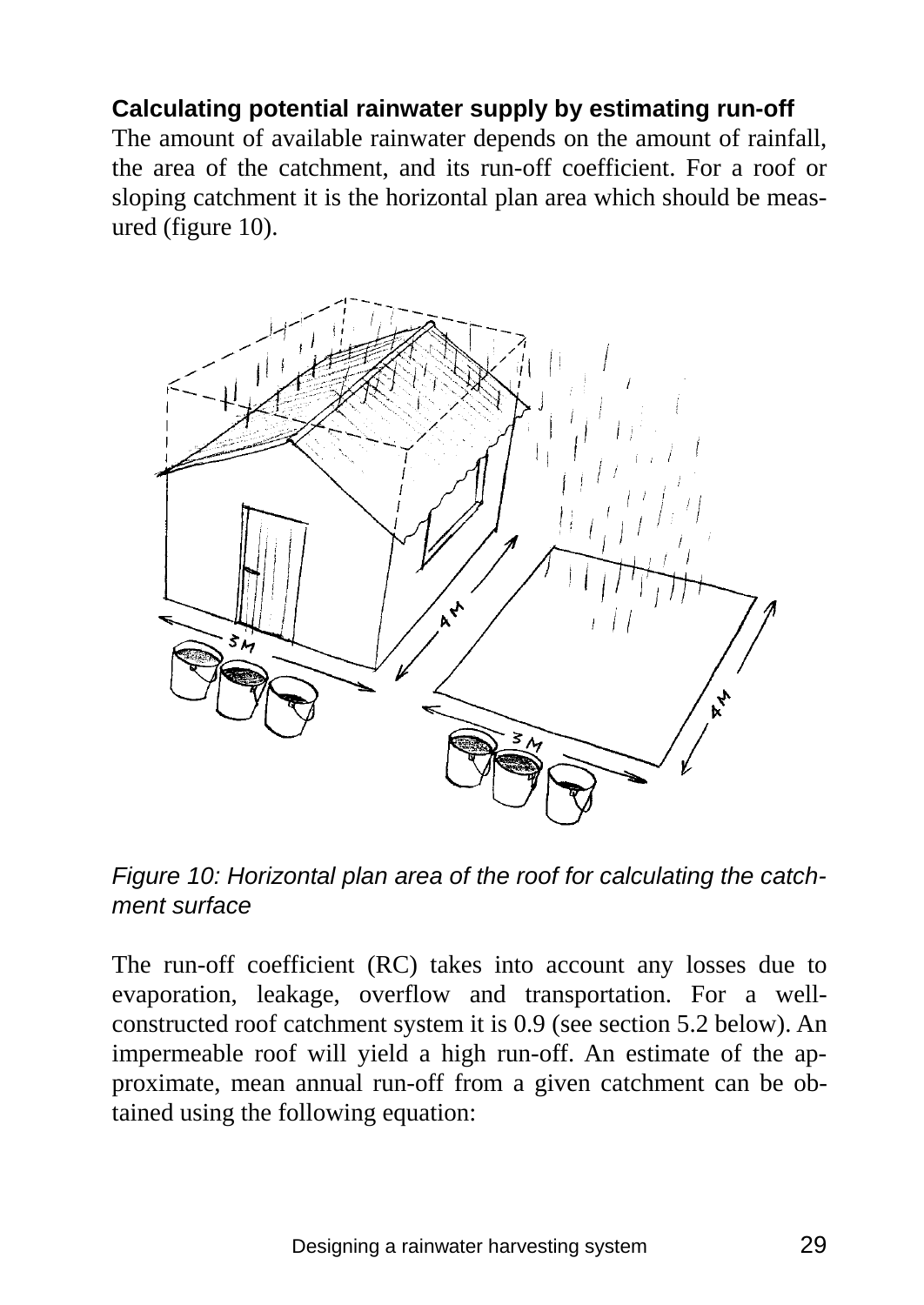$S = R \times A \times C_r$ Supply = Rainfall  $\times$  Area  $\times$  Run-off coefficient (RC)

Where:

| $=$     | Mean annual rainwater supply $(m^3)$ |
|---------|--------------------------------------|
| $R =$   | Mean annual rainfall (m)             |
| $A =$   | Catchment area $(m^2)$               |
| $C_r =$ | Run-off coefficient                  |
|         |                                      |

In the next example the mean annual rainfall is 500 mm/year  $(= 0.5)$ m/year) and the catchment area  $3 \text{ m} \times 4 \text{ m} = 12 \text{ m}^2$ :  $S = 0.5$  m/year  $\times 12$  m<sup>2</sup>  $\times 0.9 = 5.4$  m<sup>3</sup>/year = 15 litres/day

## **5.2 Step 2: Designing your catchment area**

Roofs provide an ideal catchment surface for harvesting rainwater, provided they are clean. The roof surface may consist of many different materials. Galvanised corrugated iron sheets, corrugated plastic and tiles all make good roof catchment surfaces. Flat cement roofs can also be used. Traditional roofing materials such as grass or palm thatch may also be used. If a house or a building with an impermeable (resistant to rain) roof is already in place, the catchment area is available free of charge.

The roof size of a house or building determines the catchment area and run-off of rainwater. The collection of water is usually represented by a run-off coefficient (RC). The run-off coefficient for any catchment is the ratio of the volume of water that runs off a surface to the volume of rainfall that falls on the surface. A run-off coefficient of 0.9 means that 90% of the rainfall will be collected. So, the higher the run-off coefficient, the more rain will be collected. An impermeable roof will yield a high run-off of good quality water that can be used for all domestic purposes: cooking, washing, drinking, etc. Thatched roofs can make good catchments, although run-off is low and the quality of the collected water is generally not good.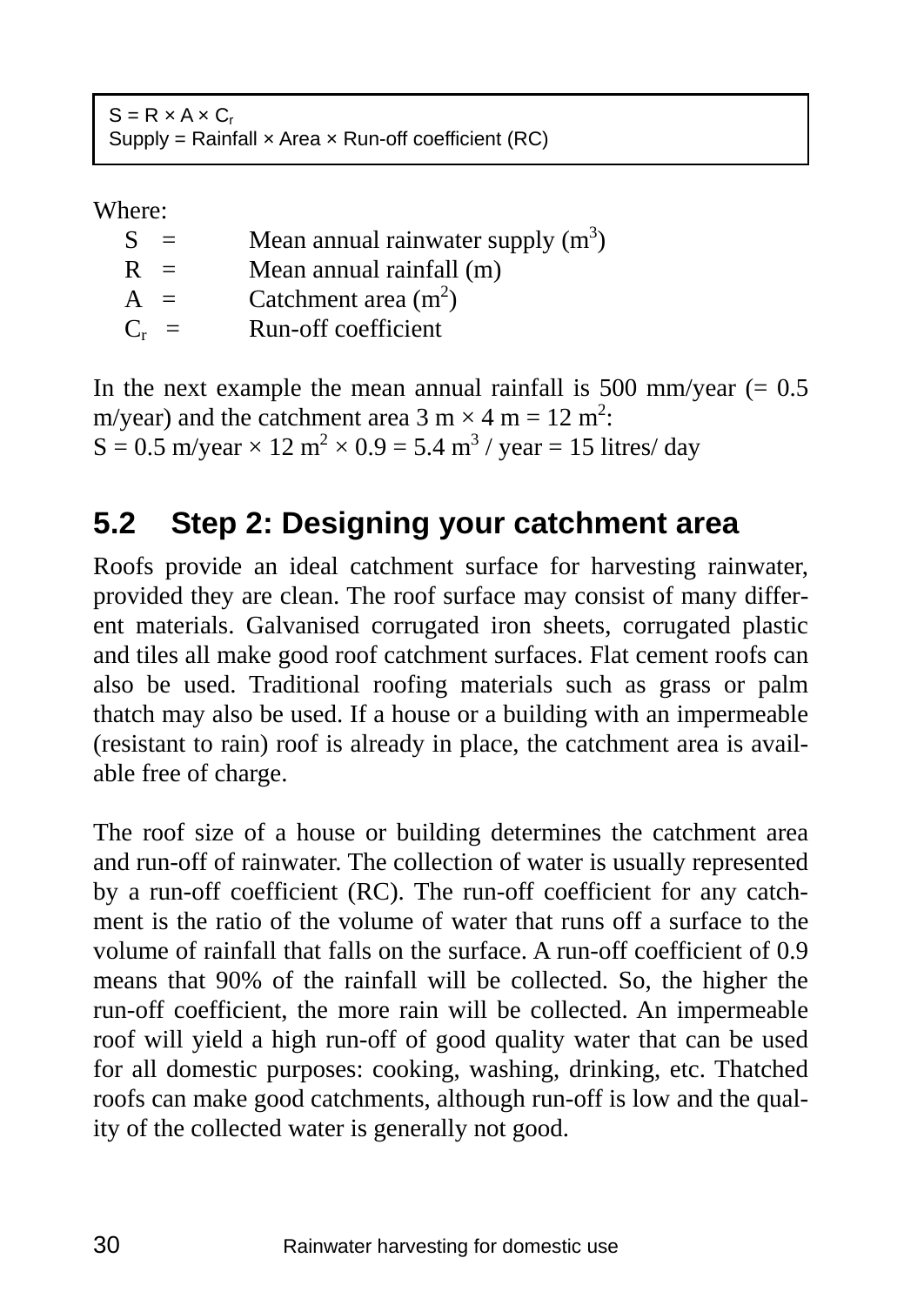| Type                    | <b>Run-off coefficient</b> |
|-------------------------|----------------------------|
| Galvanised iron sheets  | >0.9                       |
| Tiles (glazed)          | $0.6 - 0.9$                |
| l Aluminium sheets      | $0.8 - 0.9$                |
| Flat cement roof        | $0.6 - 0.7$                |
| Organic (e.g. thatched) | 0.2                        |

*Table 3: Run-off coefficients for traditional roofing materials* 

Since roofs are designed to shed water, they have a high run-off coefficient and thus allow for quick run-off of rainwater. The roof material does not only determine the run-off coefficient, it also influences the water quality of the harvested rainwater. Painted roofs can be used for rainwater collection but it is important that the paint be non-toxic and not cause water pollution. For the same reason, lead flashing should also not be used for rainwater collection. There is no evidence that the use of asbestos fibre-cement roofs for rainwater collection poses any health risks due to water pollution. During construction or demolition of the roof, harmful asbestos particles may enter the air, so the risk of respiratory uptake of harmful substances may exist. Therefore, it is not recommended.

Thatched roofs can make good catchments, when certain palms are tightly thatched. Most palms and almost all grasses, however, are not suitable for high-quality rainwater collection. Grass-thatched catchments should be used only when no other alternatives are available. Then, tightly bound grass bundles are the best. Ideally, thatched roofs are not used for the collection of drinking water for reasons of organic decomposition during storage. Mud roofs are generally not suitable as a catchment surface.

## **5.3 Step 3: Designing your delivery system**

The collected water from a roof needs to be transported to the storage reservoir or tank through a system of gutters and pipes, the so-called delivery system or guttering. Several other types of delivery systems exist but gutters are by far the most common. Commonly used materi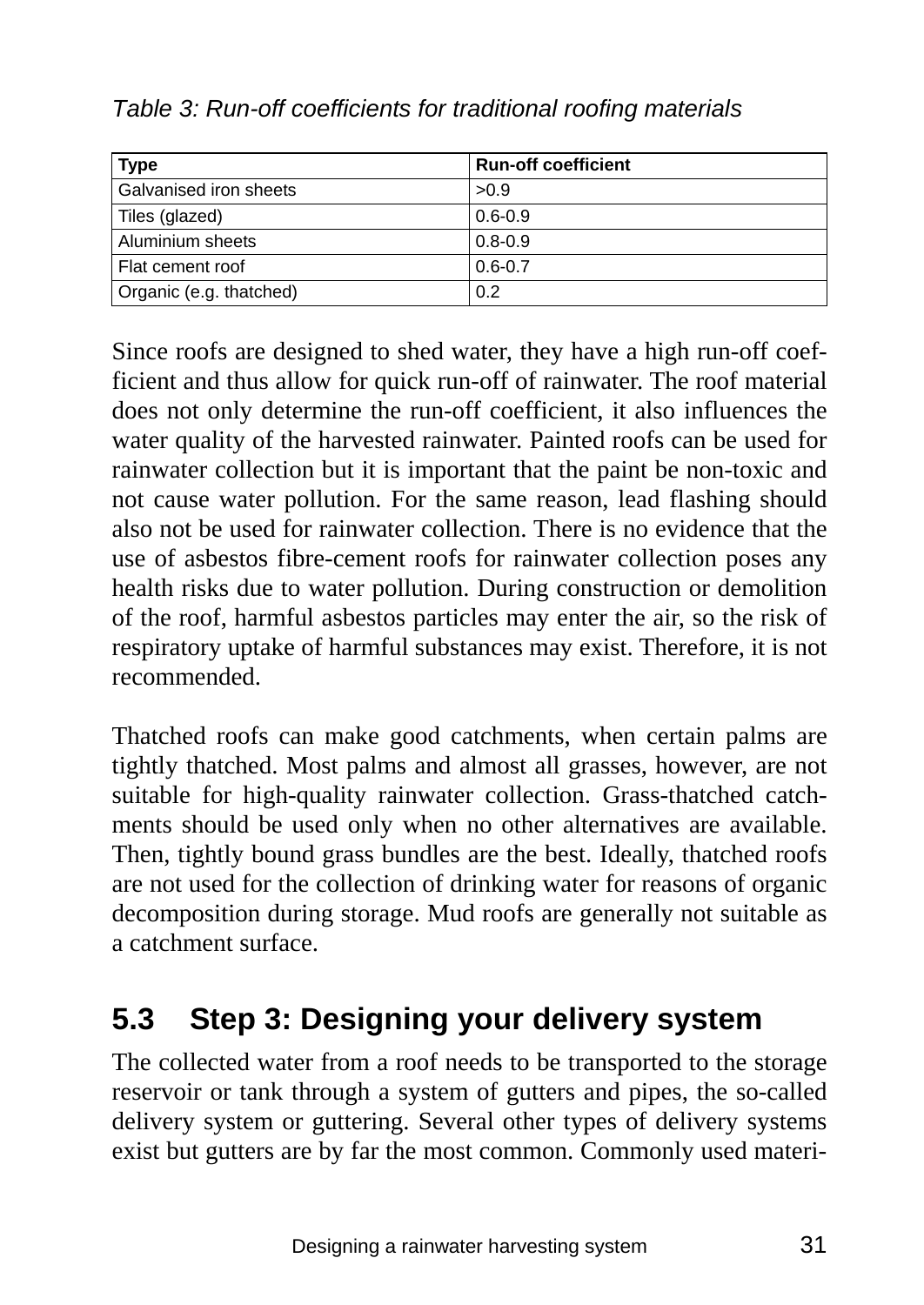als for gutters and downpipes are galvanised metal and plastic (PVC) pipes, which are readily available in local shops. There is a wide variety of guttering available from prefabricated plastics to simple gutters made on-site from sheet metal. In some countries bamboo, wood stems and banana leaves have been used. Gutters made from extruded plastic are durable but expensive. For the guttering, aluminium or galvanised metals are recommended because of their strength, while plastic gutters may suffice beneath small roof areas. Almost all plastics, certainly PVC, must be protected from direct sunlight. Generally, the cost of gutters is low compared to that of storage reservoirs or tanks, which tend to make up the greatest portion of the total cost of a RWH system.

Gutters are readily available in different shapes (Figure 11); they can be rounded, square, V-shaped, and have open or closed ends with attached downpipe connectors. They can be made in small workshops in sections that are later joined together or they can even be made on-site by plumbers. Workshop-made gutters usually have a square shape and tend to be two to three times more expensive than similar gutters made on-site. On-site gutters are usually V-shaped. These are quite efficient but they tend to get more easily blocked with debris and leaves. Vshaped gutters are usually tied directly under the roof or onto a socalled splash guard. V-shape gutters often continue all the way to the tank without addition of the usual rounded downpipe section.

Wooden planks and bamboo gutters are usually cheap (or even free of charge). These gutters do, however, suffer from problems of durability as the organic material will eventually rot away and leak. Their porous surfaces also form an ideal environment for accumulation of bacteria that may be subsequently washed into the storage tank.

Aluminium is naturally resistant to corrosion, which makes it last indefinitely. The cost of an aluminium sheet is over 1.5 times the cost of steel of the same thickness and the material is less stiff so for a similar strength of gutter a larger thickness of material is required, resulting in gutters that are up to three times more expensive. Nevertheless, there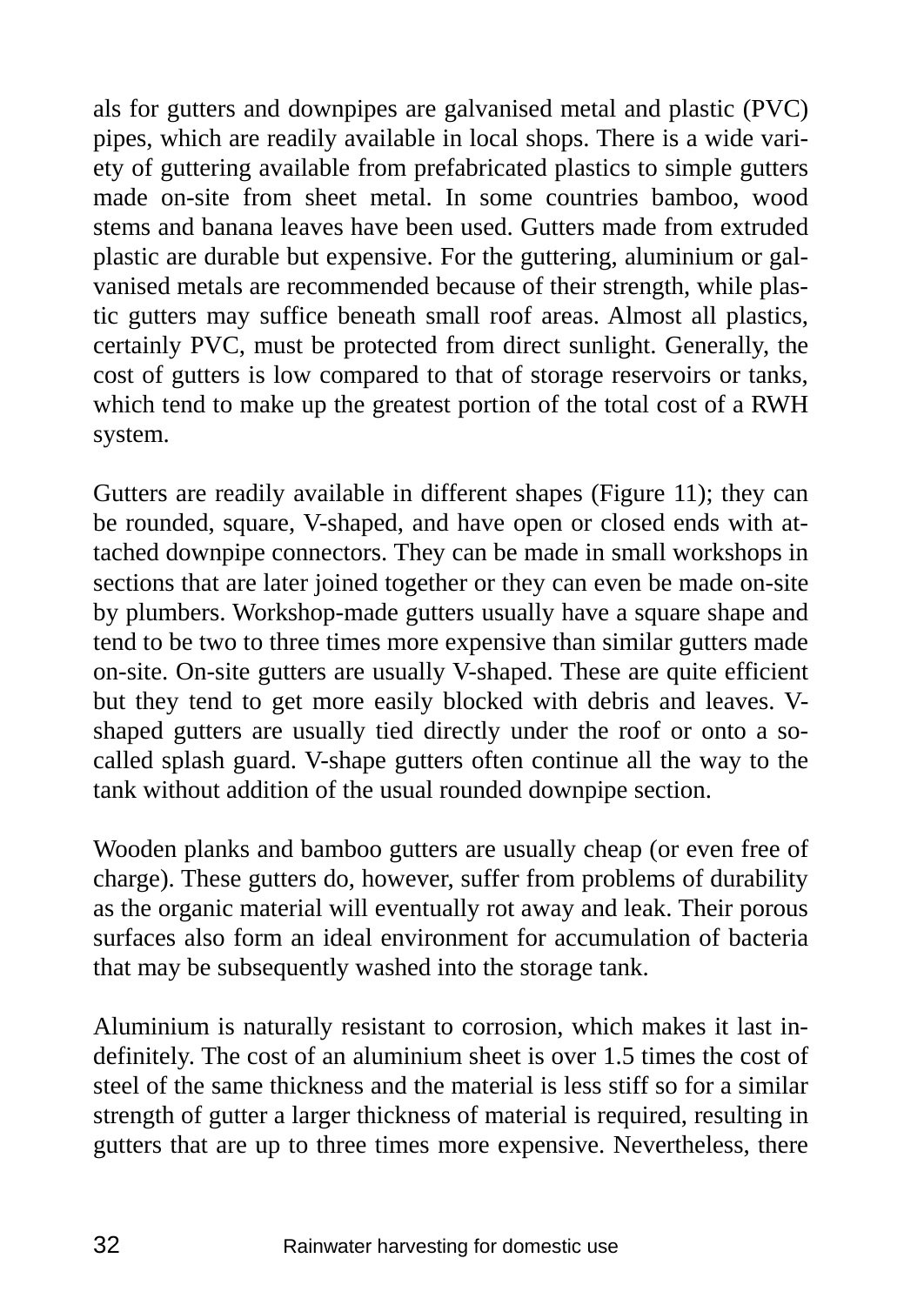is a growing market for aluminium sheets in developing countries so the price will almost certainly come down over time. Half pipes have been proposed as an inexpensive form of guttering and are used in many areas. The production is relatively simple, and the semi-circular shape is extremely efficient for RWH. The cost of these gutters depends on the local cost of piping, which may be more expensive than an equivalent sheet metal gutter.



*Figure 11: Different types of gutters: square, rounded, V-shaped* 

Proper construction of gutters is essential to avoid water losses (Figure 12). Gutters must slope evenly towards the tank to ensure a slow flow. Gutters are often the weak link in a RWH system and installations can be found with gutters leaking at joints or even sloping the wrong way.



*Figure 12: Proper construction of the gutter is important*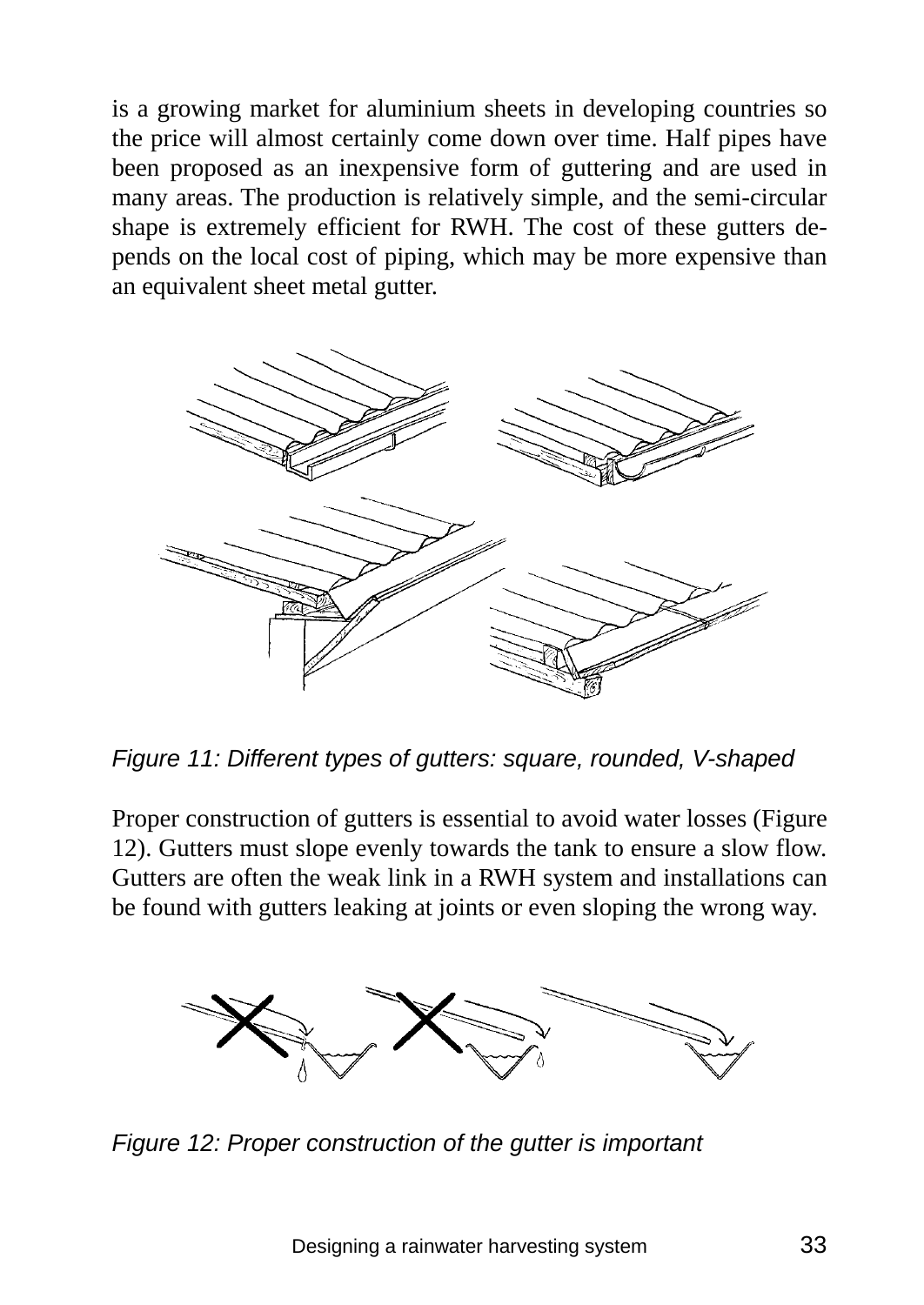Gutters must be properly sized and correctly connected around the whole roof area. When high intensity rainfall occurs, gutters need to be fitted with so-called splash guards to prevent overshooting water losses. A properly fitted and maintained gutter-downpipe system is capable of diverting more than 90% of all rainwater run-off into the storage tank. Although gutter size may reduce the overflow losses,

additional splash guards should be incorporated on corrugated-iron roofs. Splash guards consist of a long strip of sheet metal 30 cm wide, bent at an angle and hung over the edge of the roof about 2-3 cm to ensure all run-off for the roof enters the gutter. The splash guard is connected to the roof and the lower half is hung vertically down from the edge of the roof.



*Figure 13: Splash guards* 

During intensive rainfall, large quantities of run-off can be lost due to gutter overflow and spillage if gutters are too small. To avoid overflow during heavy rains, it makes sense to create a greater gutter capacity. A useful rule of thumb is to make sure that there is at least 1  $\text{cm}^2$  of gutter cross-section for every 1 m<sup>2</sup> of roof surface. The usual 10 cm-wide rounded (e.g.  $38 \text{ cm}^2$ ) gutters are generally not big enough for roofs larger than about 40 m<sup>2</sup>. A square-shaped gutter of 10 cm<sup>2</sup> can be used for roof areas measuring up to  $100 \text{ m}^2$  under most rainfall regimes. For large roofs, such as on community buildings and schools, the  $14 \times 14$  cm V-shaped design with a cross-sectional area of 98 cm<sup>2</sup> is suitable for roof sections up to 50 m long and 8 m wide  $(400 \text{ m}^2)$ . When gutters are installed with a steeper gradient than 1:100 (1 cm vertical drop over 100 cm horizontal distance) and used together with splash guards, V-shaped gutters can cope with heavy rains without large amounts of loss. A gradient of 1:100 ensures steady water flow and less chance of gutter blockage from leaves or other debris. Downpipes, which connect the gutters to the storage reservoir, should have similar dimensions to the gutters.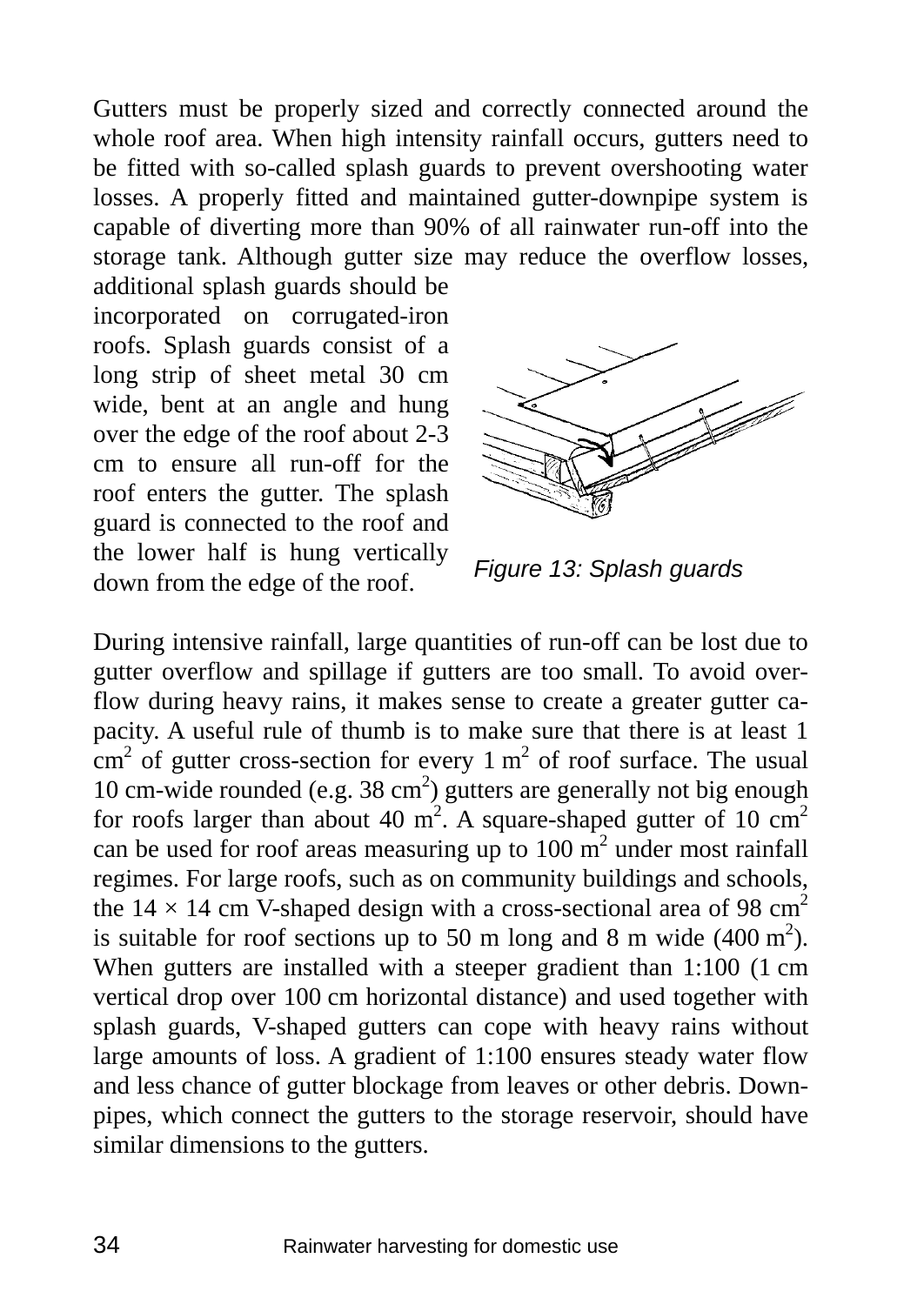Important considerations for designing gutter/downpipe systems:

- $\triangleright$  The rule of thumb is 1 cm<sup>2</sup> gutter cross-section per 1 m<sup>2</sup> roof surface.
- $\triangleright$  Aluminium or galvanised metal are recommended for gutters because of their strength and resistance to sunlight.
- $\triangleright$  Gutters should slope towards the storage tanks. Increasing the slope from 1:100 to 3:100 increases the potential water flow by  $10 - 20\%$ .
- $\triangleright$  A well-designed gutter system can increase the longevity of a house. Foundations will retain their strength and the walls will stay dry.

The following tables give some examples of guttering systems. The guttering requirement for a typical household roof of 60  $m<sup>2</sup>$  is shown in table 4. Typical gutter widths for such roofs are presented in table 5.

| <b>Section</b> | Roof size     | <b>Slope</b> | l Cross sectional area | <b>Gutter sizes</b> |
|----------------|---------------|--------------|------------------------|---------------------|
| Square         | 40-100 $m2$   | $0.3 - 0.5%$ | $170 \text{ cm}^2$     | $7 \times 10$ cm    |
| Rounded        | 40-60 $m2$    | $0.3 - 0.5%$ | $63 \text{ cm}^2$      | 125 mm bore [?]     |
| 45° V-shaped   | Not specified | .0%          | $113 \text{ cm}^2$     | 15 cm on each side  |

*Table 5: Gutter sizes quoted in literature* 

|                       | Square<br>$0.5%$ slope                 | Square<br>$1.0\%$ slope | Rounded<br>l 1.0% slope | ∣45° V-shape<br>$1.0\%$ slope |
|-----------------------|----------------------------------------|-------------------------|-------------------------|-------------------------------|
| Gutter width (at top) | 71 mm                                  | 63 mm                   | 96 mm                   | 124 mm                        |
| Cross sectional area  | 47 cm <sup><math>\epsilon</math></sup> | 39 cm <sup>2</sup>      | $36 \text{ cm}^2$       | 38 $cm2$                      |

## **5.4 Step 4: Sizing your storage reservoir**

There are several methods for sizing storage reservoirs. These methods vary in complexity and sophistication. In this Agrodok two methods for inexperienced practitioners are explained:

- 1 Demand side approach (dry season demand versus supply)
- 2 Supply side approach (graphical methods)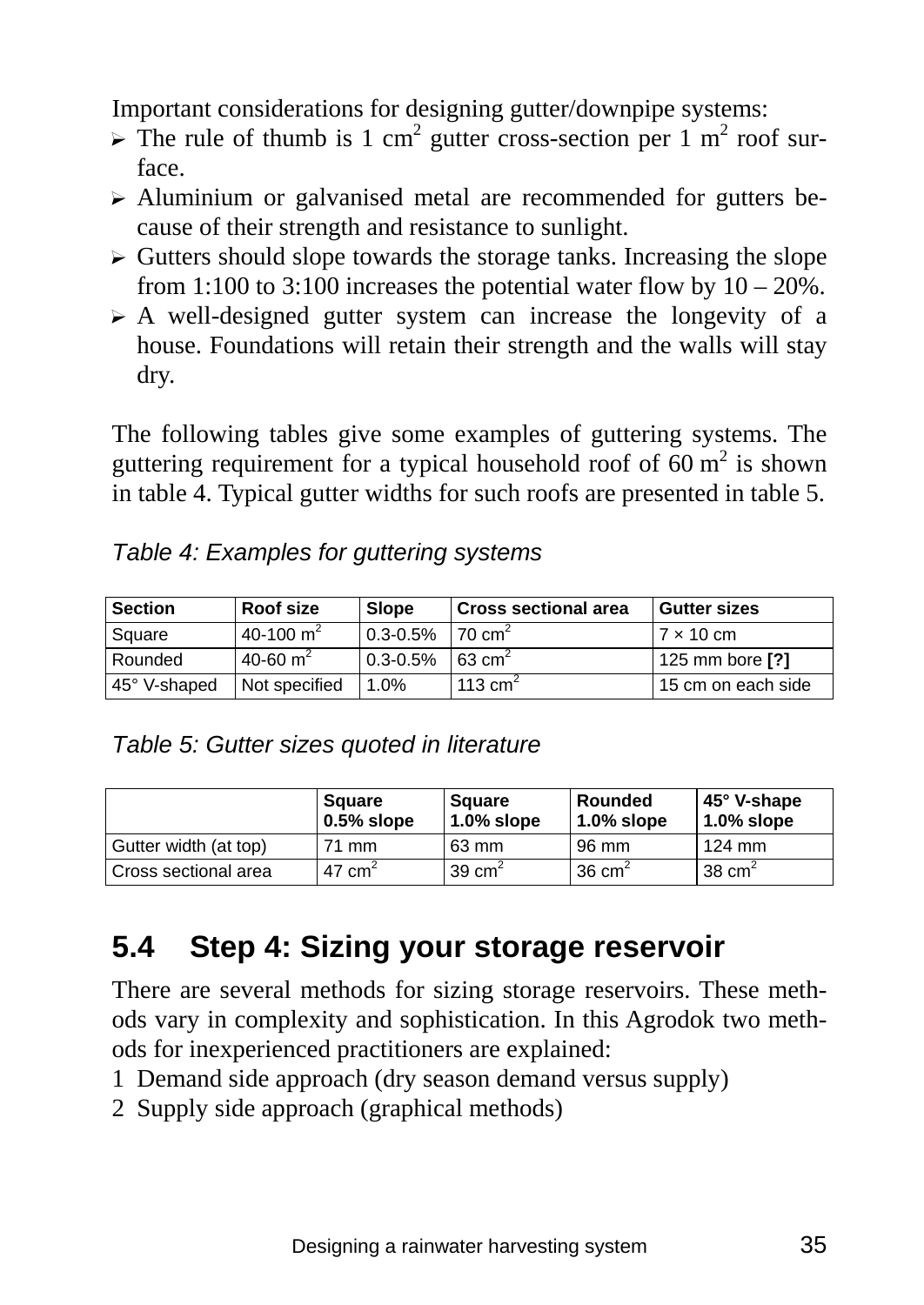The first method is the simplest method and most widely used. The second method uses statistical indicators of the average rainfall for a given place. If rainfall is limited and shows large fluctuations then a design based on only one single statistical indicator can be misleading.

### **Method 1: Demand side approach (dry season demand versus supply)**

This is the simplest method to calculate the storage requirement based on the required water volume (consumption rates) and occupancy of the building. This approach is only relevant in areas with a distinct dry season. The tank is designed to meet the necessary water demand throughout the dry season. To obtain required storage volume the following equations can be used:

Demand = Water Use  $\times$  Household Members  $\times$  365 days

This equation provides the water demand in litres per year. Dividing by 12 months will give the required water demand in litres/month. The required monthly water demand multiplied by the dry period will give the required storage capacity.

Required storage capacity = demand  $\times$  dry period

As an example we can use the following typical data. Assuming that:

- $\triangleright$  Water use (consumption per capita per day) = 20 litres
- $\triangleright$  Number of people in the household = 5
- $\triangleright$  Dry period (longest average dry period) = 4 months (120 days)
- $\triangleright$  Minimum storage capacity = T

Then: the water demand =  $20 \times 5$  persons  $\times 365$  days/year = 36,500 litres/year or about 3,000 l/month. For a dry period of four months, the required minimum storage capacity (T) is thus 12,000 litres (T =  $4 \times$ 3,000); this calculation is however a rough estimate.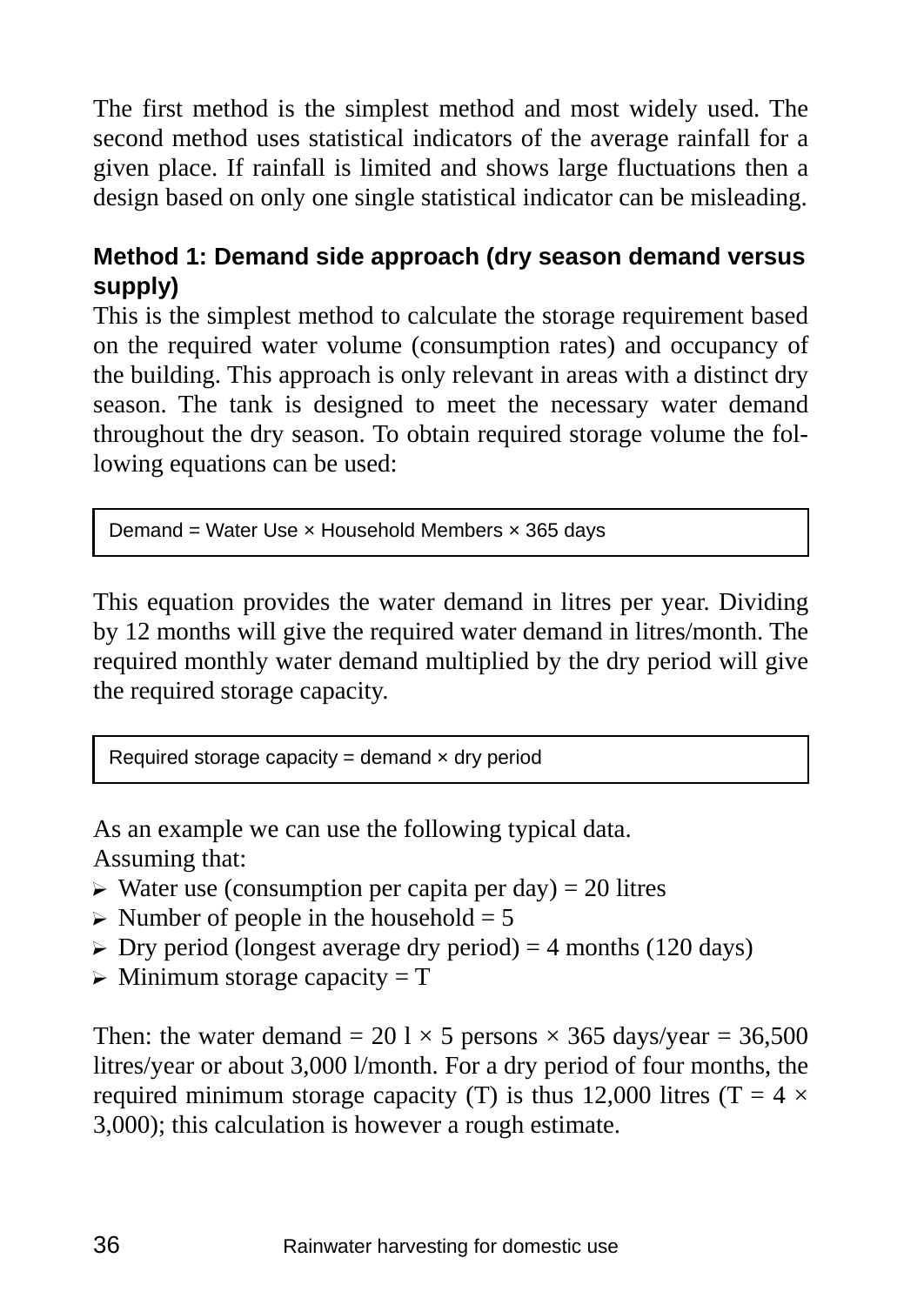This simple method can be used in situations where there is sufficient rainfall and an adequate roof or catchment area. It is a method for calculating rough estimates of the required tank size and it does not take into account variations between different years, such as the occurrence of drought years. The method is easy to understand and is sufficient in many cases. It can be used in the absence of any rainfall data.

#### **Method 2: Supply side approach (graphical methods)**

Another method to estimate the most appropriate storage tank capacity for maximising supply is to represent roof run-off and daily consumption graphically. This method will give a reasonable estimation of the storage requirements. Daily or weekly rainfall data is required for a more accurate assessment. In low rainfall areas where rainfall has an uneven distribution there may be an excess of water during some months of the year, while at other times there will be a deficit. If there is sufficient water to meet the demand throughout the year, then sufficient storage will be required to bridge the periods of scarcity. As storage is expensive, this should be calculated carefully to avoid unnecessary expenses. This method will give an estimation of the storage requirements. There are three basic steps to be followed:

- 1 Plot a bar graph for mean monthly roof run-off for a specific house or building in a specific location. Add a line for the demand per month.
- 2 Plot a cumulative roof run-off graph, by summing the monthly runoff totals.
- 3 Add a dotted line showing cumulative water use (water withdrawn or water demand).

The example given is a spreadsheet calculation for a site in a semi-arid region with mean annual rainfall of 500 mm and a five-month dry season. Roof area is 100  $m^2$ , run-off coefficient is 0.9. There are 5 household members and the average consumption is 20 litres per person per day. Water demand = 20 l  $\times$  n  $\times$  365 days/year, where n= number of people in the household; if there are five people in the household then the annual water demand is 36,500 litres or about 3,000 l/month.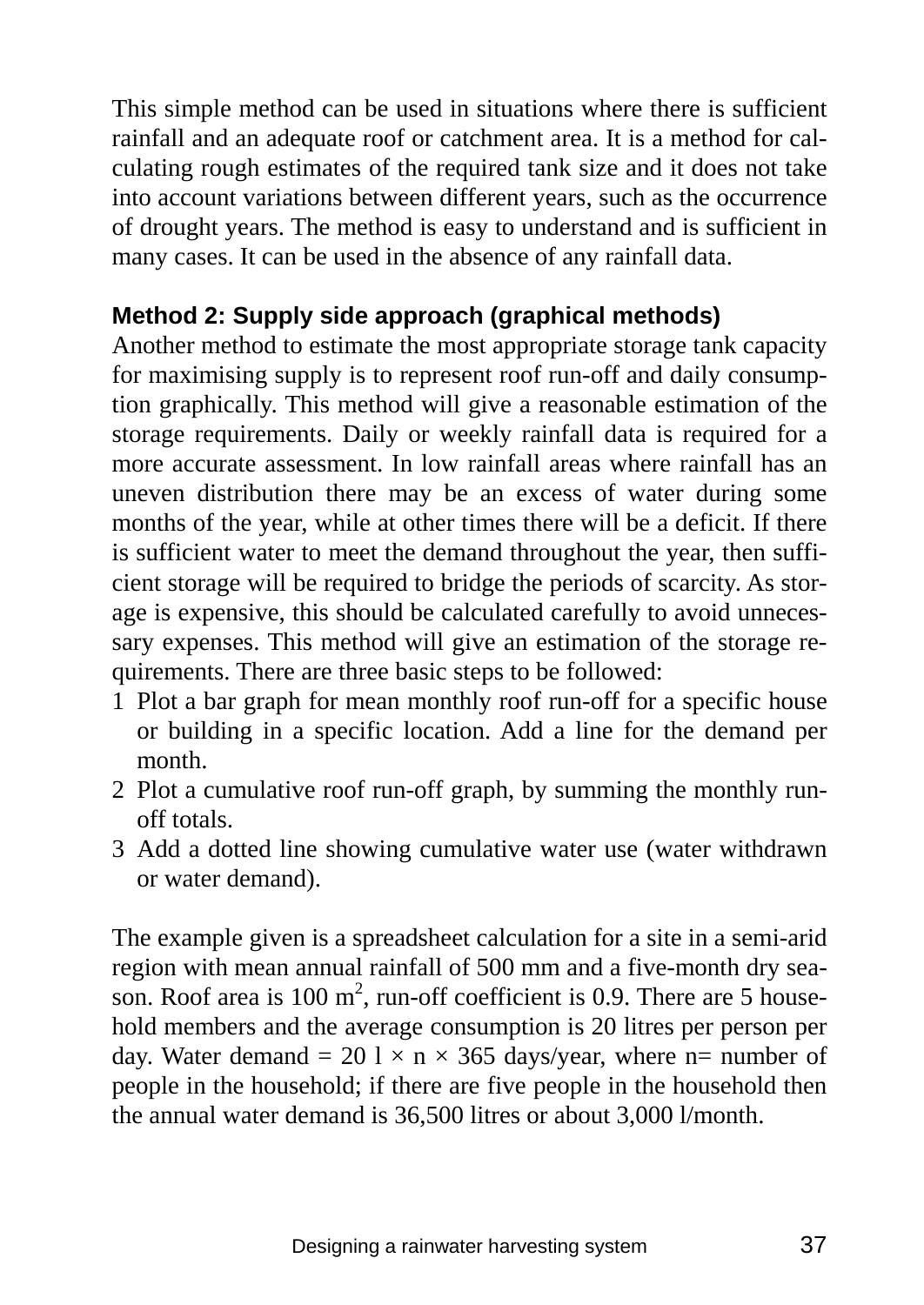Water supply = roof area  $\times$  rainfall  $\times$  run-off coefficient = 100 m<sup>2</sup>  $\times$ 500 mm  $\times$  0.9 = 45 m<sup>3</sup> or 45,000 litres per year or 123 litres per day. In order to meet the annual water demand 36,500 litres is necessary. The potential annual water supply cannot exceed 45,000 litres or 123 litres per day.

Figure 14 shows the amount of harvestable water (in bars) and the demand for each month (horizontal graph). The figure shows a single rainy season (from October to May). The first month when the collected rainfall (RWH) meets the demand is October. If it is assumed that the tank is empty at the end of September, a graph can be drawn to reflect the cumulative harvested water and cumulative demand. Based on this graph the maximum storage requirement can be calculated.



*Figure 14: Mean monthly roof run-off and average demand* 

Figure 15 shows the cumulative monthly roof run-off. Total run-off in this case is 45 m<sup>3</sup>. A residual storage of 5 m<sup>3</sup> should be incorporated for the rainwater remaining in the tank at the start of the wet season. (See figure 16.)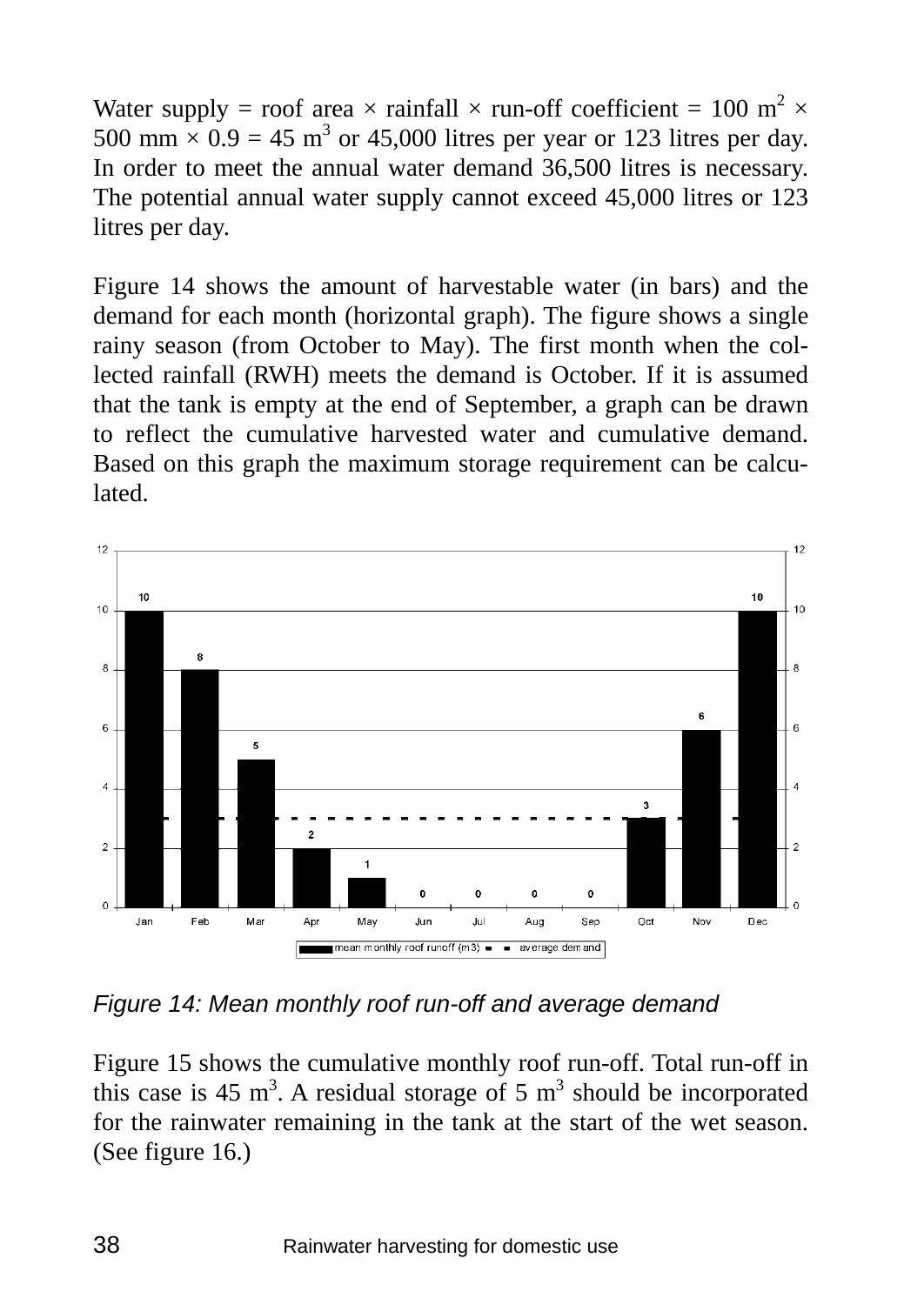

*Figure 15: Cumulative monthly roof run-off* 



*Figure 16: Cumulative monthly roof run-off including a residual*  storage of 5 m<sup>3</sup> and cumulative water use. Estimation of storage *requirement.*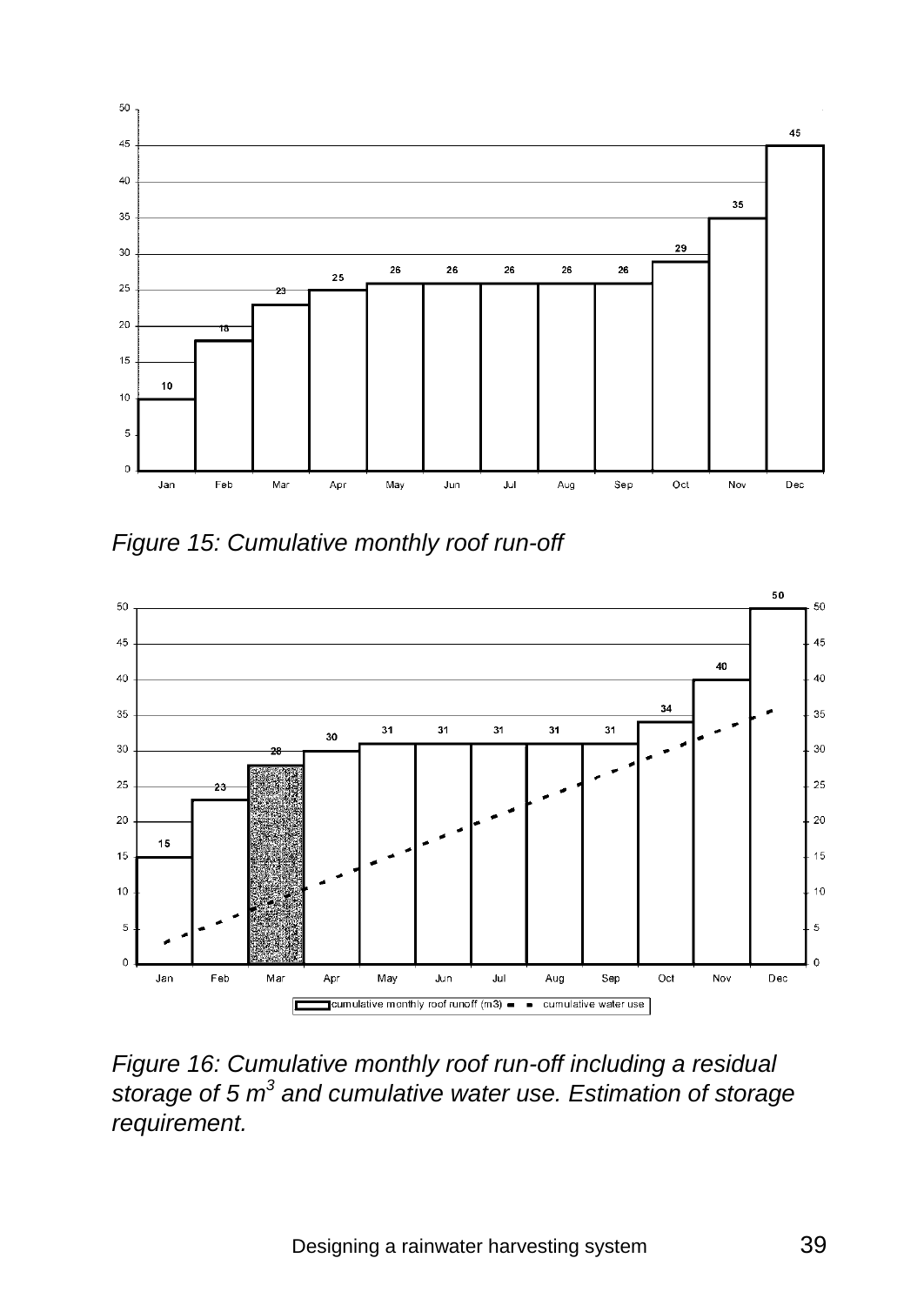Figure 16 shows the spreadsheet calculation for sizing the storage tank. It takes into account the cumulative inflow and outflow from the tank, and the capacity of the tank is calculated as the greatest excess of water over and above consumption (greatest difference between the two lines). This occurs in March with a storage requirement of 20 cubic metres. All this water will have to be stored to cover the shortfall during the dry period.

### **5.5 Step 5: Selection of a suitable storage reservoir design**

Suitable design of storage reservoirs depends on local conditions, available materials and budget, etc. In chapter 6, the materials, construction and costs of storage reservoirs are described in detail. This information is needed to select the most suitable design and realise the construction of the RWH system.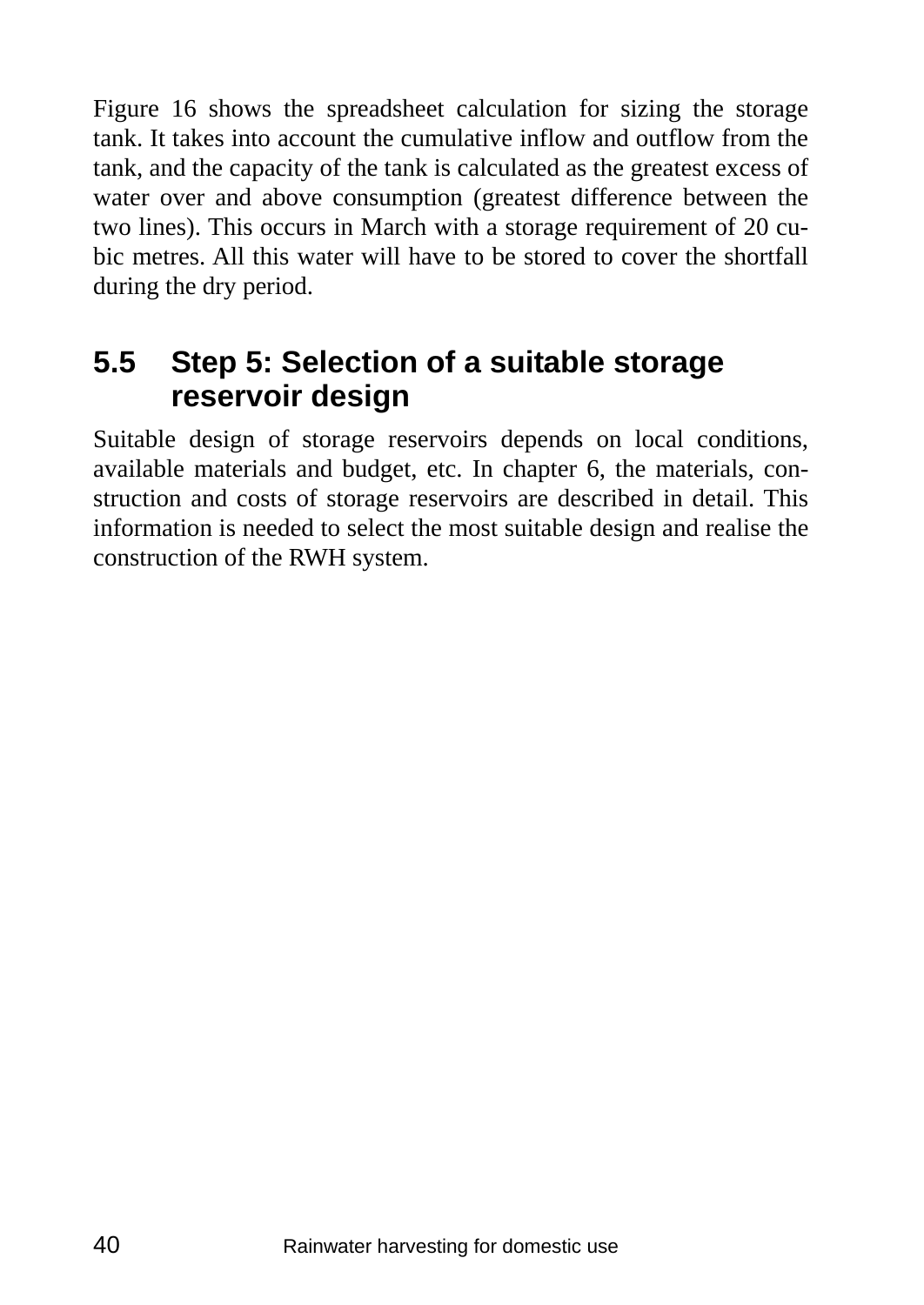## **6 Materials, construction and costs of storage reservoirs**

Storage reservoirs are usually the most expensive component in any roof catchment system and choosing the most appropriate type is important. The choice of tank will depend on the range and price of locally available commercial options and on the cost and availability of building materials. Some of the more common types of water tanks are described later in this chapter. This chapter contains an overview of all the factors involved in the construction of a RWH reservoir. In the following sections examples are given in a step-by-step approach of how these factors translate into practical situations. The following box summarises all steps for constructing a RWH reservoir.

#### **General checklist for RWH reservoir construction**

- 1 Contact local NGO with experience in RWH (see Useful Addresses).
- 2 Choose between a surface or sub-surface reservoir (see table 5).
- 3 Select materials and design (funds and material available).
- 4 Proper mixing of mortar and concrete is essential for good water tank construction.
- 5 Storage tank should be located close to supply and demand points to reduce the conveyance distance.
- 6 Solid foundation is essential for surface rainwater tanks, and a stable soil for sub-surface tanks.
- 7 If seasonal flooding is likely to occur, build the tank on higher ground to prevent flooding (and thus contamination) of the tank.
- 8 Protect the system from direct sunlight, mosquitoes and debris.
- 9 Tank inlet must be lower than the lowest point from the roof (catchment area).
- 10 Make sure the system is easily accessible for cleaning.
- 11 Make sure the system has sufficient structural strength.
- 12 Make sure the system is not hazardous to passers-by and children.
- 13 Include a drainage and overflow device to avoid damage to the foundation and other nearby structures.
- 14 Install a tapping device
- 15 Gutters and pipes must be properly constructed and slope evenly towards the tank.
- 16 Protect the water quality (see Chapter 7).
- 17 Ensure proper usage and maintenance (see Chapter 8).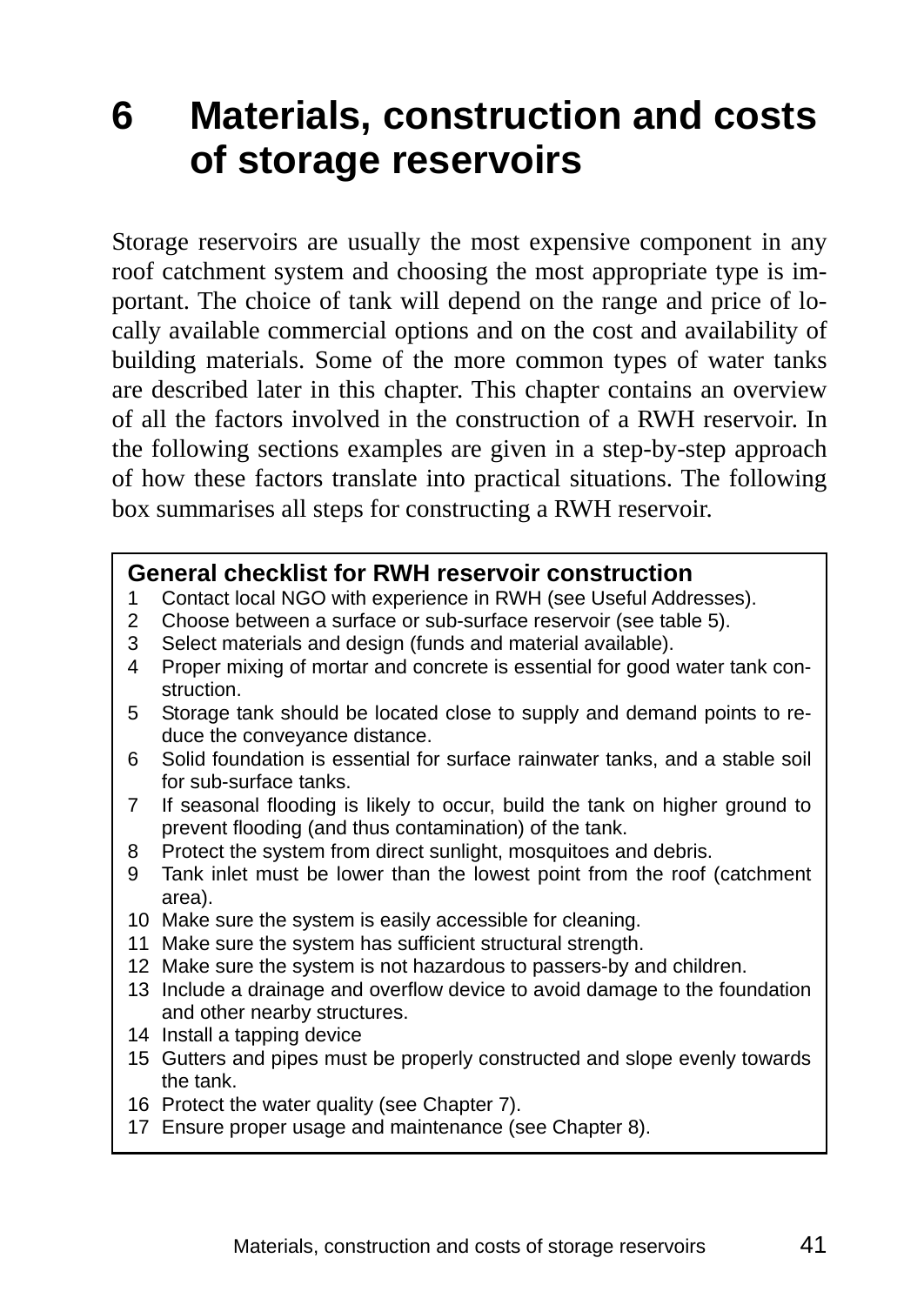### **6.1 Selecting the most appropriate storage reservoir**

It is often best when constructing tanks to choose a design based on the use of local materials. This is usually the cheapest option. A tank is referred to as an above-ground storage reservoir and a cistern as a below-ground storage reservoir. Most storage tanks have a round or cylindrical shape, which is much stronger and uses less material than square or rectangular tanks. Both types of reservoirs (tank or cistern) can vary in size from a cubic metre or 1,000 litres up to hundreds of cubic metres for a tank at community level, but they typically range from 10 to 30  $m<sup>3</sup>$  for a domestic system at household level. The choice of a reservoir type and size depends on several technical and financial considerations:

- $\triangleright$  locally available materials and skills
- $\triangleright$  cost of purchasing a new tank
- $\geq$  cost of materials and labour for construction
- $\triangleright$  space availability
- $\triangleright$  locally available experience and options
- $\triangleright$  local traditions for water storage
- $\triangleright$  soil type and ground conditions
- $\triangleright$  type of RWH whether the system will provide total or partial water supply

Both tanks and cisterns have specific advantages and disadvantages. The main disadvantage of cisterns is that water cannot normally be extracted by way of gravity; it requires either a bucket, hand pump, step pump or, if the topography and ground conditions are suitable, gravity can be used with the help of a pipe/tap arrangement. The table below summarises the advantages and disadvantages of each storage type.

The selection of a specific type of storage tank or cistern depends on many factors. Generally, larger storage tanks cost more than smaller ones. However, the construction cost per  $1 \text{ m}^3$  storage volume might be cheaper for larger tanks. The building material and methodology for constructing storage tanks also relates to the volume of the tanks.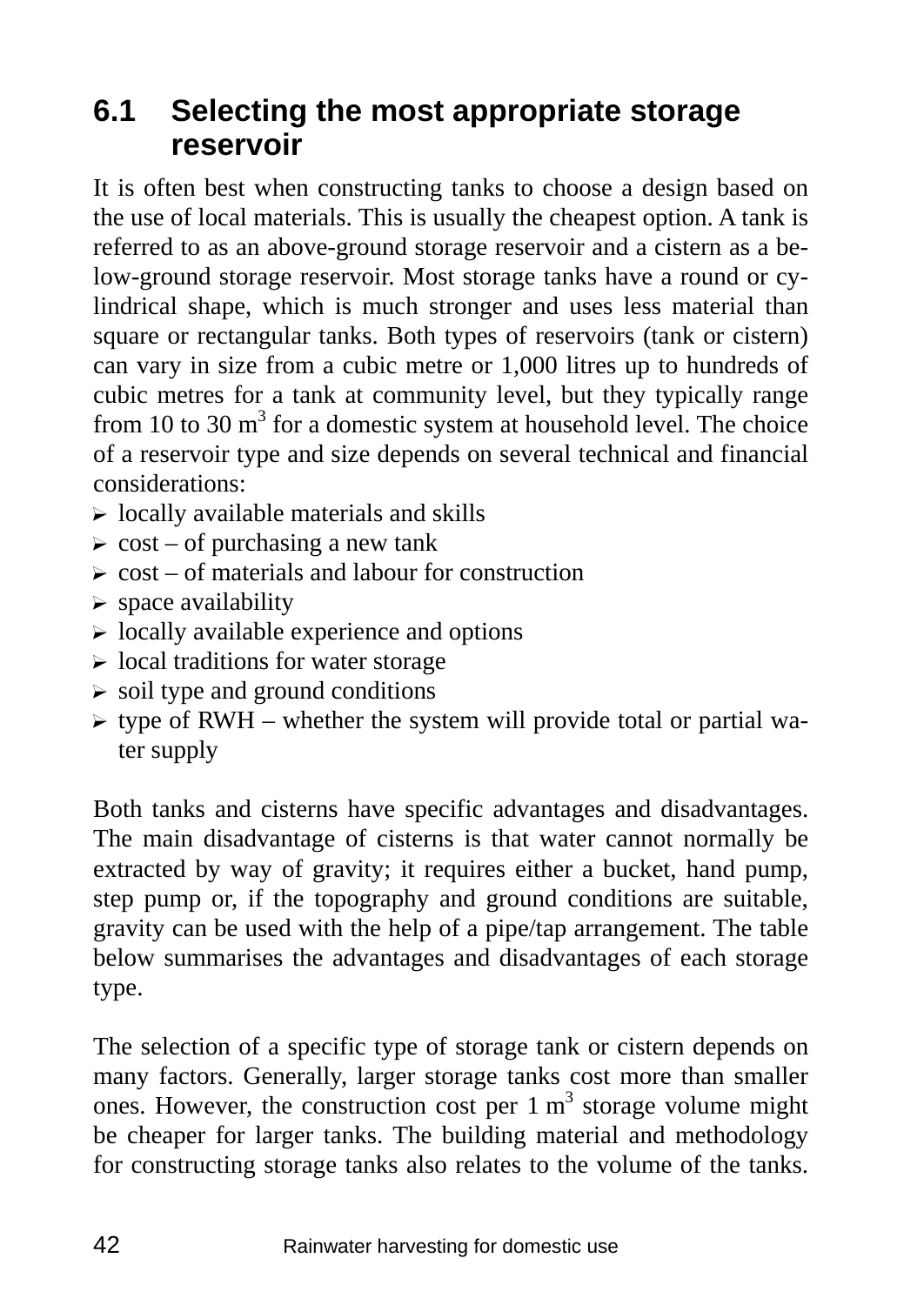Smaller tanks such as round-shaped water jars or pumpkin tanks  $(3 \text{ m}^3)$  can be constructed with ferro cement and chicken wire or bamboo sticks. Larger tanks  $(10 \text{ to } 90 \text{ m}^3)$  typically require concrete, bricks or blocks and steel or wire.

|              | Tank (surface)                                                                                                                                                                                                                                                                                                                                                                                                                                                      | Cistern (sub-surface)                                                                                                                                                                                                                                                                                                                                                                                                                                                                                                                  |
|--------------|---------------------------------------------------------------------------------------------------------------------------------------------------------------------------------------------------------------------------------------------------------------------------------------------------------------------------------------------------------------------------------------------------------------------------------------------------------------------|----------------------------------------------------------------------------------------------------------------------------------------------------------------------------------------------------------------------------------------------------------------------------------------------------------------------------------------------------------------------------------------------------------------------------------------------------------------------------------------------------------------------------------------|
| Advantage    | Above-ground structure<br>allows for easy inspection<br>for cracks or leakage<br>Many existing designs to<br>⊳<br>choose from<br>Can be easily purchased<br>'off-the-shelf' in most market<br>centres<br>Can be manufactured from a<br>wide variety of materials<br>Easy to construct with tradi-<br>⋗<br>tional materials<br>Water extraction can make<br>use of gravity in many cases<br>Can be raised above ground<br>⋗<br>level to increase water pres-<br>sure | Generally cheaper<br>⋗<br>Surrounding ground gives support<br>allowing lower wall thickness<br>Requires little or no space above<br>⊳<br>ground<br>Is not in the way (below the ground) /<br>⋗<br>not as noticeable                                                                                                                                                                                                                                                                                                                    |
| Disadvantage | Requires space<br>⋗<br>Generally more expensive<br>⋗<br>More easily damaged<br>⊳<br>Prone to erosion from<br>weather<br>Failure can be dangerous                                                                                                                                                                                                                                                                                                                    | Water extraction (to draw water or for<br>cleaning) is more problematic - often<br>requiring a pump<br>Leaks or failures are more difficult to<br>$\blacktriangleright$<br>detect<br>Contamination of the tank from<br>groundwater is more common<br>Tree roots can damage the structure<br>⋗<br>There is danger to children and small<br>animals if tank cover is left off<br>Flotation of the cistern may occur if<br>groundwater level is high and cistern<br>is empty<br>Heavy vehicles driving near a cistern<br>can cause damage |

Cisterns made of ferro cement or concrete in clay soil are not recommended because of the seasonal expansion/contraction cycles of clay soil. Subsurface tanks in these soil types must be manufactured with thicker walls and a stronger framework.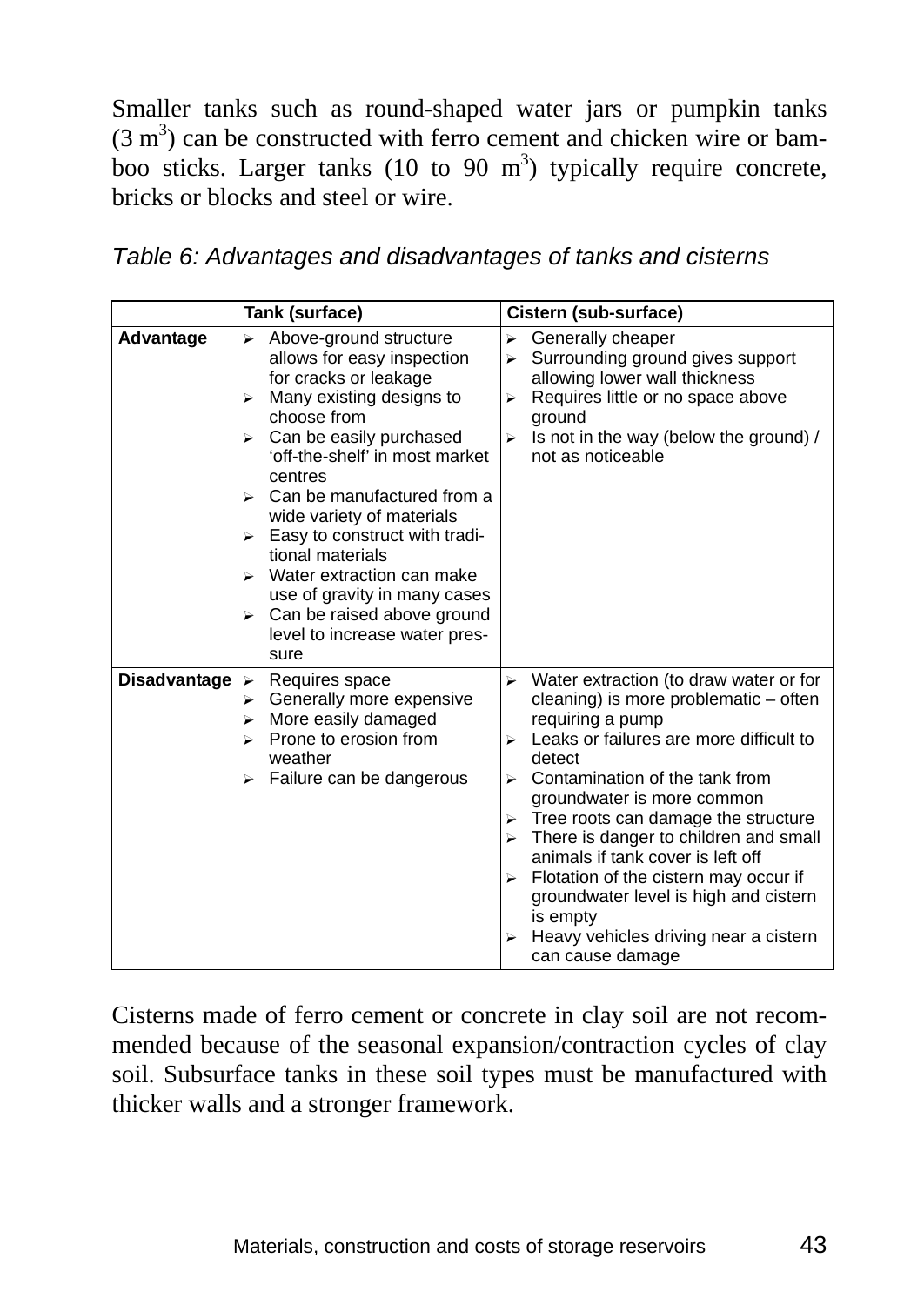### **6.2 Available materials and costs**

Ferro cement is a low-cost steel and mortar composite material. Because ferro cement walls can be as thin as 1 cm, a ferro cement tank uses less material than concrete tanks, and thus can be less expensive. Tanks made of ferro cement consist of a framework (or armature) made from a grid of steel or bamboo sticks reinforcing rods tied together with wire around closely spaced layers of mesh or chicken wire. A cement-sand-water mixture is applied over the form and allowed to dry or cure. Repair of small cracks and leaks can easily be done by applying a mixture of cement and water, where wet spots appear on the tank's exterior. Developing a budget for a rainwater harvesting system may be as simple as adding up the prices for each of the components of the system and deciding what one can afford. The reservoirs typically determine the main costs of any RWH system.

| <b>Local NGO</b>                | <b>NGO-1</b>                  | <b>NGO-2</b>       | <b>NGO-3</b>       | <b>NGO-4</b>       |
|---------------------------------|-------------------------------|--------------------|--------------------|--------------------|
| Tank capacity $m^3$             | 60                            | 25                 | 25                 | 6.5                |
| Surface/sub-surface             | Sub-surface                   | Sub-surface        | Surface            | Surface            |
| Material                        | Reinforced cement<br>concrete | <b>Bricks</b>      | Ferro cement       | Ferro cement       |
| Community/ house-<br>hold level | Community level               | Community<br>level | Community<br>level | Household<br>level |
| Costs (in USD 2004)             |                               |                    |                    |                    |
| <b>Construction materials</b>   | 3209                          | 936                | 2042               | 229                |
| Labour                          | 1083                          | 478                | 786                | 173                |
| Transportation                  | 486                           | 226                | 161                | 21                 |
| Supervision                     | 1347                          | 855                | 427                | 78                 |
| Communication                   | 397                           | 265                | 132                | 9                  |
| <b>TOTAL</b>                    | 6521                          | 2760               | 3548               | 509                |
| Costs per $m3$                  | 109                           | 110                | 142                | 78                 |
| Labour days                     |                               |                    |                    |                    |
| Unskilled labour                | 245                           | 162                | unknown            | 10                 |
| Skilled labour                  | 95                            | 68                 | unknown            | 21                 |
| Supervision                     | 25                            | 15                 | unknown            | 12                 |
| Total                           | 365                           | 245                | unknown            | 42                 |

*Table 7: Examples from RAIN on cost ranges for different RWH systems used in Nepal (2004)*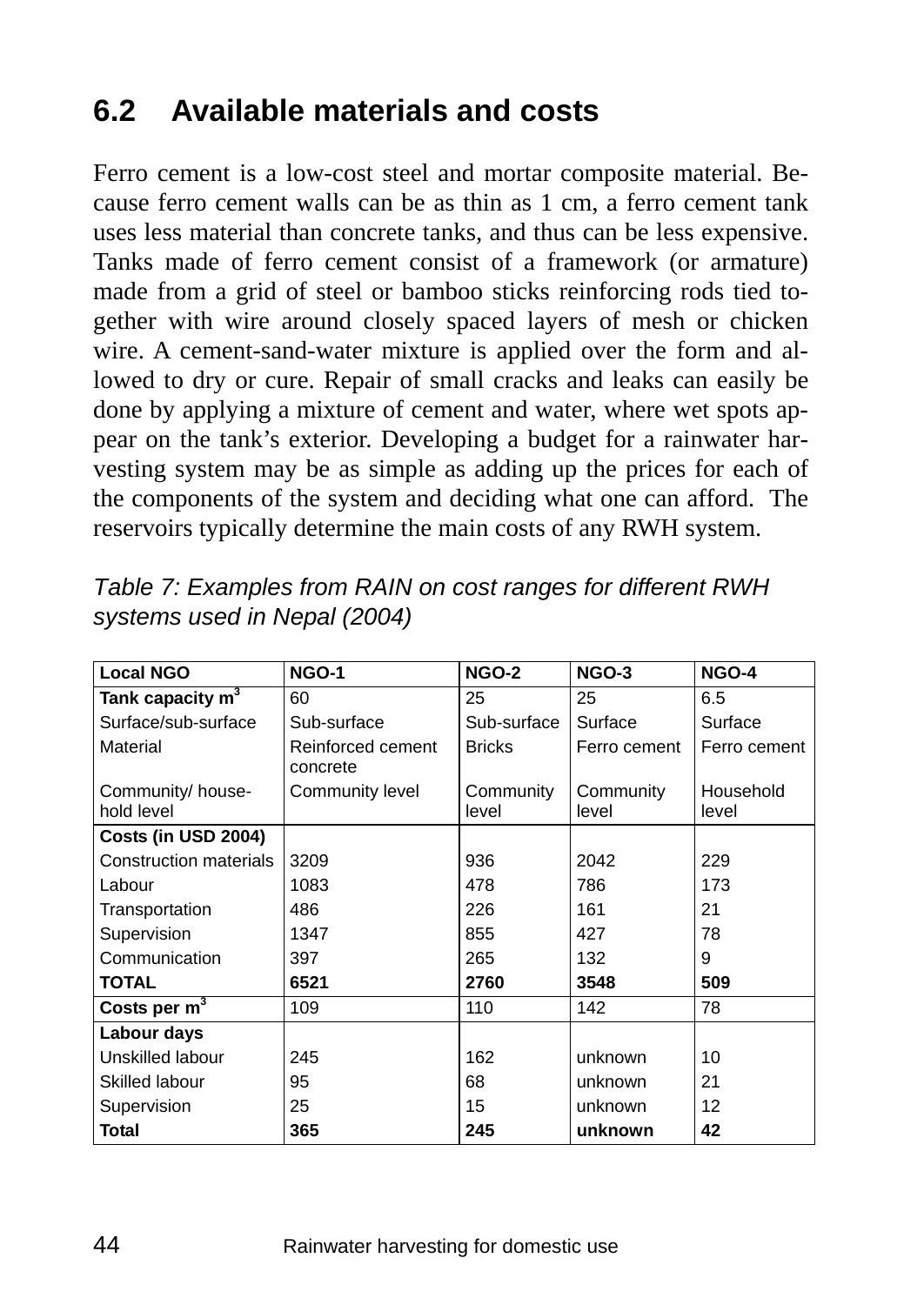Table 7 provides some examples of systems in Nepal from the Rainwater Harvesting Implementation Network (RAIN). RAIN has implemented rainwater harvesting in Nepal with local NGOs (BSP, NE-WAH, Red Cross Nepal and Helvetas). More information on these NGOs is provided in the section Useful Addresses. Some general information about RAIN is given in Appendix 2. Table 8 gives some examples of storage reservoirs at household level and indicative costs. The costs include materials and labour only. The cheapest reservoir options are plastic lined tanks and steel (oil) drums.

| <b>Type</b>                                | Volume<br>$(m^3)$ | <b>Indicative costs</b><br>(USD) | Cost per $m^3$ (USD /<br>m3) |
|--------------------------------------------|-------------------|----------------------------------|------------------------------|
| Plastic bowl/ buckets                      | $10-25$ litres    | $1 - 3$                          | 100                          |
| Steel (oil) drums                          | 100 litres        | $10 - 25$                        | 10                           |
| Plastic lined tanks                        | 5                 | 50                               | 10                           |
| Water jar or jumbo jar (ferro<br>cement)   | 3                 | 150                              | 50                           |
| Water tank (concrete in situ/<br>formwork) | 5                 | 300                              | 60                           |
| Water tank built of bricks or<br>blocks    | 10                | 500                              | 50                           |
| Water tank built of ferro cement           | 11                | 550                              | 50                           |
| Water tank built of ferro cement           | 23                | 750                              | 33                           |
| Water tank built of ferro cement           | 46                | 1200                             | 26                           |
| Sub-surface ferro cement tank              | 90                | 1900                             | 21                           |

*Table 8: Examples of storage reservoirs* 

### **6.3 Water extraction devices and tank overflow**

In order to withdraw water from the storage reservoir, some form of extraction device is needed. In general this will be a tap for surface tanks and a pump for cisterns. The extraction device is a vital link in any RWH system.

#### **Taps**

A properly functioning and well-maintained tap is necessary for any surface catchment tank. A dripping or leaking tap can lose thousands of litres of harvested rainwater. Taps can break easily due to poor con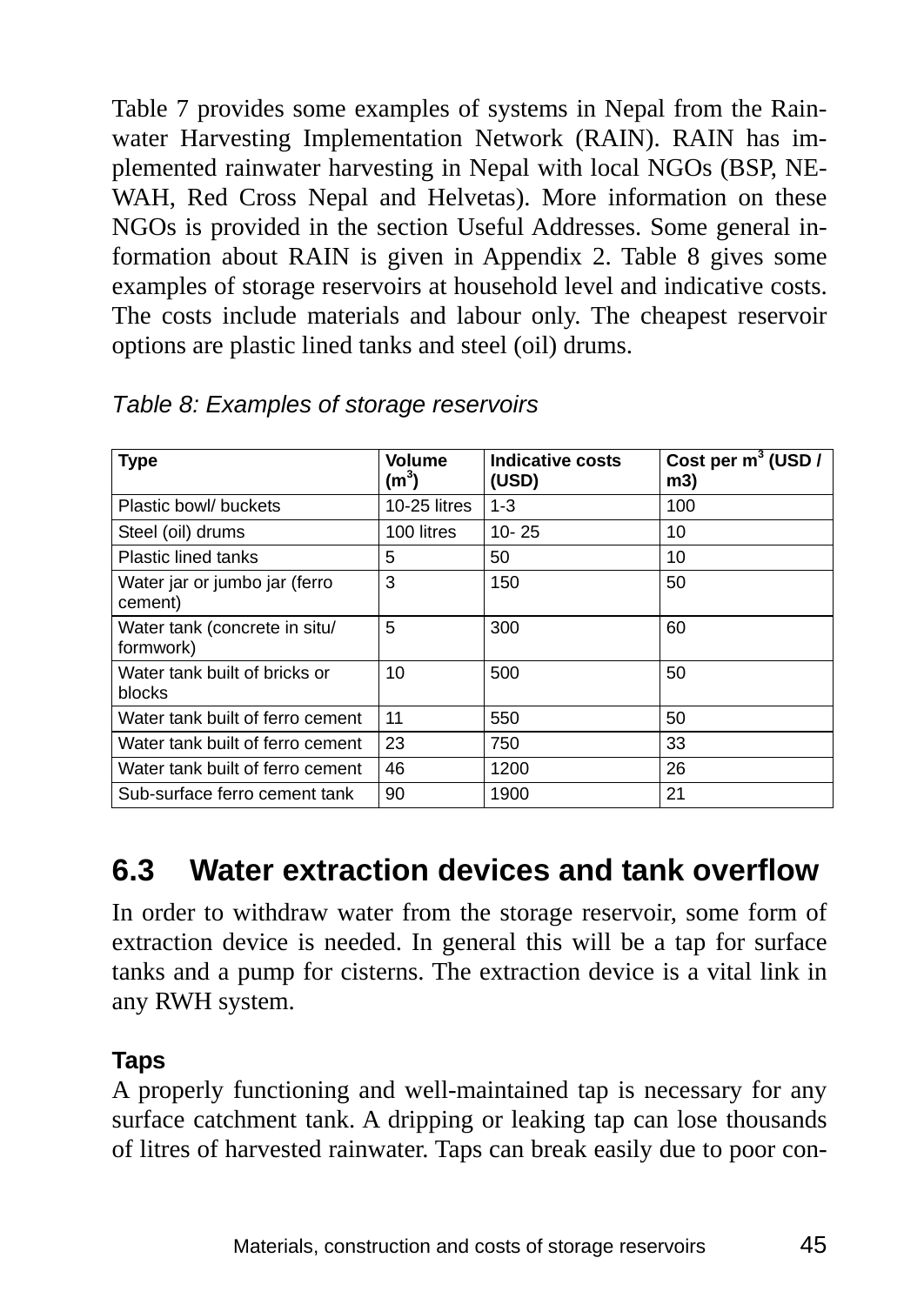struction and lack of maintenance. Water taps are often built on the tank-wall and only the water above the level of the tap can be tapped. The storage below this level is called 'dead storage'. Often the tap is raised to about 50 - 60 cm above the floor of the tank to allow buckets to be placed under the tap (see Figure 17). A portion of the tank volume is thus not available for extraction.



*Figure 17: Overflow (1), Tap device (2), Dead storage (3)* 

For cleaning, emergencies and water for non-potable usage an (extra) extraction device at the bottom of the tank can be useful. To avoid 'dead storage' in the lower part of water tanks, taps can be positioned close to the floor of the tank. There are two ways of doing this: either the foundation of the tank can be elevated around 50 cm above the ground level, or the tap point can be situated below ground surface level. One should be aware that sediment will be extracted as well so this water cannot be used for drinking.

#### **Water pumps**

Pumps are used where water needs to be lifted from a sub-surface tank. One major advantage of sub-surface tanks with pumps over sur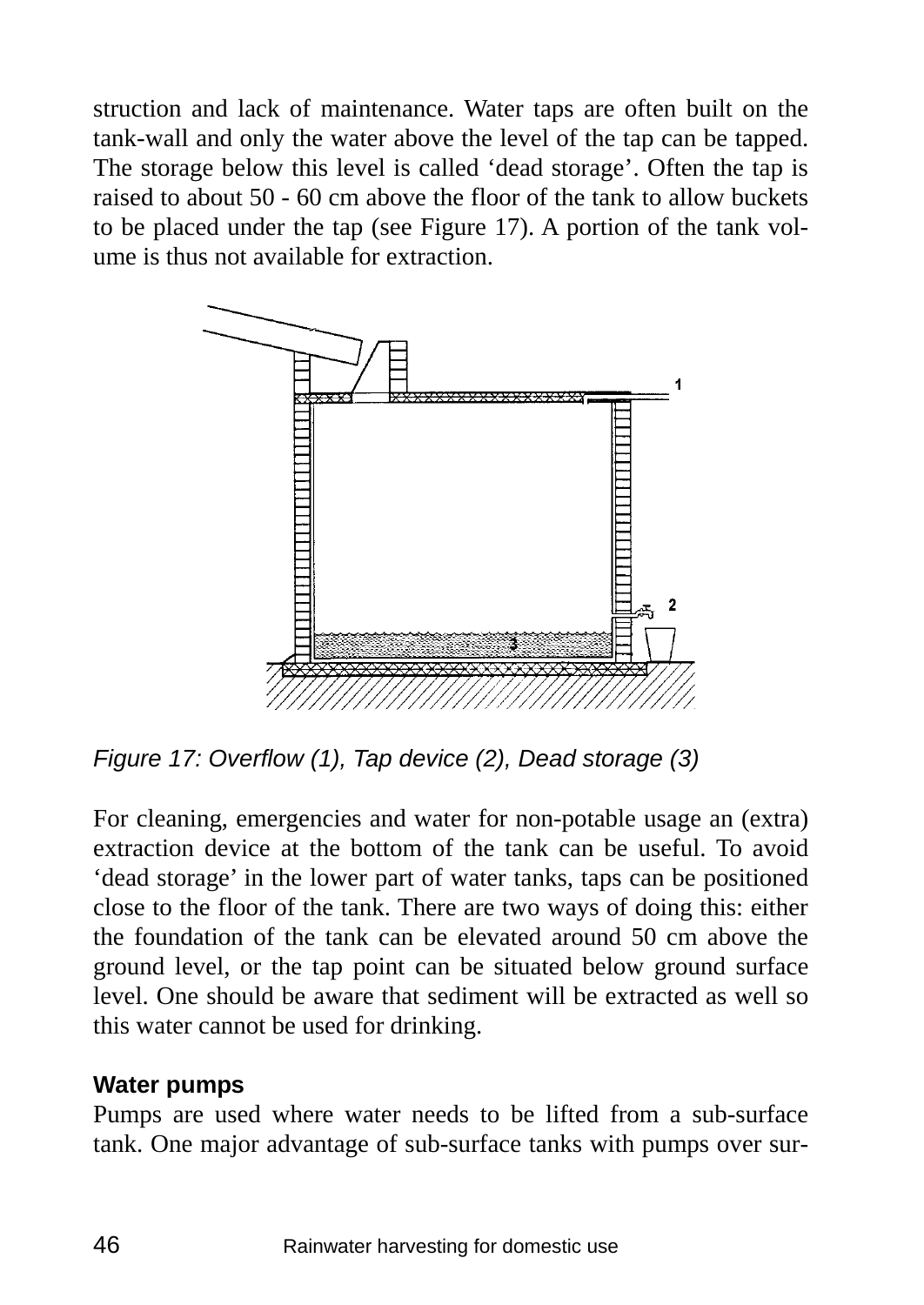face tanks with taps is that no leaking may occur when the pump breaks. In many situations for communal supplies, this fact alone is a good reason to consider using sub-surface tanks with a pump. If the pump breaks it is still possible to extract water from the tank with a rope and bucket, though this may contaminate the water.

The most common type of pump for extracting water is the hand pump. Extraction using a rope and bucket is still common in many rural areas. Extracting water in this way is not advisable because it can pollute the stored water. Simple measures like using a clean bucket and preventing the rope from coming in contact with the ground will help prevent the water from becoming polluted.

### **Tank overflow**

In surface tanks generally an overflow pipe at the top of the water tank is made. This allows excess rainwater to flow out of the tank when the tank is full. It is advisable to lead an overflow to a vegetable garden or far enough away from the area of the tank to avoid undermining the construction.

### **6.4 Description and examples of some rainwater reservoir designs**

The following provides a description of the materials, construction and costs of some surface and sub-surface tanks. We recommend that you consult with a local engineer or experienced NGO before making a final selection of your RWH structure. An overview of global and regional organisations with experience in rainwater harvesting is provided in the section Useful Addresses. Some detailed construction manuals are given in the section Further Readings.

### **Surface tanks - Water jar or jumbo jar built of ferro cement (3- 6.5 m<sup>3</sup> )**

The design of the water jar is adapted from the smaller but immensely popular Thai Jar, more than 10 million of which have been built in Thailand.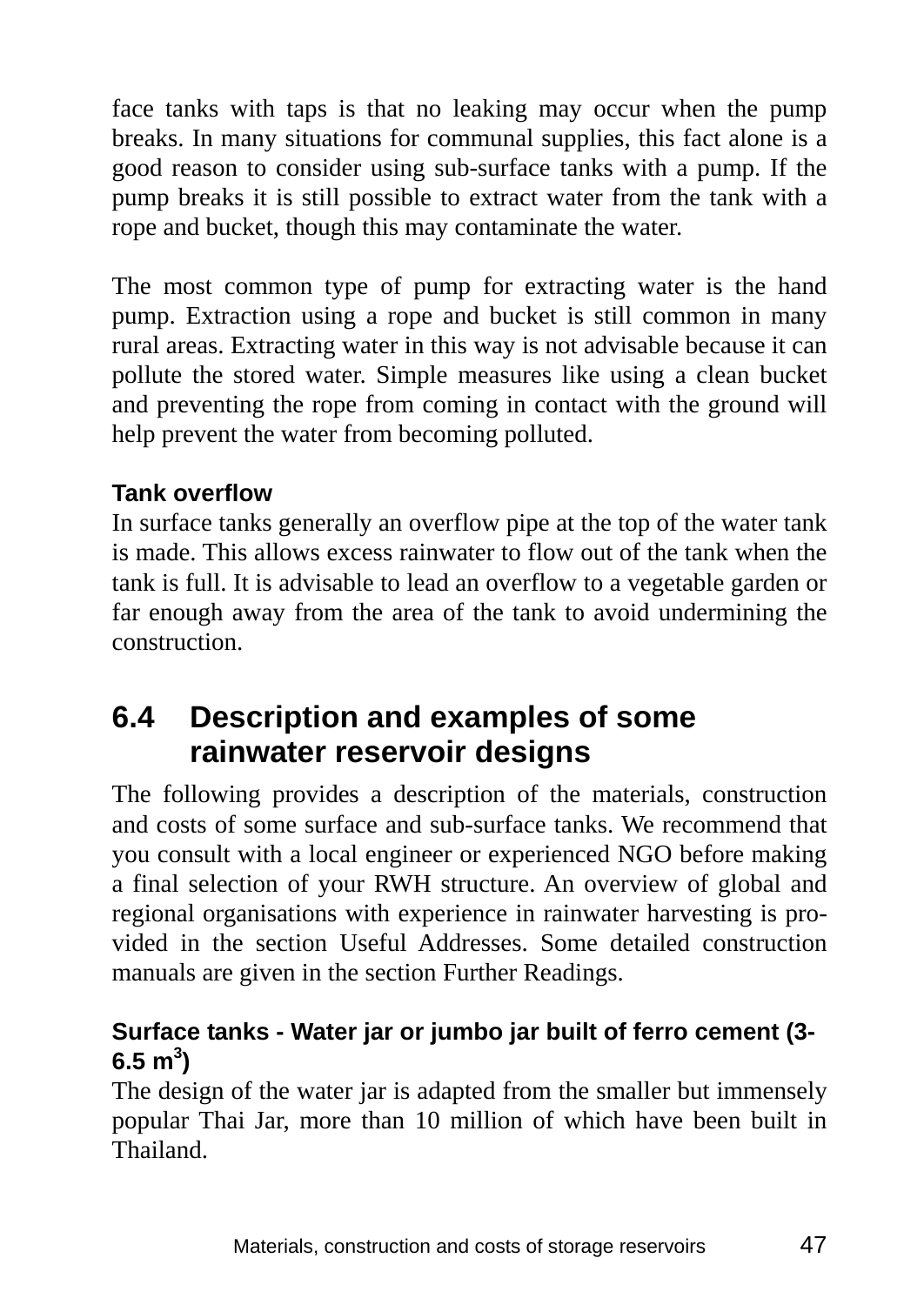The water jar or jumbo jar (also called pumpkin tank) is commonly used in households in Asia. This type of jar is especially popular among women, who find it easy to build on their own. The construction cost for a jumbo jar ferro cement tank of 4000 litres is about USD 150-225 and consists basically of concrete with chicken wire or bamboo sticks to provide the strength and shape of the structure. This circular water tank is built close to the catchment area/roof about 90 cm from the wall of the house or building.

Several jumbo jars have been constructed in Nepal. The average rainfall in Nepal is about 1,200 mm per year. But the main rain falls in the months July and August. From October to May there is only very little rainfall. The RWH reservoirs ensure the water availability in these dry months.

The price per litre of water amounts to about USD 0.084. This price includes the cost of material, labour, transportation, supervision and communication.



*Figure 18: Construction of a water jar with a frame of iron bars or bamboo sticks* 



*Figure 19: Construction of a water jar*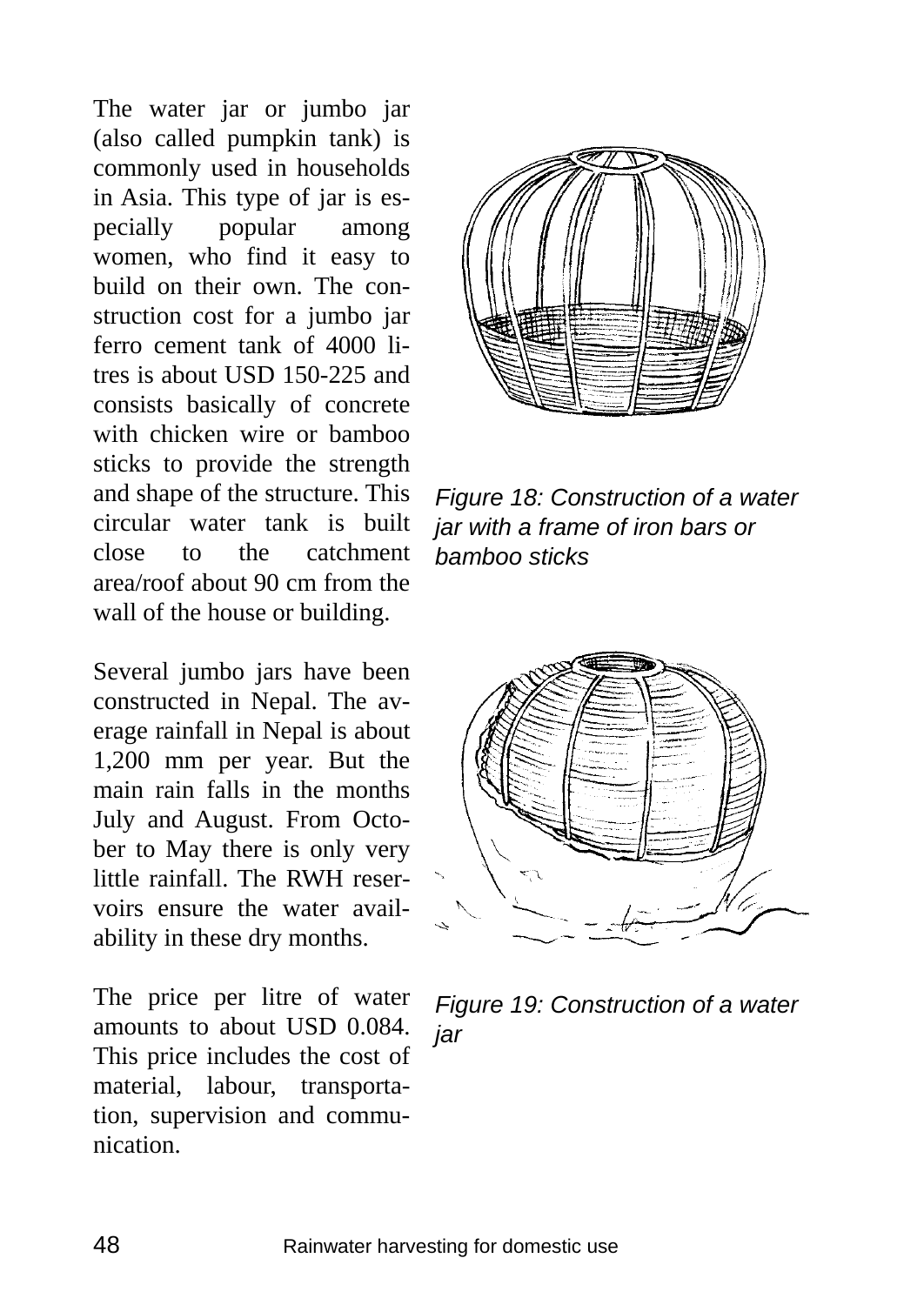The construction of these jars typically starts after the rainy season, which runs from May to September to ensure that the ferro cement can dry slowly and a solid tank construction is achieved.

More detailed construction stages for building a water jar are given in Appendix 1. The table below gives an indication of the required material, labour and total costs for the construction of a 3  $m<sup>3</sup>$  water jar built of ferro cement (source: Gould and Nissen-Peterson, 1999).

| <b>Item</b>                 | <b>Specification</b>     | <b>Units</b>  | Quantity     |
|-----------------------------|--------------------------|---------------|--------------|
| <b>Materials</b>            |                          |               |              |
| Cement                      | 50 kg                    | Bags          | 6            |
| Lime                        | 25 kg                    | Bags          | 1            |
| Sand                        | Coarse & clean           | <b>Tonnes</b> | 3            |
| Crushed stones              | 10 to 20 mm              | <b>Tonnes</b> | 1            |
| Rubble stones               | 100 to 500 mm            | <b>Tonnes</b> | 1            |
| Bricks/blocks               | Variable                 | Number        | 50           |
| Water                       | 200 litres               | Oil drums     | 3            |
| PVC pipe                    | 50 mm                    | <b>Metres</b> | 3            |
| GI pipe                     | 38 mm                    | <b>Metres</b> | 0.5          |
| GI pipe                     | <b>18 mm</b>             | <b>Metres</b> | 0.9          |
| Tap                         | $18 \text{ mm}$          | Unit          | 1            |
| Galvanised iron wire        | 3 mm                     | Kg            | 5            |
| Chicken mesh                | 25 mm, 0.9 m             | <b>Metres</b> | 18           |
| Mosquito mesh               | Plastic                  | <b>Metres</b> | 0.5          |
| Coffee mesh                 | Galvanised 5 mm          | <b>Metres</b> | 1            |
| Labour                      |                          |               |              |
|                             | Skilled masons           | Working days  | $1 \times 5$ |
|                             | Labourers                | Working days  | $1 \times 5$ |
| <b>Formwork</b>             |                          |               |              |
| Canvas reusable for 10 jars | 1.2 wide sewn into mould | <b>Metres</b> | 15           |
| Cost                        | 150                      | USD (1998)    |              |

*Table 9: Material, labour and total costs of a ferro cement water jar (3 m3 ) in Kenya*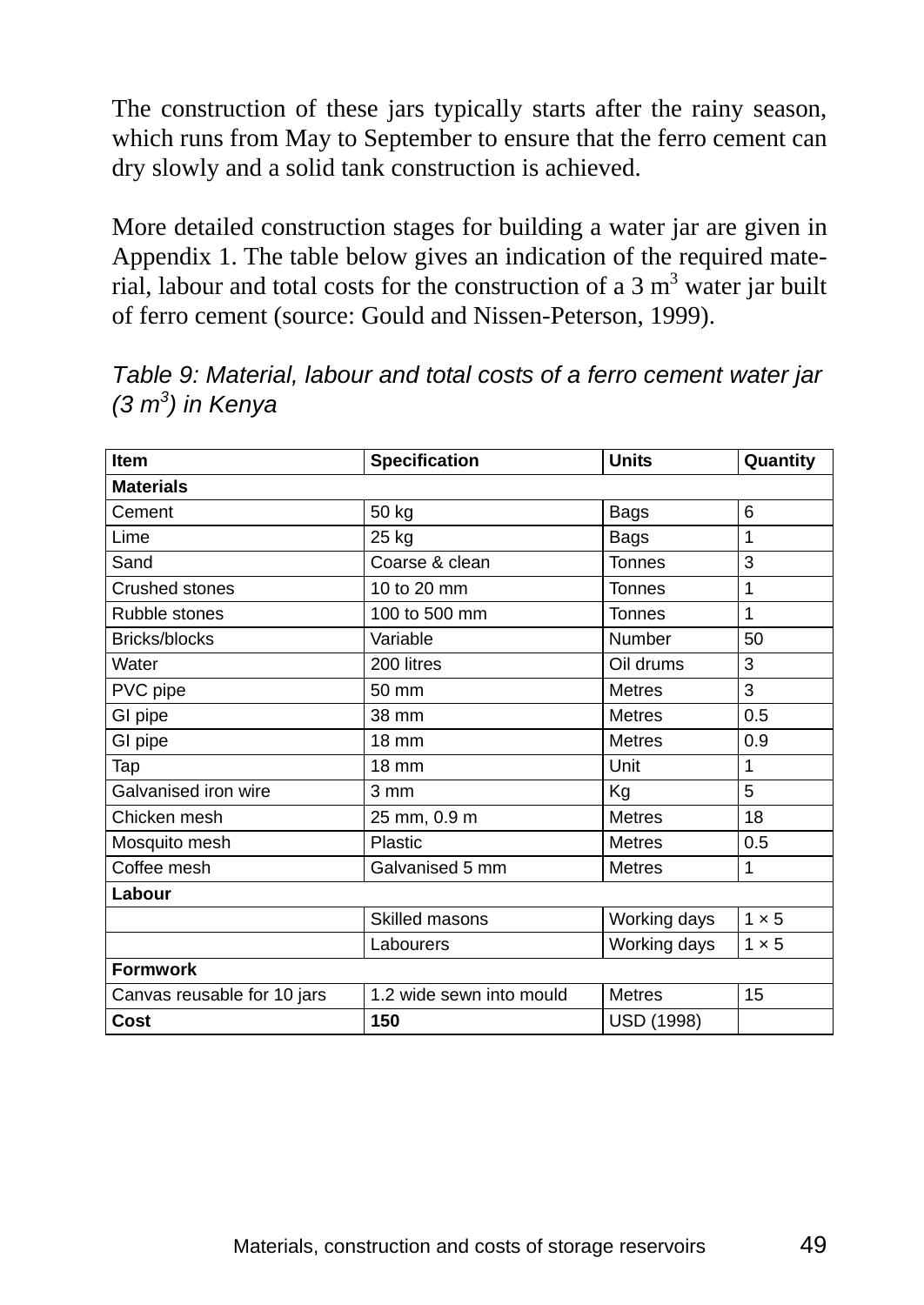### **Surface tanks - Water tank built of concrete in situ /formwork (5000 litres/ 5 m<sup>3</sup> )**

In Kenya, water tanks are typically built of concrete. These structures are very simple to construct, although it requires mixing and pouring concrete into a mould or formwork (square or round). The tank should

not be more than 1.75 m in depth in order to withstand the pressure of the water. Low depth also makes cleaning and use of the tank easier. This type of tank is very successful due to its simplicity. The table below can be used as a guide to determine the radius of the tank in relation to the required tank capacity.



*Figure 20: Water tank built of concrete* 

| Capacity of tank (litres) | <b>Radius of tank (metres)</b> |
|---------------------------|--------------------------------|
| 5,000                     | 0.9                            |
| 6,000                     |                                |
| 7,000                     | 1.125                          |
| 8,000                     | 1.2                            |
| 9,000                     | 1.275                          |
| 10,000                    | 1.35                           |
| 11,000                    | 1.425                          |

*Table 10: Radius of concrete tank in relation to tank capacity* 

See Appendix 1 for a step-by-step description of the construction of a  $5 \text{ m}^3$  round water tank of concrete in formwork. Table 11 gives an indication of the required material, labour and total costs for the construction of a 5  $\mathrm{m}^3$  water tank built of concrete (source: Gould and Nissen-Peterson, 1999).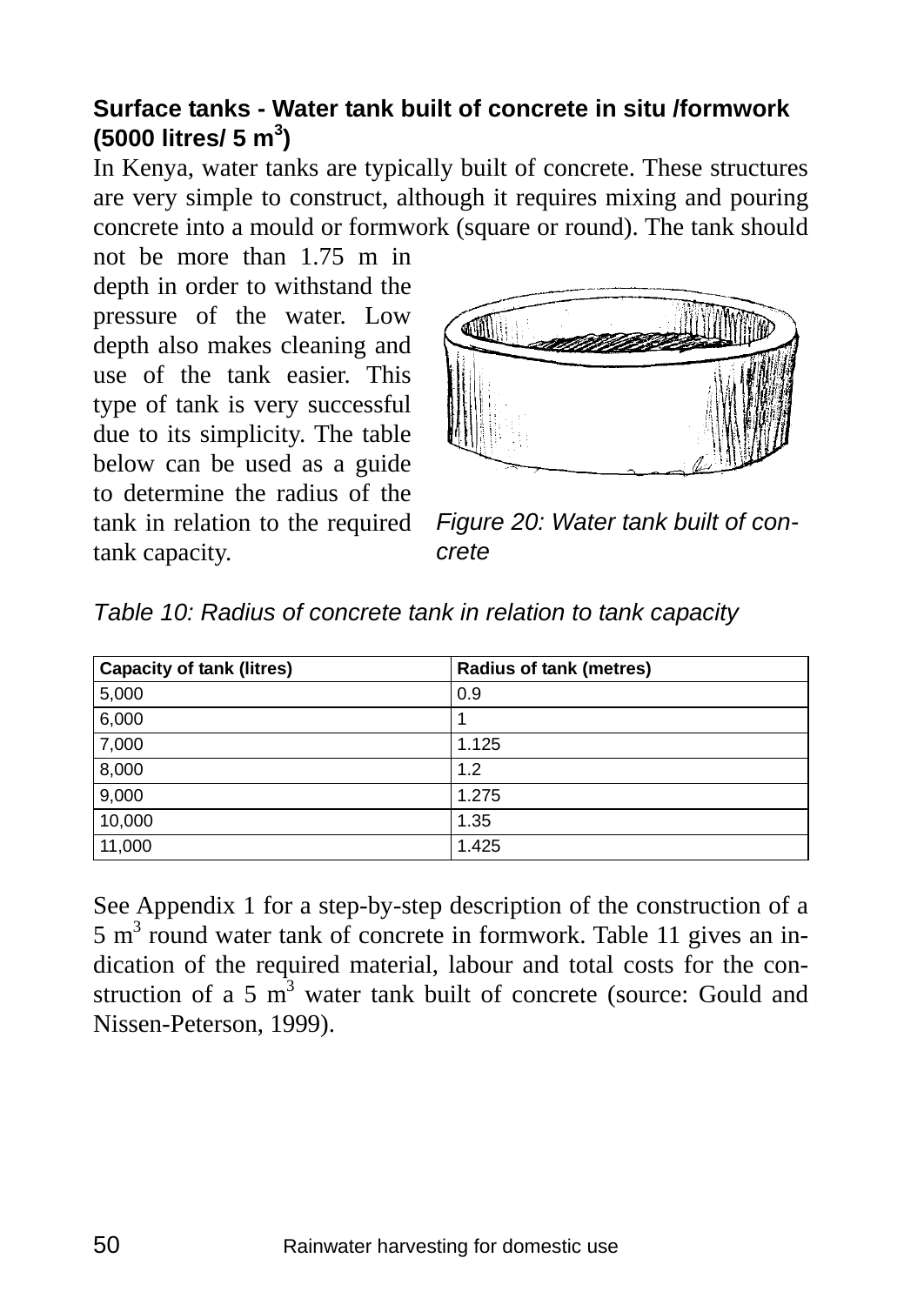*Table 11: Material, labour and total costs of a water tank built of concrete in situ (5 m3 ) in Kenya* 

| <b>Item</b>                  | <b>Specification</b>                                    | <b>Units</b>            | Quantity          |
|------------------------------|---------------------------------------------------------|-------------------------|-------------------|
| <b>Materials</b>             |                                                         |                         |                   |
| Cement                       | 50 kg                                                   | Bags                    | 12                |
| Lime                         | 25 kg                                                   | <b>Bags</b>             | 1                 |
| Sand                         | Coarse & clean                                          | <b>Tonnes</b>           | 3                 |
| Crushed stones               | 10 to 20 mm                                             | <b>Tonnes</b>           | 3                 |
| Rubble stones                | 100 to 500 mm                                           | <b>Tonnes</b>           | 1                 |
| Bricks/blocks                | Variable                                                | Number                  | 50                |
| Water                        | 200 litres                                              | Oil drums               | 8                 |
| Welded wire mesh             | $2.4 \times 1.2 \text{ m}$                              | <b>Sheets</b>           | 4                 |
| Barbed-wire                  | Gauge 12.5                                              | Kg                      | 20 (1 roll)       |
| Galvanised iron pipe         | 38 mm                                                   | <b>Metres</b>           | 0.5               |
| Galvanised iron pipe         | 18 mm                                                   | <b>Metres</b>           | 0.9               |
| Tap                          | 18 mm                                                   | Unit                    | $\overline{1}$    |
| PVC pipe                     | 50 mm (2")                                              | <b>Metres</b>           | 3                 |
| Mosquito mesh                | Plastic                                                 | <b>Metres</b>           | $\overline{1}$    |
| Coffee mesh                  | Galvanised                                              | <b>Metres</b>           | 1                 |
| Lockable door                | <b>Steel</b>                                            | $0.9 \times 1.5$ m      | 1                 |
| Labour                       |                                                         |                         |                   |
|                              | Skilled masons                                          | Working days            | $1 \times 8$      |
|                              | Labourers                                               | Working days            | $2 \times 8$      |
| <b>Formwork</b>              |                                                         |                         |                   |
| Reusable for 20<br>tanks     |                                                         |                         |                   |
| 2 circular metal<br>forms    | Radius:<br>Inner 90 cm<br>Outer 100 cm<br>Height 100 cm | Unit                    | 1                 |
| 2 circular bolts for<br>form | Radius:<br>6 mm $\times$ 25 mm                          | Unit<br>number          | $\mathbf{1}$<br>6 |
| Timber and nails             | $6'' \times 1''$ timber<br>3" nails                     | <b>Metres</b><br>Kg     | 30<br>5           |
| Cost                         | 300                                                     | <b>US dollar (1998)</b> |                   |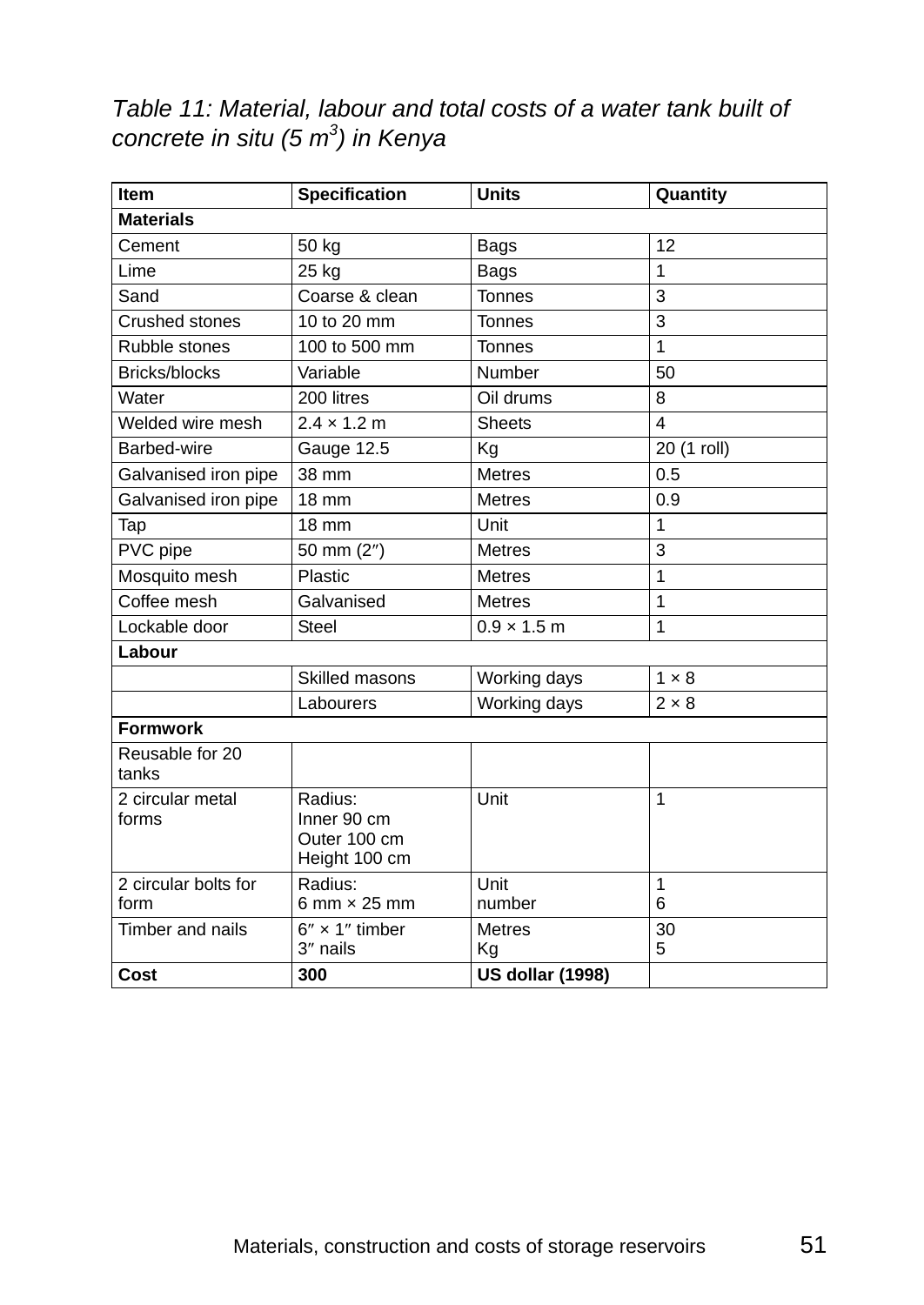#### **Surface tanks - Water tank built of bricks or blocks 10 m<sup>3</sup>**

This type of water tank can be built for about USD 500 to 950 using locally available materials such as baked bricks, compressed-soil blocks, quarry, concrete or rubble-stone blocks (the latter being rubble stones converted into blocks). The technique for building the tank is similar to that of building a circular house of mud bricks, a skill that most rural artisans master. A local NGO in Nepal has built several traditional square water tanks with a capacity of about 25,000 litres. The materials cost about USD 940. This price includes the cost of material, labour, transportation, supervision and communication.



*Figure 21: Construction of a water tank built of blocks* 

Table 12 gives an indication of the material and the costs for constructing a 10  $m<sup>3</sup>$  square water tank built of bricks (source Gould and Nissen-Peterson, 1999).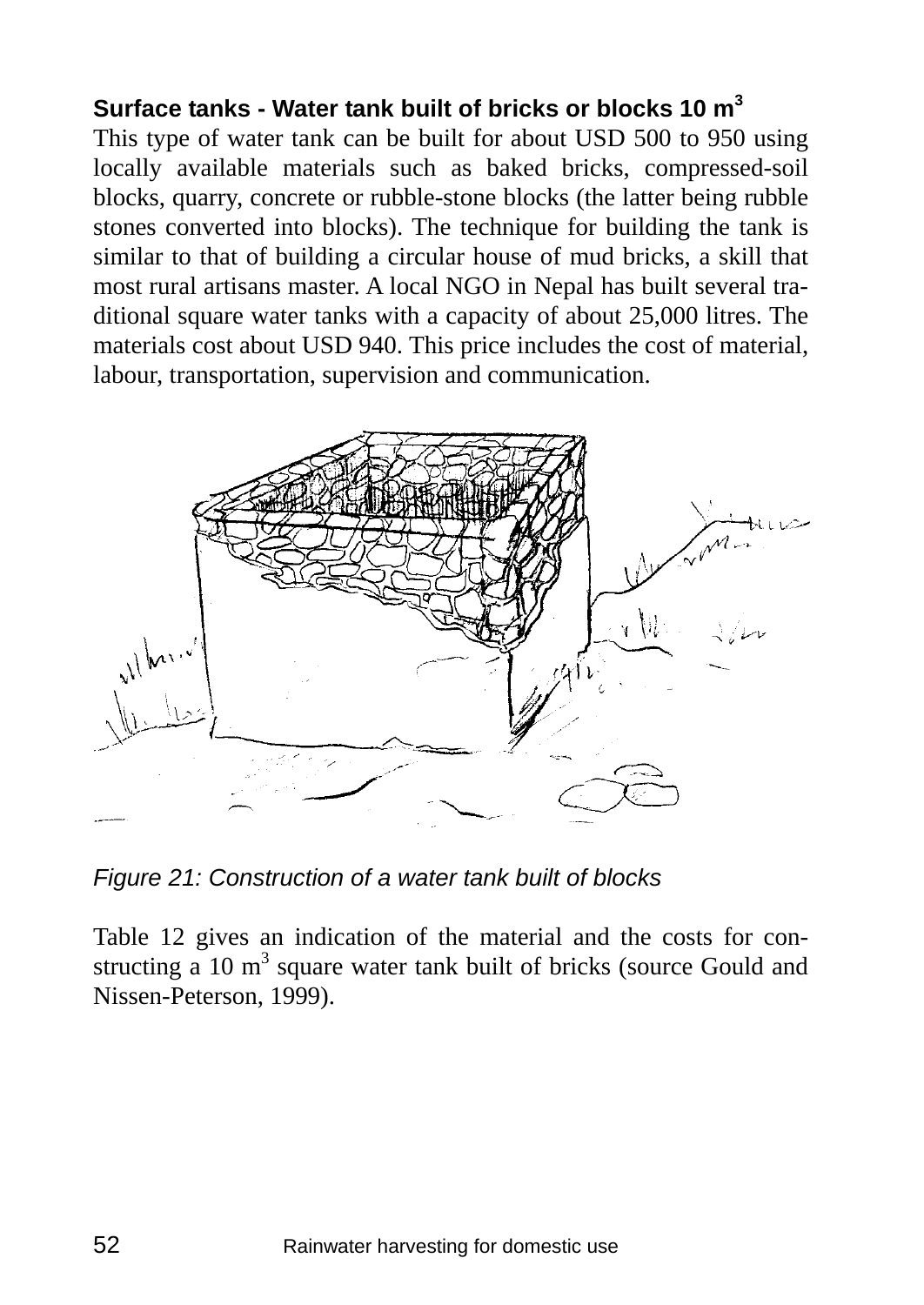*Table 12: Material, labour and total costs of a water tank built of bricks (10 m3 ) in Kenya* 

| Item                         | Specification                       | <b>Units</b>        | Quantity       |
|------------------------------|-------------------------------------|---------------------|----------------|
| <b>Materials</b>             |                                     |                     |                |
| Cement                       | 50 kg                               | Bags                | 21             |
| Lime                         | 25 kg                               | <b>Bags</b>         | 4              |
| Sand                         | Coarse & clean                      | <b>Tonnes</b>       | 4              |
| <b>Crushed stones</b>        | 10 to 20 mm                         | <b>Tonnes</b>       | 4              |
| Stone blocks                 | 100 to 500 mm                       | <b>Tonnes</b>       | 1              |
| <b>Burnt bricks</b>          | $10 \times 12 \times 20$ cm         | Number              | 700            |
| OR compressed soil<br>blocks | $12 \times 14 \times 29$ cm         | Number              | 455            |
| OR concrete and<br>stone     | $14 \times 20 \times 40$ cm         | Number              | 230            |
| Water                        | 200 litres                          | Oil drums           | 10             |
| Welded wire mesh             | $2.4 \times 1.2 \text{ m}$          | <b>Sheets</b>       | 9              |
| Barbed-wire                  | Gauge 12.5                          | Kg                  | 30             |
| Twisted bar                  | Y <sub>12</sub>                     | <b>Metres</b>       | 13             |
| GI pipe                      | 38 mm                               | <b>Metres</b>       | 0.5            |
| GI pipe                      | 18 mm                               | <b>Metres</b>       | 4              |
| Tap                          | 18 mm                               | Unit                | $\mathbf{1}$   |
| PVC pipe                     | 100 mm $(4")$                       | <b>Metres</b>       | $\overline{2}$ |
| PVC pipe                     | 50 mm                               | <b>Metres</b>       | 3              |
| Mosquito mesh                | Plastic                             | <b>Metres</b>       | 0.5            |
| Coffee mesh                  | Galvanised                          | <b>Metres</b>       | 1              |
| Lockable door                | <b>Steel</b>                        | $0.9 \times 1.5$ m  | 1              |
| Labour                       |                                     |                     |                |
|                              | Skilled masons                      | Working days        | $1 \times 10$  |
|                              | Labourers                           | Working days        | $2 \times 10$  |
| <b>Formwork</b>              |                                     |                     |                |
| Reusable for 20<br>tanks     |                                     |                     |                |
| Timber and nails for<br>roof | $6'' \times 1''$ timber<br>3" nails | <b>Metres</b><br>Kg | 70<br>8        |
| Cost                         | 500                                 | <b>USD (1998)</b>   |                |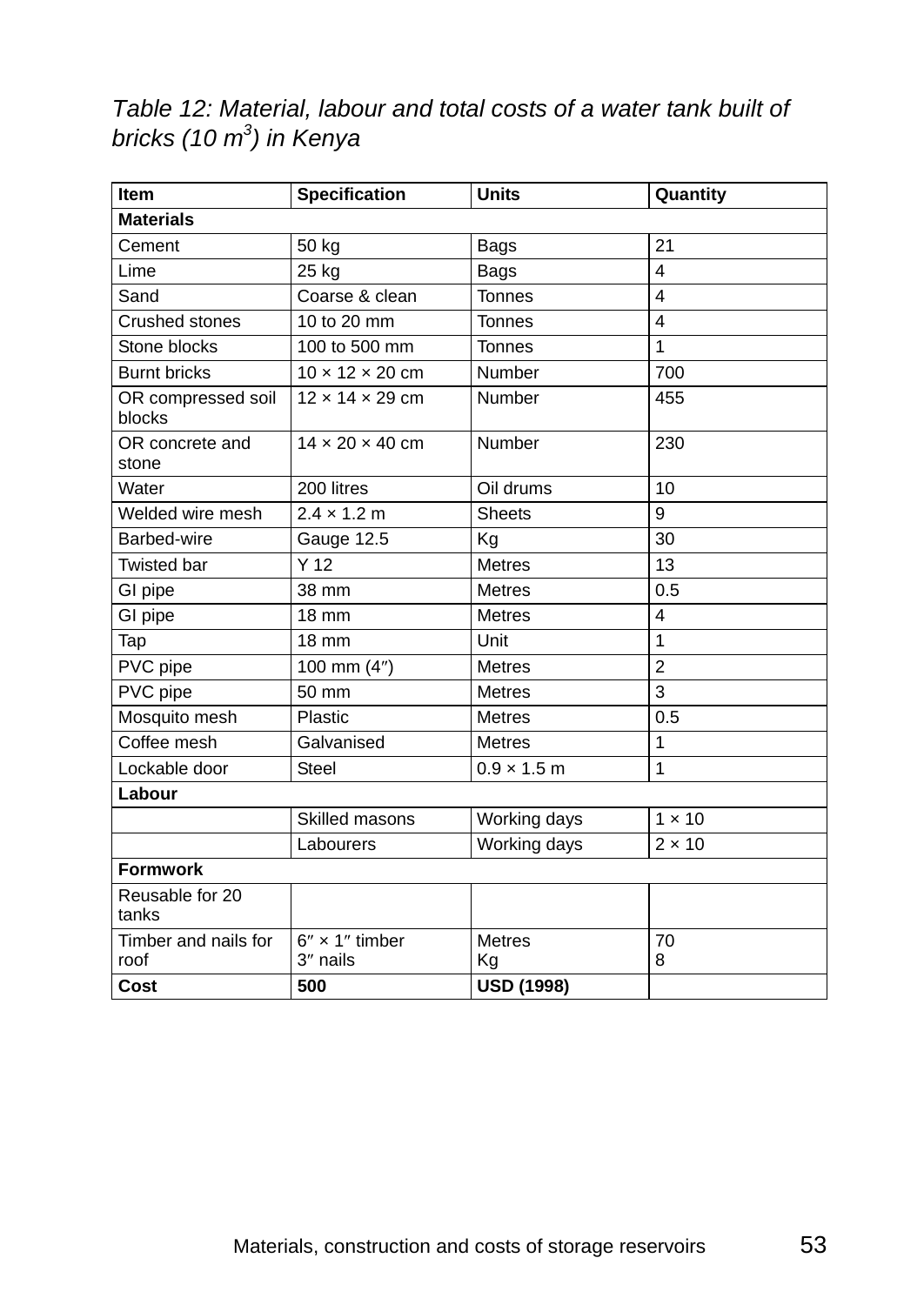### Water tank built of ferro cement (> 10,000 litres/ 10 m<sup>3</sup>)

Water tanks built of ferro cement are highly favoured and are being promoted by development agencies and organisations. It does, however, require practical training to build them.



*Figure 22: Water tank built of ferro cement with tap at the bottom* 

Table 13 gives an indication of the material, labour and total costs for constructing a 11  $m<sup>3</sup>$  water tank built of ferro cement (source Gould and Nissen – Peterson, 1999).

### **Plastic-lined tanks (5,000 litres/ 5 m<sup>3</sup> )**

Plastic-lined tanks can be a low-cost (USD 50) alternative to metal or ferro cement tanks and require  $12 \text{ m}^2$  of plastic sheet, 3 m of PVC tube and labour.

The organisation IDE in Asia is developing several models of plasticlined tanks. One model consists of a 1500-litre reinforced plastic bag that fits inside a cylinder of sheet metal. Another model is a plastic liner reinforced with a 10  $m<sup>3</sup>$  plastic bag and installed in a hole in the ground. Open storage reservoirs can be made of earth. If clay is not available, a plastic lining is needed to stop water from leaking away. Linings can be made of standard plastic sheet glued together with the tar normally used to repair roofs. The plastic must be covered with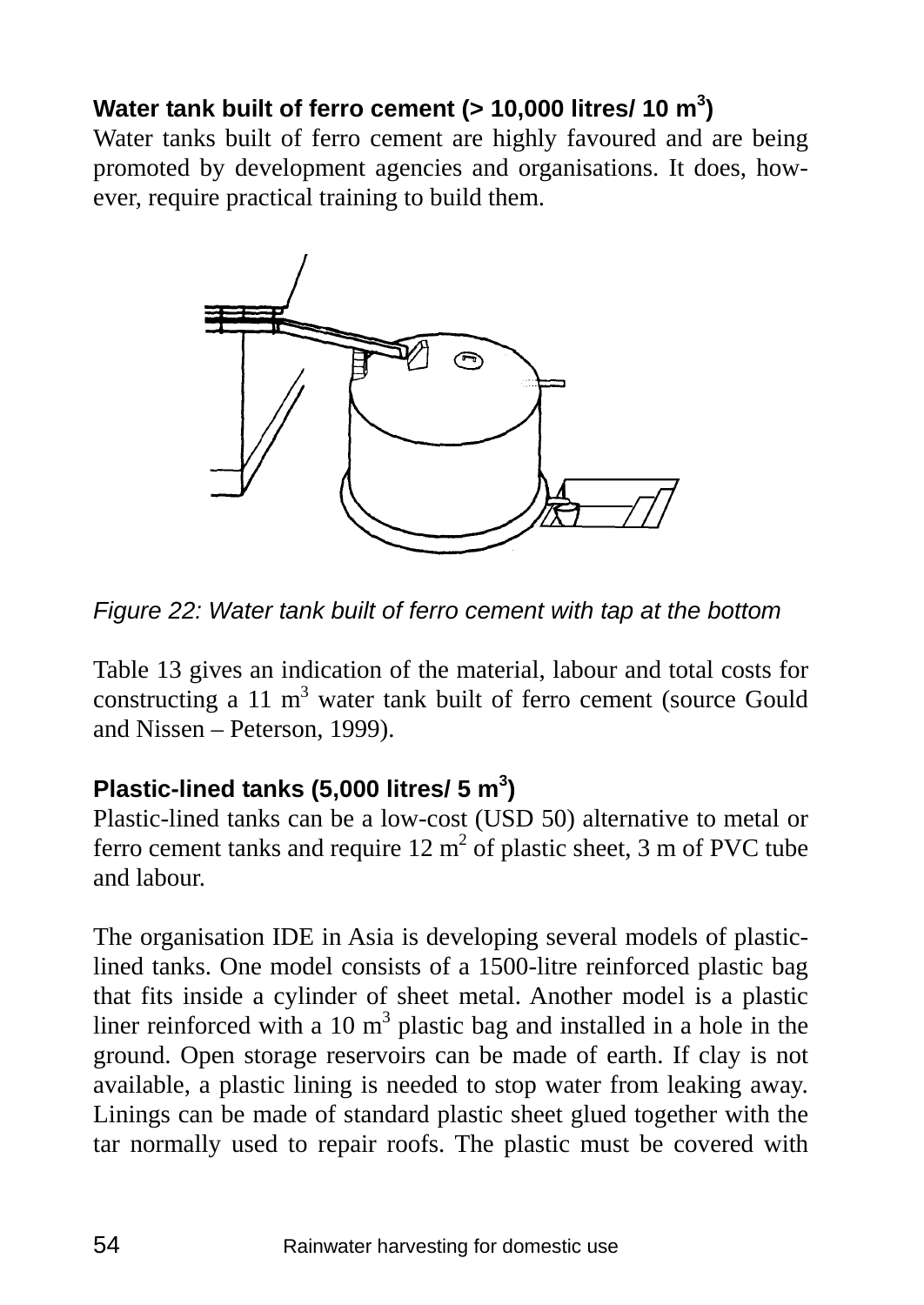earth to prevent it from being exposed to the sun. Disadvantages of plastic-lined tanks are that they are not made of local material and they are not easy to repair if damaged.

| Table 13: Material, labour and total costs of a water tank built of |
|---------------------------------------------------------------------|
| ferro cement (11 m <sup>3</sup> ) in Kenya                          |

| Item                                     | <b>Specification</b>                                                                                                                                               | <b>Units</b>                                                                           | Quantity                                             |
|------------------------------------------|--------------------------------------------------------------------------------------------------------------------------------------------------------------------|----------------------------------------------------------------------------------------|------------------------------------------------------|
| <b>Materials</b>                         |                                                                                                                                                                    |                                                                                        |                                                      |
| Cement                                   | 50 kg                                                                                                                                                              | Bags                                                                                   | 22                                                   |
| Lime                                     | 25 kg                                                                                                                                                              | Bags                                                                                   | 1                                                    |
| Sand                                     | Coarse & clean                                                                                                                                                     | Tonnes                                                                                 | 5                                                    |
| Crushed stones                           | 10 to 20 mm                                                                                                                                                        | Tonnes                                                                                 | $\overline{2}$                                       |
| Rubble stones                            | 100 to 500 mm                                                                                                                                                      | <b>Tonnes</b>                                                                          | $\mathbf{1}$                                         |
| Bricks/blocks                            | Variable                                                                                                                                                           | Number                                                                                 | 50                                                   |
| Water                                    | 200 litres                                                                                                                                                         | Oil drums                                                                              | 15                                                   |
| <b>BRC-mesh</b>                          | No. 65                                                                                                                                                             | <b>Metres</b>                                                                          | 24                                                   |
| Chicken-mesh                             | 25 mm, 0.9 m                                                                                                                                                       | <b>Metres</b>                                                                          | 38                                                   |
| Twisted iron                             | 12 mm (0.5")                                                                                                                                                       | <b>Metres</b>                                                                          | 3                                                    |
| GI wire                                  | $3 \, \text{mm}$                                                                                                                                                   | Kg                                                                                     | 10                                                   |
| GI pipe                                  | 38 mm                                                                                                                                                              | <b>Metres</b>                                                                          | 0.9                                                  |
| GI pipe                                  | 18 mm                                                                                                                                                              | <b>Metres</b>                                                                          | 0.9                                                  |
| Tap                                      | $18 \text{ mm}$                                                                                                                                                    | Unit                                                                                   | 1                                                    |
| PVC pipe                                 | 100 mm (4")                                                                                                                                                        | <b>Metres</b>                                                                          | 2.2                                                  |
| PVC pipe                                 | 50 mm (2")                                                                                                                                                         | <b>Metres</b>                                                                          | 3                                                    |
| Mosquito mesh                            | Plastic                                                                                                                                                            | <b>Metres</b>                                                                          | 0.5                                                  |
| Coffee mesh                              | Galvanised                                                                                                                                                         | <b>Metres</b>                                                                          | 1                                                    |
| Lockable door                            | Steel                                                                                                                                                              | $0.9 \times 1.5$ m                                                                     | 1                                                    |
| Labour                                   |                                                                                                                                                                    |                                                                                        |                                                      |
|                                          | Skilled masons                                                                                                                                                     | Working days                                                                           | $1 \times 8$                                         |
|                                          | Labourers                                                                                                                                                          | Working days                                                                           | $2 \times 8$                                         |
| <b>Formwork</b>                          |                                                                                                                                                                    |                                                                                        |                                                      |
| Reusable for 30<br>tanks                 |                                                                                                                                                                    |                                                                                        |                                                      |
| Timber, bolts, sheets,<br>etc., for dome | $6'' \times 1''$ timber<br>$2'' \times 3''$ nails<br>Poles 2 metres<br>Plastic bags<br>Sisal twine<br>Bolts $6 \times 100$ mm<br>Oils drum sheets<br>Plastic basin | <b>Metres</b><br><b>Metres</b><br>Number<br>Number<br>Kg<br>Number<br>Number<br>Number | 12<br>16<br>8<br>20<br>$\overline{2}$<br>8<br>7<br>1 |
| Cost                                     | 550                                                                                                                                                                | <b>USD (1998)</b>                                                                      |                                                      |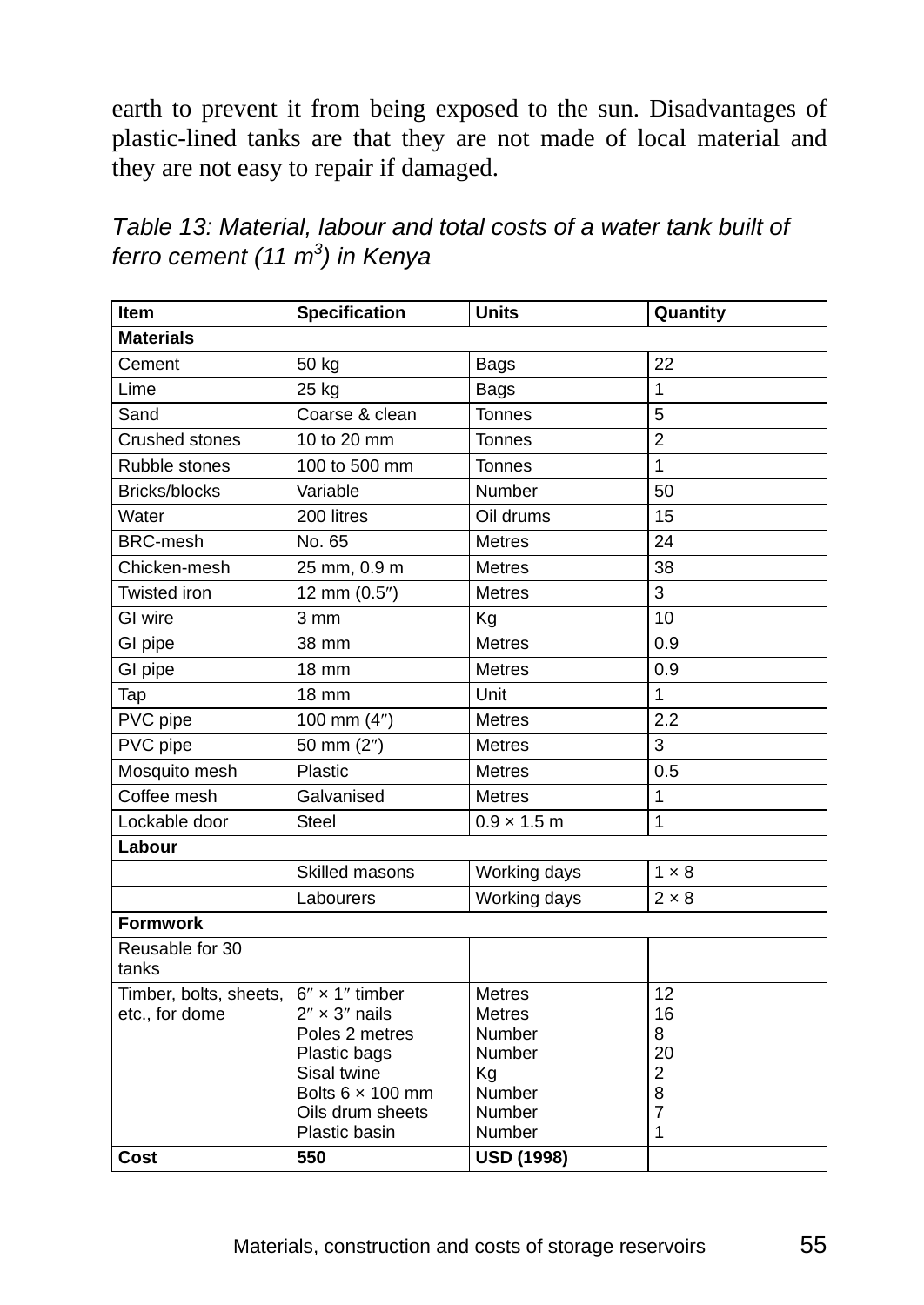#### **Sub-surface tanks or cisterns**

Cisterns for collecting and storing rainwater below the ground are constructed from brick or stone and can be square or preferably circular. Any construction starts by laying 2 PVC tubes on the ground (for the outlet and drain). Then stones are placed in a circle and secured with steel wire. The inside and outside of the tank is then plastered with cement. No steel bars are needed since the wire functions as reinforcement of the bricks or stones. Leaks are easily repaired with cement on the inside of the tank. An extraction device (pump, bucket) is required to take water from the reservoir.



*Figure 23: A round-shape sub-surface tank made of stone*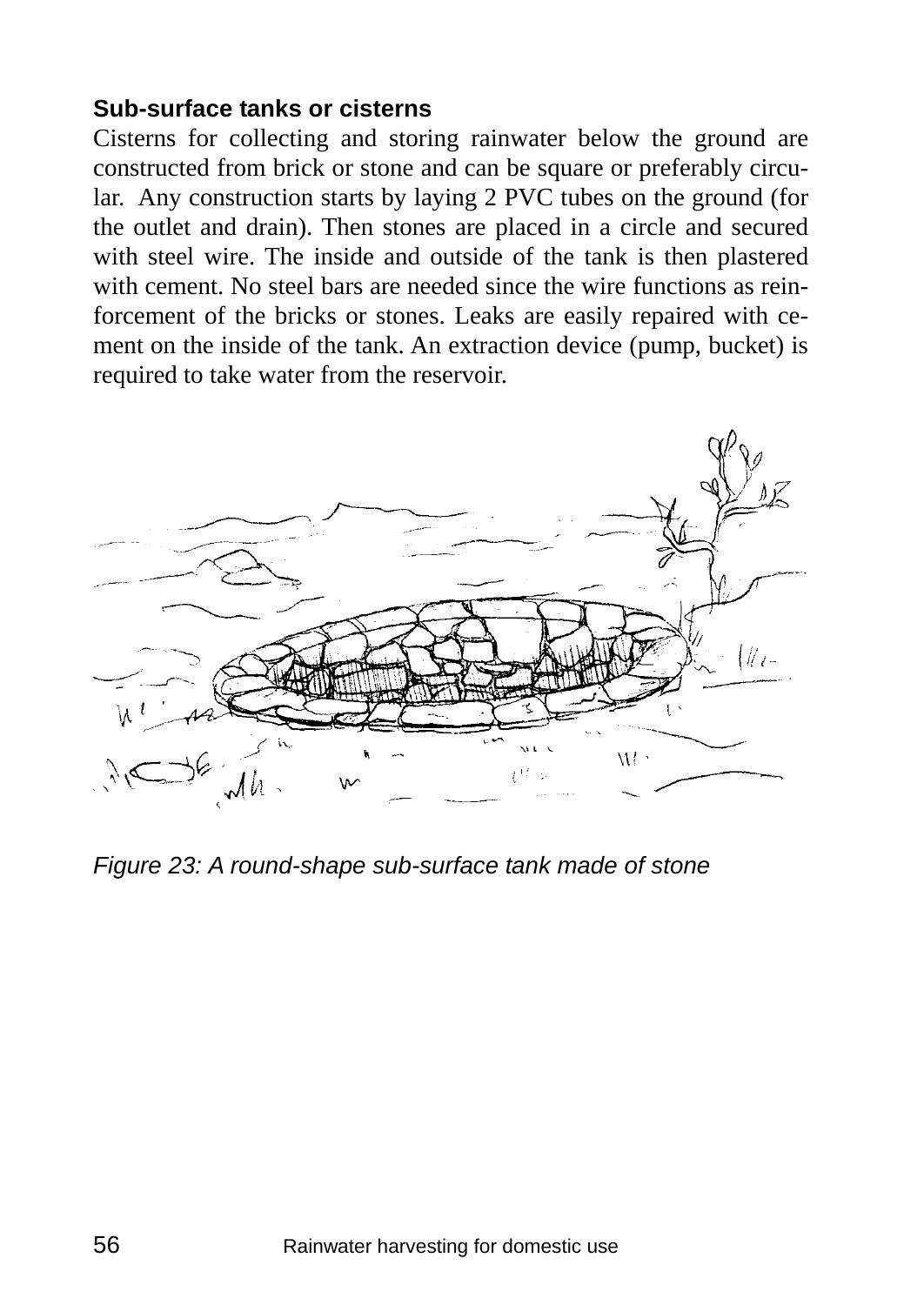

*Figure 24: A square-shape sub-surface tank made of bricks* 

Sub-surface tanks can also be made from ferro cement. Stages of construction for a 90  $m<sup>3</sup>$  hemispherical sub-surface ferro cement tank are given in Appendix 1. A storage reservoir with such a volume is typically used for community-based water storage. Such a tank will cost around USD 1,900.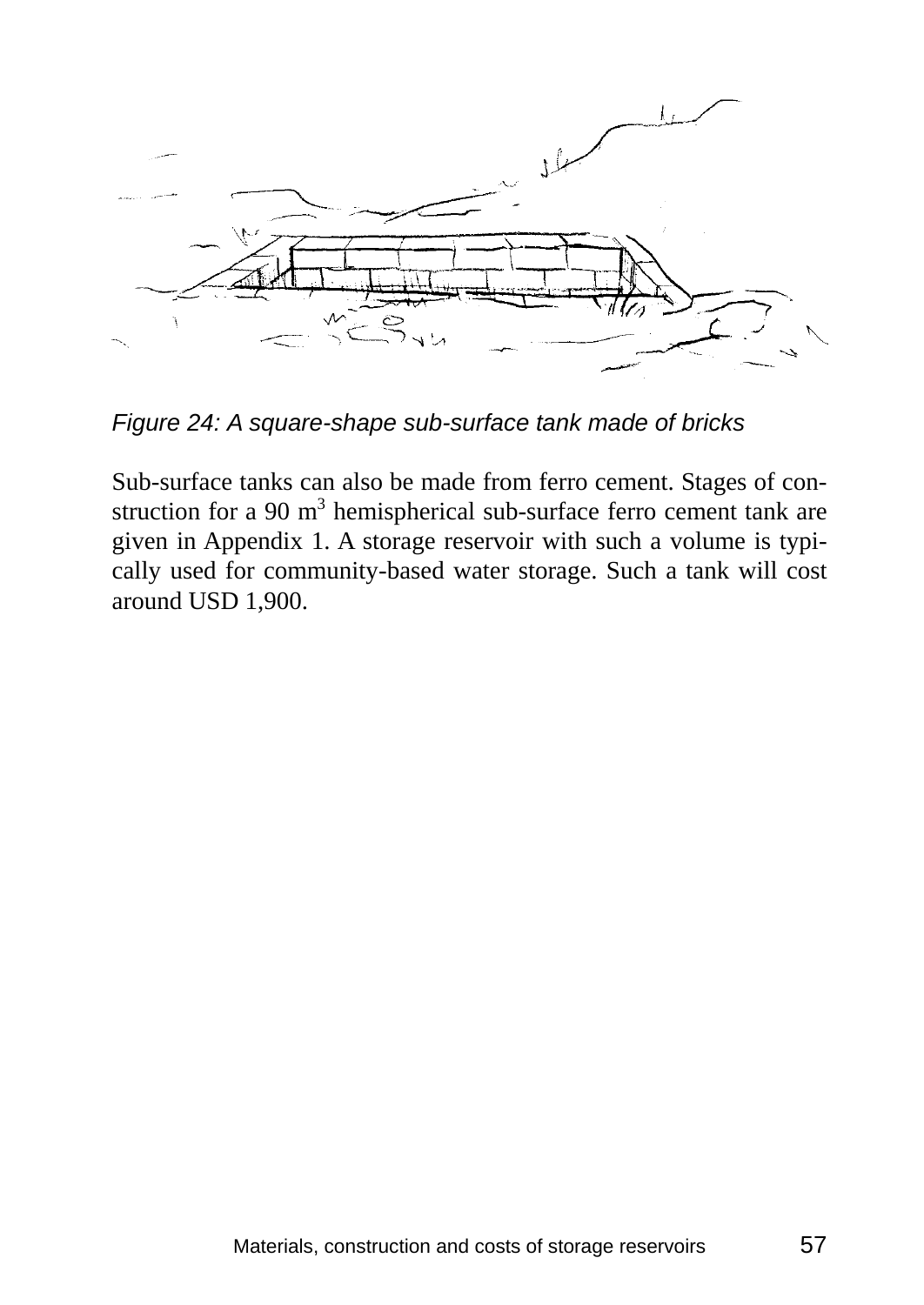# **7 Water quality aspects**

### **7.1 Protecting water quality**

In rural areas rainwater is generally unpolluted and pure before reaching the ground. It is also in these areas that rainwater from roof catchments is most commonly used for drinking. Rainwater from well-maintained roof catchments is generally safe to drink without treatment. Except in heavily urbanised and industrialised areas or regions adjacent to active volcanoes, atmospheric rainwater is very pure and any contamination of the water usually occurs after contact with the catchment system. Regular cleaning and inspection of the catchment area and gutter are important to ensure good water quality.

The first rains should be used to flush away the dust, bird droppings, leaves etc. that lie on the roof surface. In practice, preparation and cleaning of the roof surface before the first rains hardly ever happens. To prevent these pollutants and contaminants from getting into the storage tank, the first rainwater containing the debris must therefore be diverted or flushed away. Many RWH systems therefore incorporate a system to divert this 'first-flush' water so that it does not enter the tank. A coarse filter, preferably made of nylon or a fine mesh, can also be used to remove dirt and debris before the water enters the tank.

Common sources of rainwater contamination:

- $\triangleright$  dirt and faeces (mainly from birds and small animals) on the roof surface
- $\triangleright$  leaf debris and organic material washed into the tank
- $\triangleright$  animals, insects and birds that have drowned in the water
- $\triangleright$  breeding mosquitoes
- $\triangleright$  dirty containers and buckets, etc.

A certain degree of microbiological and chemical contamination of roof rainwater run-off is inevitable. It will, however, generally not cause any health problems if the roof, gutters and storage are properly maintained and regularly cleaned and inspected. To prevent breeding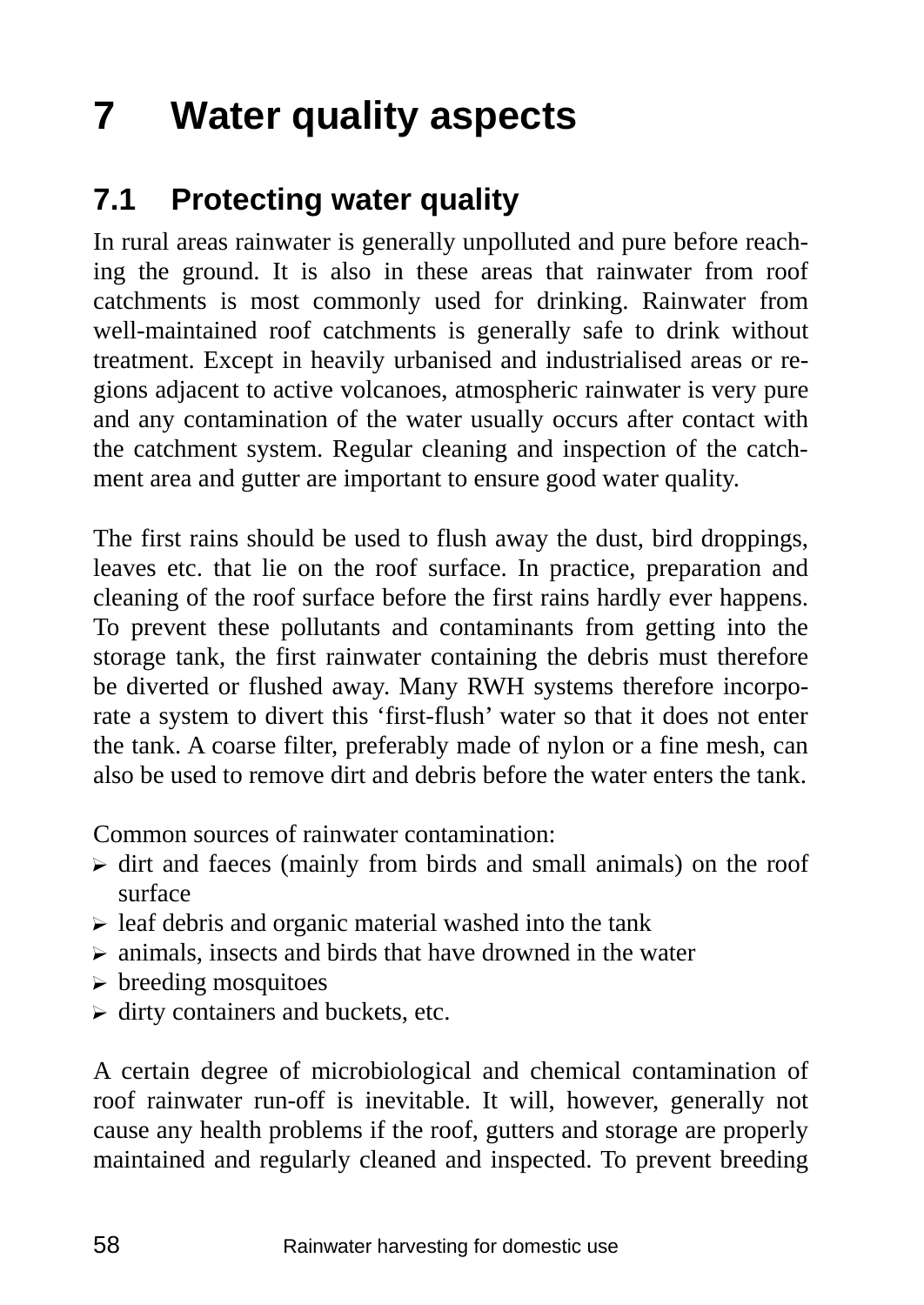mosquitoes it is important that any openings in the tank are fully screened. In addition, proper coarse filter devices are a must. Also the positioning of the tap device is important. Since particles in the tank settle at the bottom, the tap device should be positioned at least 15 cm above the floor level of the tank. For drinking water it is advisable to place the tap device about 50 cm above the tank bottom.

Galvanised iron (GI) sheet roofs function best as a catchment surface, due to their relative smoothness and the sterilising effect of the metal roof when it is heated by the sun. The poor performance of organic roofs would seem to preclude them from use for rainwater harvesting systems; however, organic roofs have been employed with varying levels of success. The water is usually used for secondary purposes but can be used as drinking water.

| Type                         | effect on water quality                                                                                                                                                                |
|------------------------------|----------------------------------------------------------------------------------------------------------------------------------------------------------------------------------------|
| GI Sheets and alu-<br>minium | Excellent water quality<br>Surface is smooth and high temperatures help to sterilise the water<br>(kill bacteria)                                                                      |
| Tiles (glazed)               | Good water quality<br>Unglazed tiles can harbour mould<br>Contamination can exist in tile joins                                                                                        |
| Asbestos-cement<br>sheets    | New sheets give good quality water<br>No evidence of carcinogenic effects from ingestion<br>Slightly porous so reduced run-off coefficient<br>Older roofs harbour moulds and even moss |
| Organic material             | Poor water quality<br>Little first-flush effect<br>High turbidity due to dissolved organic material which does not<br>settle                                                           |

*Table 14: Catchment type and effect on water quality* 

To protect water quality, good system design, operation and maintenance are essential. Water quality will generally improve during storage, provided that light and living organisms are excluded from the tank, organic content is limited, and fresh inflows do not stir up any sediment. The use of filters and first-flush devices will further improve water quality. Further treatment through boiling, exposure to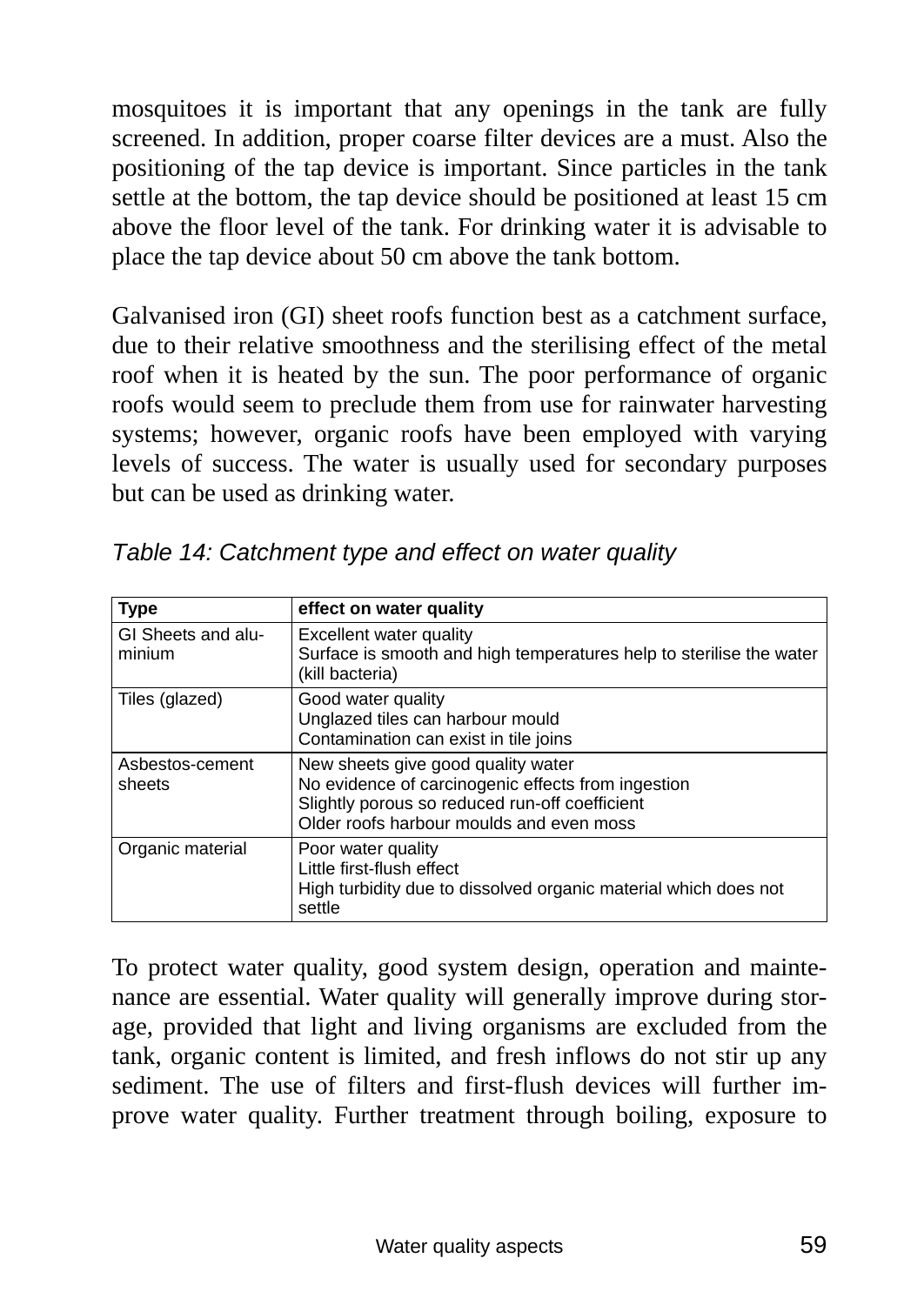sunlight and chlorination can be undertaken if there are concerns about the water quality.

#### **Checklist: What measures should be taken to prevent contamination of the stored water?**

- 1 A roof made from non-toxic material is essential.
- 2 Roof surface should be smooth and any vegetation should be removed.
- 3 Taps and draw-off pipes on storage tanks should be at least 15 cm above the tank floor and not close to the inflow point.
- 4 A coarse filter and/or first-flush device should be applied to remove dirt and debris before water enters the tank.
- 5 Wire/nylon should cover all inlets to prevent insects (breeding mosquitoes) and other animals from entering the tank.
- 6 The tank must be covered and all light must be excluded to prevent growth of algae and micro-organisms.
- 7 Tanks, gutters and other system components should be inspected and cleaned annually.
- 8 The first days following major rainfall, water should not be consumed directly from the tank without treatment.
- 9 Water from other sources should not be mixed with that in the tank.
- 10 Use clean buckets and taps to draw water from the storage tanks.

### **7.2 Filters**

The quality of water can be much improved if debris is kept out of the system. To accomplish this filters and separators can be added to a rainwater harvesting system at the inlet, outlet or both. Filters simply catch the debris and allow all water to flow through.

The first line of defence is a coarse filter, which can be installed anywhere from the gutter to the entrance to the tank. The most popular position for



*Figure 25: Coarse filter*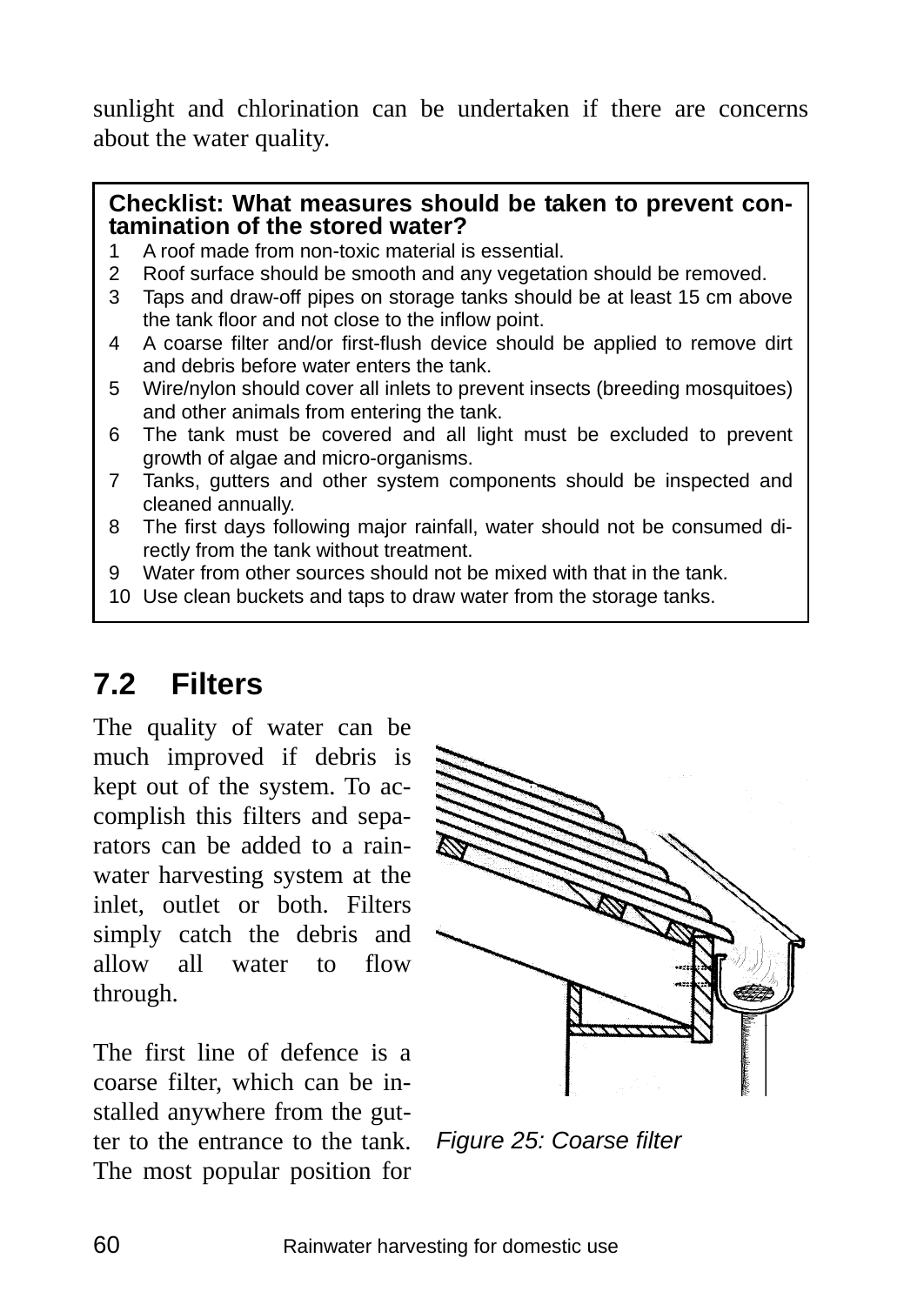placing a filter is in the gutter, at the beginning of the downpipe, in the downpipe and at the entrance to the tank itself. Of these, the tank entrance is by far the most common in very low-cost systems. Whatever location is chosen for the filter, there are several criteria that should be met for good design: The filter should be easy to clean, it should not get blocked easily (if at all), blockages should be obvious and easy to rectify and it should not provide an entrance for additional contamination of the stored rainwater.

### **7.3 First-flush**

The primary purpose of a first-flush diverter is to take the first flow of rainwater from the roof and divert it away from your storage reservoir. The first-flush of water from the roof can contain bacteria. First-flush and filter systems are not always absolutely essential but they can significantly improve the quality of roof run-off. If these systems are poorly operated and maintained, they may result in the loss of rainwater run-off and even contaminate the water supply. There are several methods for separating the first-flush: the fixed volume or automatic method, the manual method, the fixed mass system and the SafeRain system.

#### **Fixed volume or automatic method**

Of the four methods mentioned above, the fixed volume method is considered the simplest and is the most widely recommended. It is completely automatic, and less prone to damage than other methods. A chamber of a set size (usually a length of downpipe) is filled with rain until it overflows and is thereby flushed. This 'automatic' method is usually applied in low-cost systems. The method can be used either with or without a floating ball seal which helps in reducing mixing between early flush or dirty water and later clean water. Making a small hole in the bottom of the downward pipe allows the first-flush to be drained slowly, allowing the system to function as a first-flush during the next rains as well. The bottom of the downward pipe should be removable to enable cleaning and draining of accumulated slurry.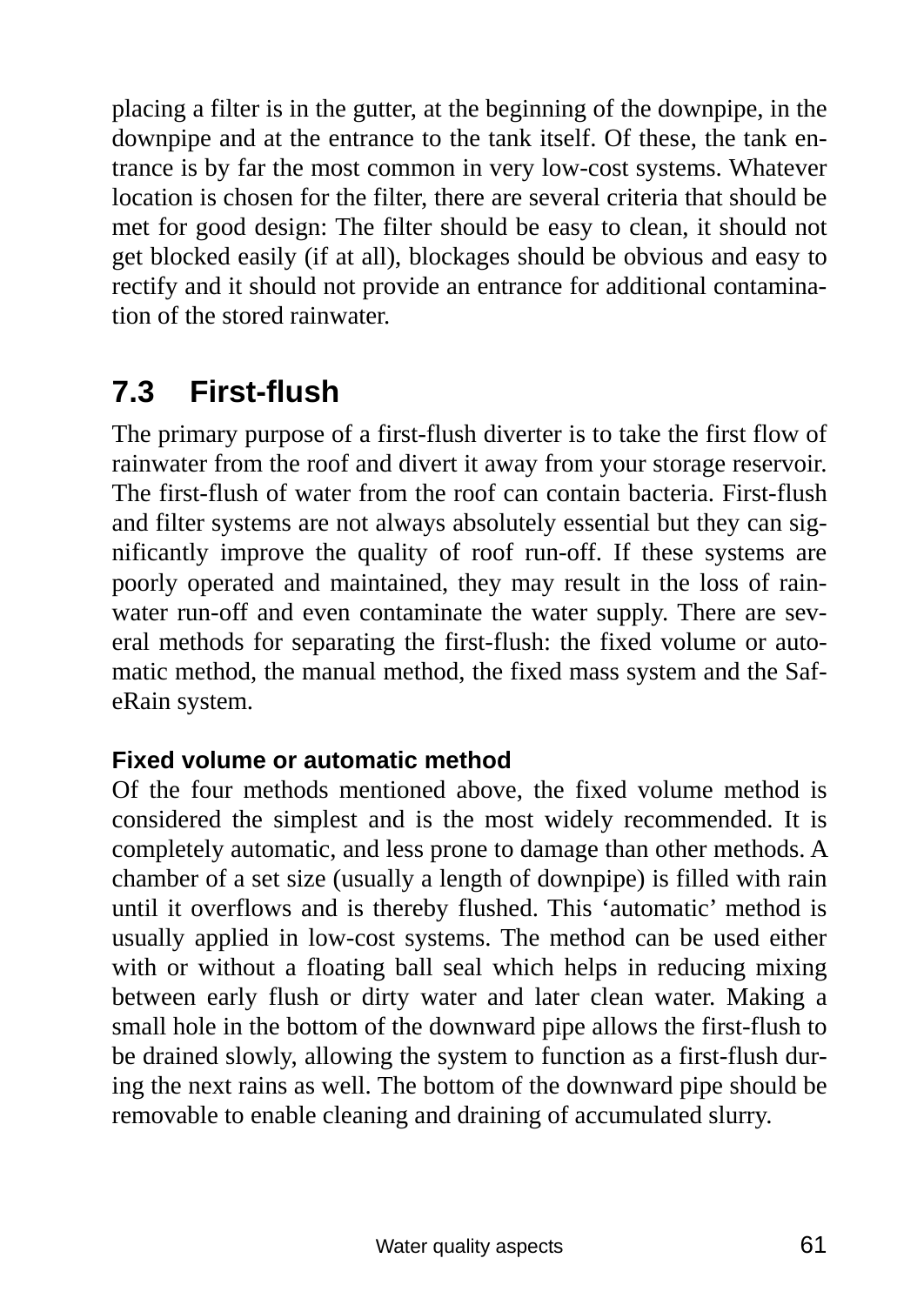#### **Manual method**

The manual method relies on the user being home and prepared to go out into the rain to operate it (see Figure 26). At the beginning of the rainfall the down-pipe is moved away from the storage reservoir; to flush the roof, guttering and pipes. After 5 minutes the down-pipe is reconnected to the storage reservoir, which can than gradually fill.



*Figure 26: Manual method for separating first-flush* 



*Figure 27: Fixed mass system for separating first-flush relying on the mass of the water*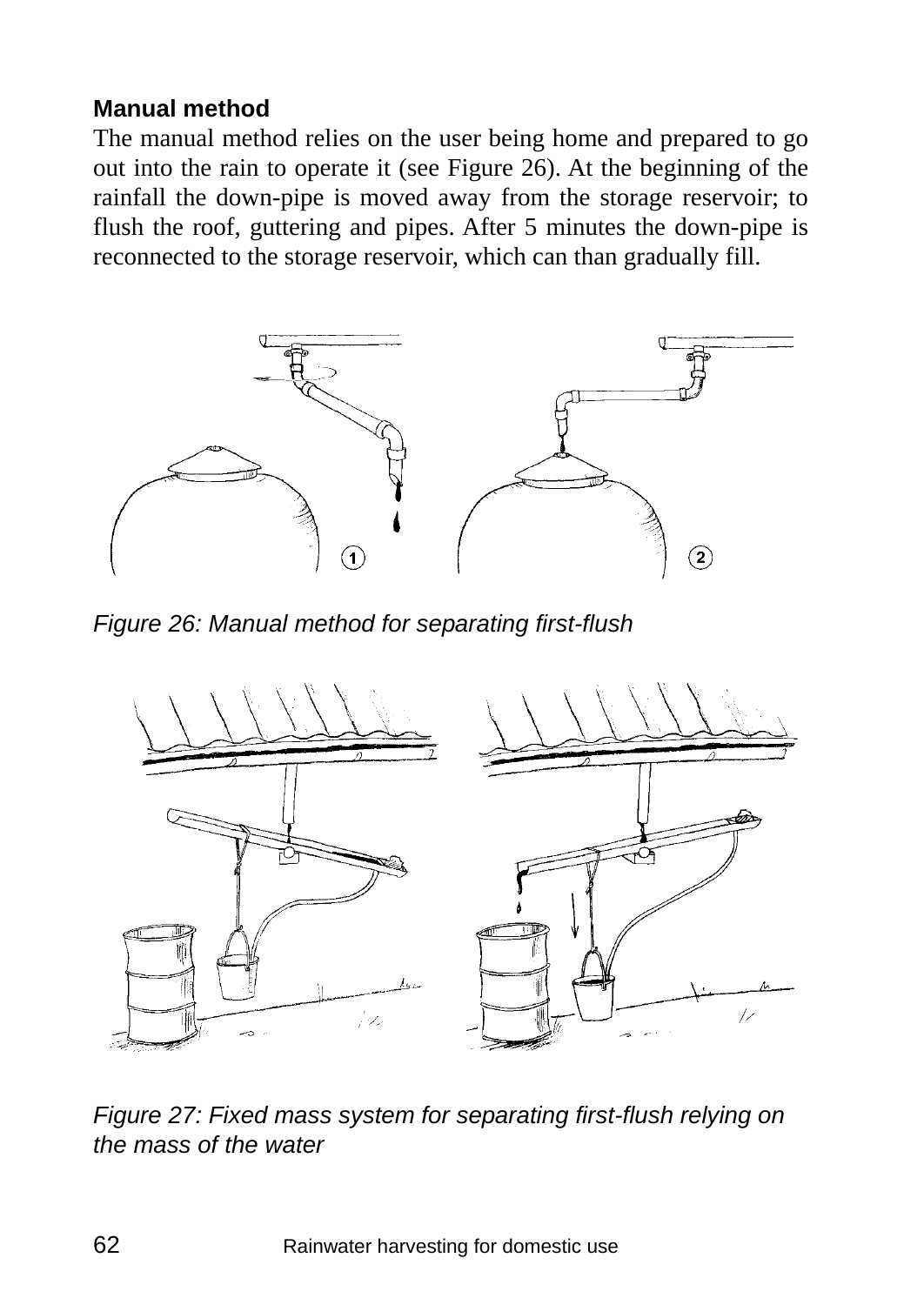### **Fixed mass system**

The fixed mass system usually relies on a mass of water to tip a bucket or seesaw (Figure 27). It tends to be unreliable as it is easily damaged.

### **SafeRain system**

The SafeRain system makes use of a hollow ball that floats on the initially collected rainwater in a fixed container (see Figure 28). When the water level rises, the ball blocks the opening and allows water to flow into the tank. The system has the advantage of being selfcleaning and removes the need for any storage of the first-flush water (and its subsequent drainage).



*Figure 28: SafeRain system for separating first-flush* 

### **7.4 Treatment of stored water**

Treatment of stored rainwater makes sense only if it is done properly. There are several possible treatment methods, the most common being sand filters, chlorination, boiling and exposure to sunlight.

### **Sand filters**

Sand filters provide a cheap and simple method to purify water. Two filter types can be used: a filter can be connected to the tank to filter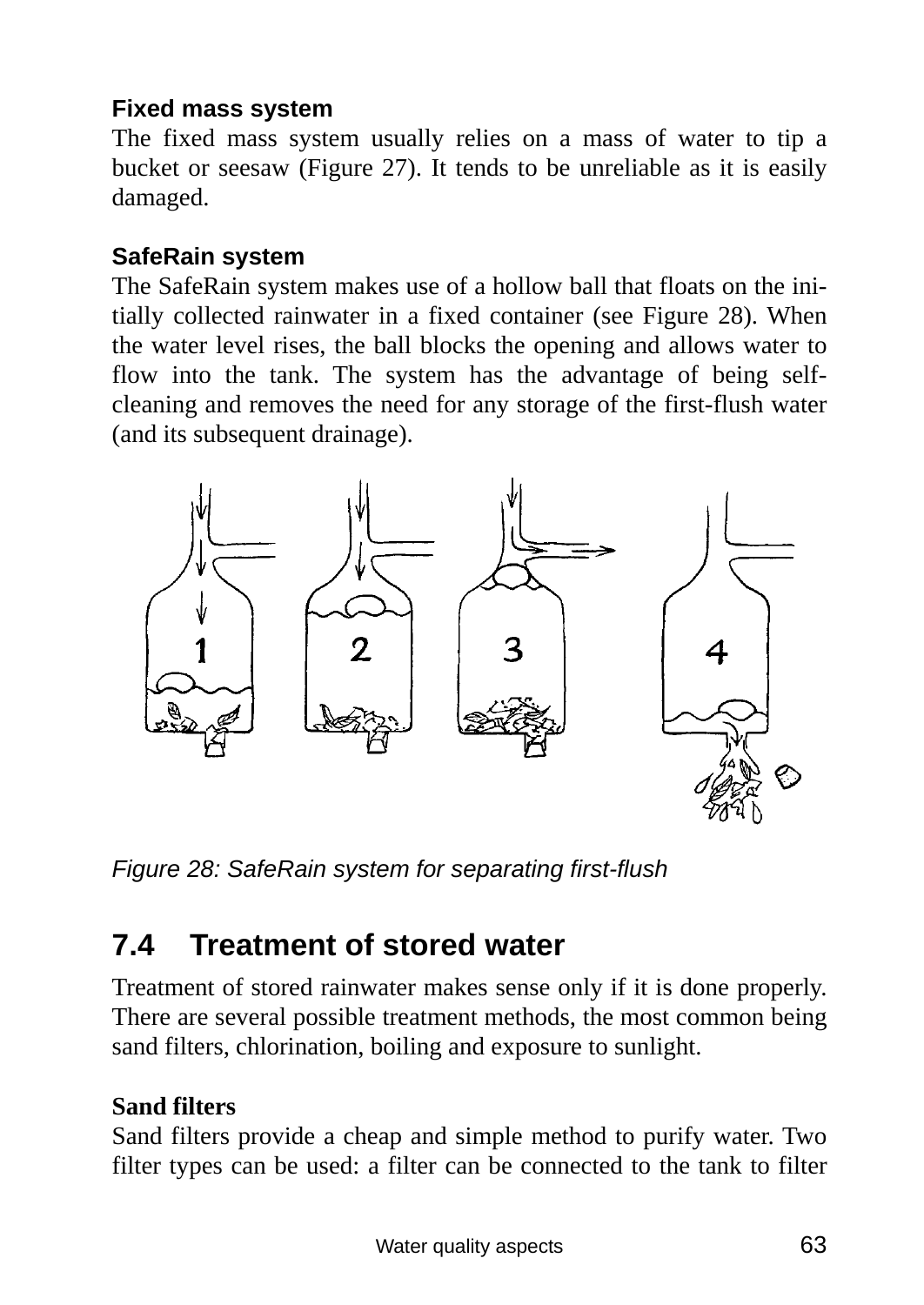ALL the water as it enters the tank. Such a filter can provide 50 litres of water per day – enough for the drinking and cooking needs of a small family. However, this filtering method is only suitable where the inflow is slow. The second filtering type is a so-called point of use filter, which unlike the first option is not located at the inflow point. Water for drinking purposes is filtered through a portable sand filter. This second type is highly recommended.

In a sand filter, additional layers of gravel and charcoal are also commonly used to further improve the filtering capacity and thus the water quality. Sand filters do require careful operation and maintenance to ensure they continue to work effectively.

### **Chlorination**

Chlorination can be an effective way to purify the water. The chlorine will, however, affect the taste of the water and over-application can cause health problems. If you suspect the water in your tank is contaminated, adding calcium hypochlorite or sodium hypochlorite should treat it. The initial dose should be 7 g of calcium hypochlorite or 40 ml of sodium hypochlorite per 1000 litres of water in the tank. The water should be stirred and left to stand for 24 hours (no additional water may enter the reservoir). To maintain a safe water supply after this initial dosage, 1 g of calcium hypochlorite or 4 ml of sodium hypochlorite per 1000 litres should be added to the rainwater tank weekly and the mixture should be allowed to stand for at least two hours before use. Stabilised chlorine (chlorinated cyanurates) should not be used. Some important rules for using chlorine:

- $\triangleright$  Do not pour water onto chlorine, but always add chlorine to water.
- $\triangleright$  Avoid skin contact.
- ? Store chlorine in a cool, dark place, out of reach of children.

To ensure that sufficient chlorine has been added, the water is normally tested with a simple colour-coded testing kit for residual chlorine. Normally a chlorine residue in the range of  $0.2 - 0.5$  mg/litre indicates safe drinking water.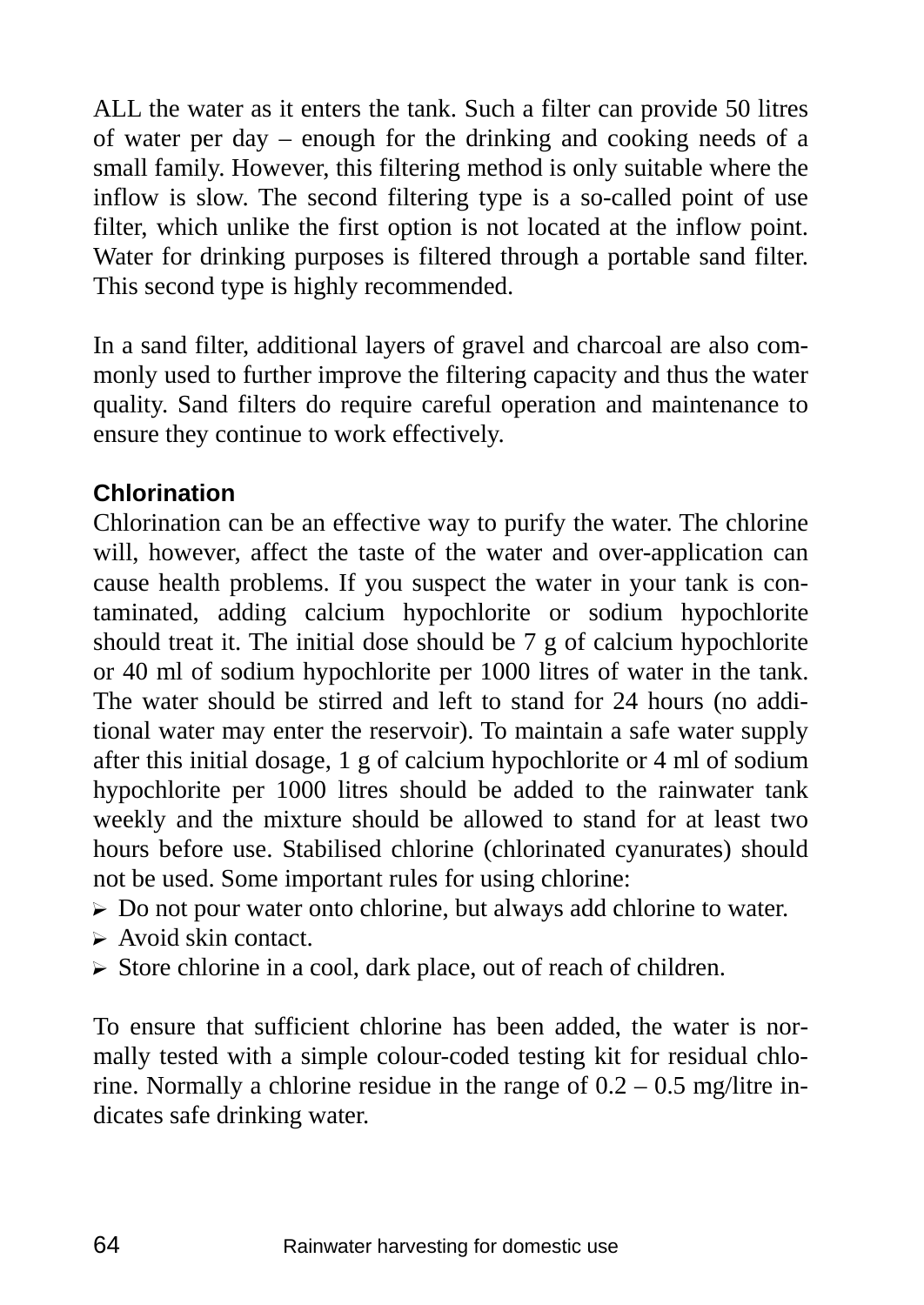### **Boiling**

Boiling water for two or three minutes normally ensures that it is free from harmful bacteria or pathogens. However, boiling requires a lot of energy and in some areas this might be a problem due to shortage of fuel or wood. Many people do not like the flat taste of boiled water and it takes time for it to cool down before you can drink it.

#### **Sunlight**

Another way to kill many harmful bacteria in water is to put it into clear glass or plastic bottles and place them in direct sunlight for several hours. This method is known as Solar Water Disinfecting (SO-

DIS). The process works in two ways: bacteria and microorganisms are killed both by exposure to direct radiation and, if heated sufficiently, by water temperatures exceeding 70°C. It is most effective when the water is fully oxygenated, so leaving some air in the bottles and shaking the bottle occasionally will speed up the process. Painting the bottles black increases absorption of radiation and increases the heat. (See www.sodis.ch for more detailed information.)



*Figure 29: Solar Water Disinfection (SODIS): an easy way to kill harmful bacteria in water*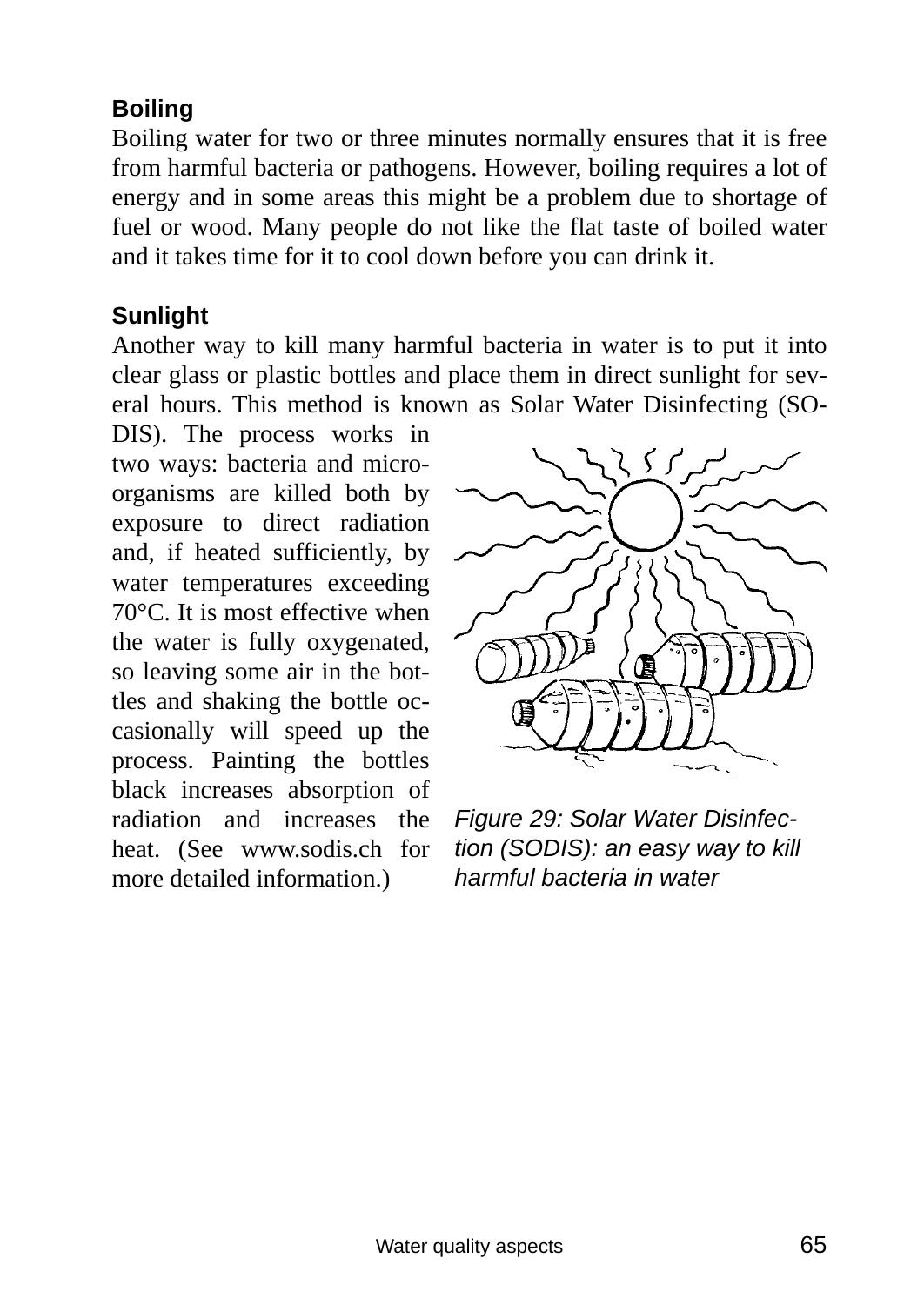# **8 Usage and maintenance**

Continued operation and maintenance of any rainwater harvesting system is very important and quite often neglected. The amount of maintenance required by a basic, privately owned household or community centre roof catchment system is limited to the annual inspection of the roof, gutters, mosquito screening and the removal of any leaves, dirt or other matter, and the cleaning of the tank. In seasonal climates, where roof surface may become dirty and dusty in dry seasons, the cleaning and sweeping of the roof, gutters and tank before the first major rains is advisable.



*Figure 30: Remove debris from the gutter system regularly* 

If various components of the RWH system are not regularly cleaned, possible problems are not identified or necessary repairs are not performed and the system will cease to provide a reliable, good-quality supply of water. The following timetable of maintenance and management requirements gives a basis for monitoring checks: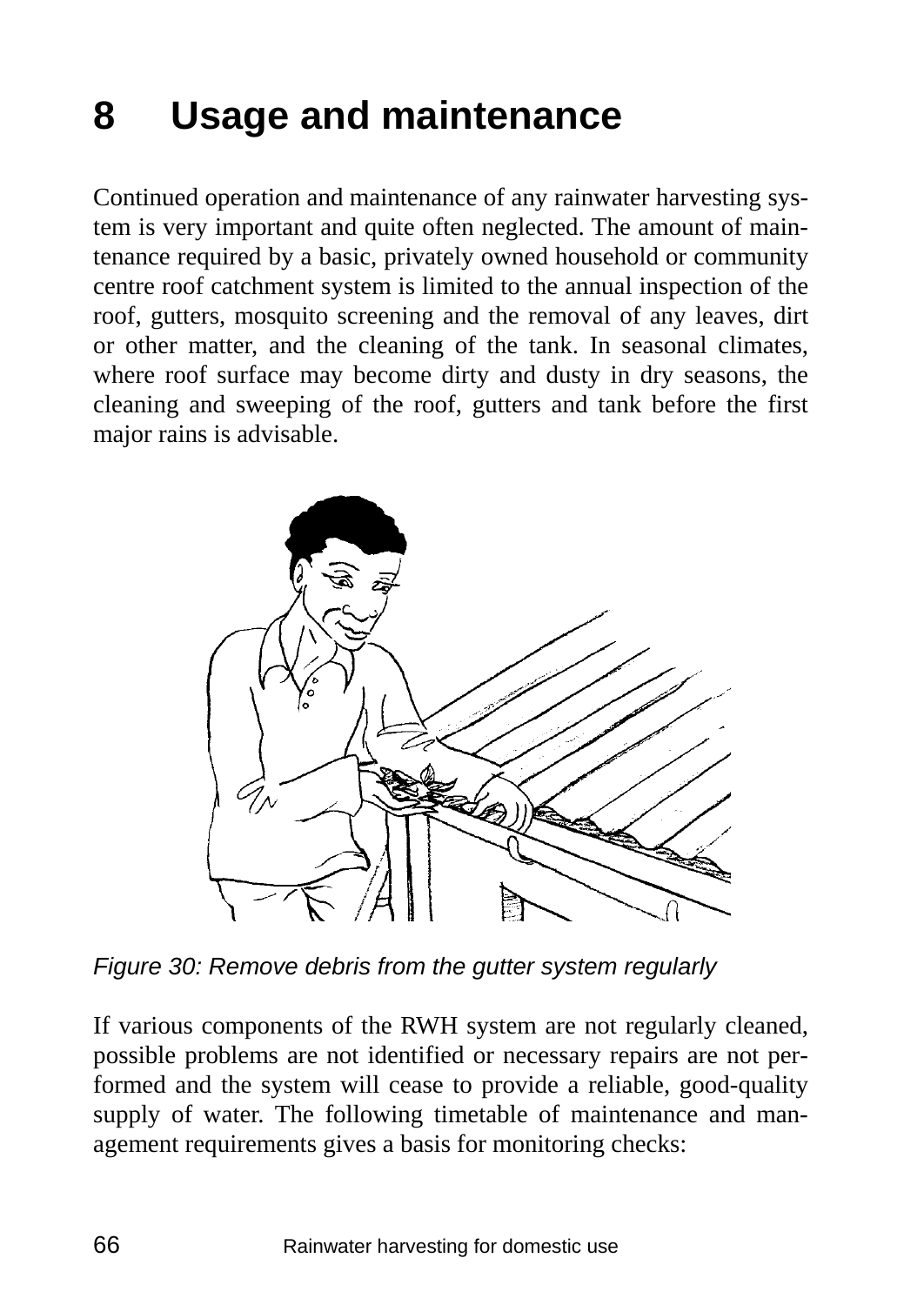**During rainy season:** the whole RWH system (roof catchment, gutters, pipes, screens, first-flush and overflow) should be visually checked after each rain and if necessary, preferably at least cleaned after every dry period greater than one month.

**End of dry season**: The storage tank should be scrubbed out and flushed of all sediment and debris at the end of each dry season just before the rain comes. A full service of all tank features is recommended just before the first rains are due to begin, including replacement of all worn screens and servicing of the outlet or hand pump.

**Year round**: The water tank should regularly be checked for leaks and cracks, which need to be repaired. Only small weeping leaks, which may occur on first filling the tank, need not be repaired since they usually seal themselves. If there is any doubt about the presence of organic contaminants in the water source, the water can be chlorinated. Water must not be allowed to leak from tap fittings. Not only will this waste water, but it may also provide a basis for algae growth in the sink or drainage system and lead to development of bacteria, which form a hygiene risk.

The following section provides a schedule of operation and maintenance tasks for storage reservoirs and associated roofs and gutters.

### **8.1 Regular maintenance**

- 1 Roof surfaces and gutters have to be kept free of bird droppings. Gutters and inflow filters must be regularly cleared of leaves and other rubbish.
- 2 The mosquito screening on the overflow pipe should be checked regularly during the rainy season and renewed if necessary.
- 3 Unless there is some automatic means of diverting the first flush of water in a storm away from the tank, the inflow pipe should be disconnected from the tank during dry periods. Then a short period after rain begins and the system has been flushed, it can be moved back so the water flows into the tank.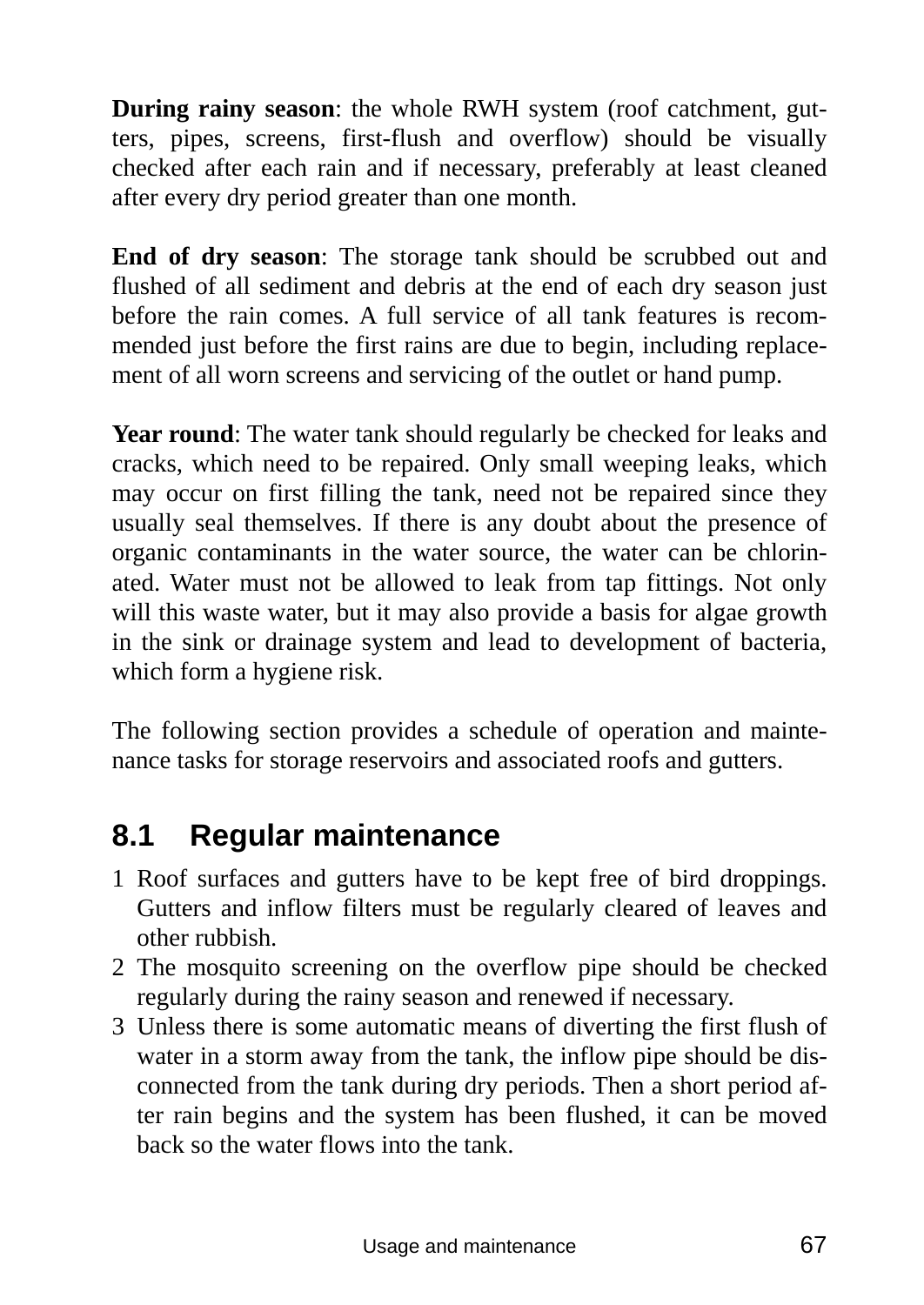4 The water level in the tank should be measured once a week using a graduated stick. During dry periods, the drop of water level should correspond with water consumption. If not, there might be some leakage.

### **8.2 Infrequent and annual tasks**

The following annual or infrequent tasks for which technical assistance may be required are important for the maintenance of the RWH system:

- 1 At the end of the dry season, when the tank is empty, any leaks that have been noticed should be repaired.
- 2 The roof surface, gutters, supporting brackets and inflow pipes need to be checked and repaired if necessary.
- 3 If a sand filter is incorporated, the filter should be washed with clean water or renewed. Other types of filters should be checked.
- 4 Removal of deposits from the bottom of the tank is periodically necessary and should preferably be done annually.
- 5 After repairs have been carried out inside the tank and after deposits have been cleared out, the interior should be scrubbed down with a solution of 3 parts vinegar to 1 part water, or 1 kg baking powder to 9 litres of water, or 1 cup (75 ml) of 5% chlorine bleach to 45 litres of water. After scrubbing, leave the tank for 36 hours and finally flush it out with water before using it again to store water.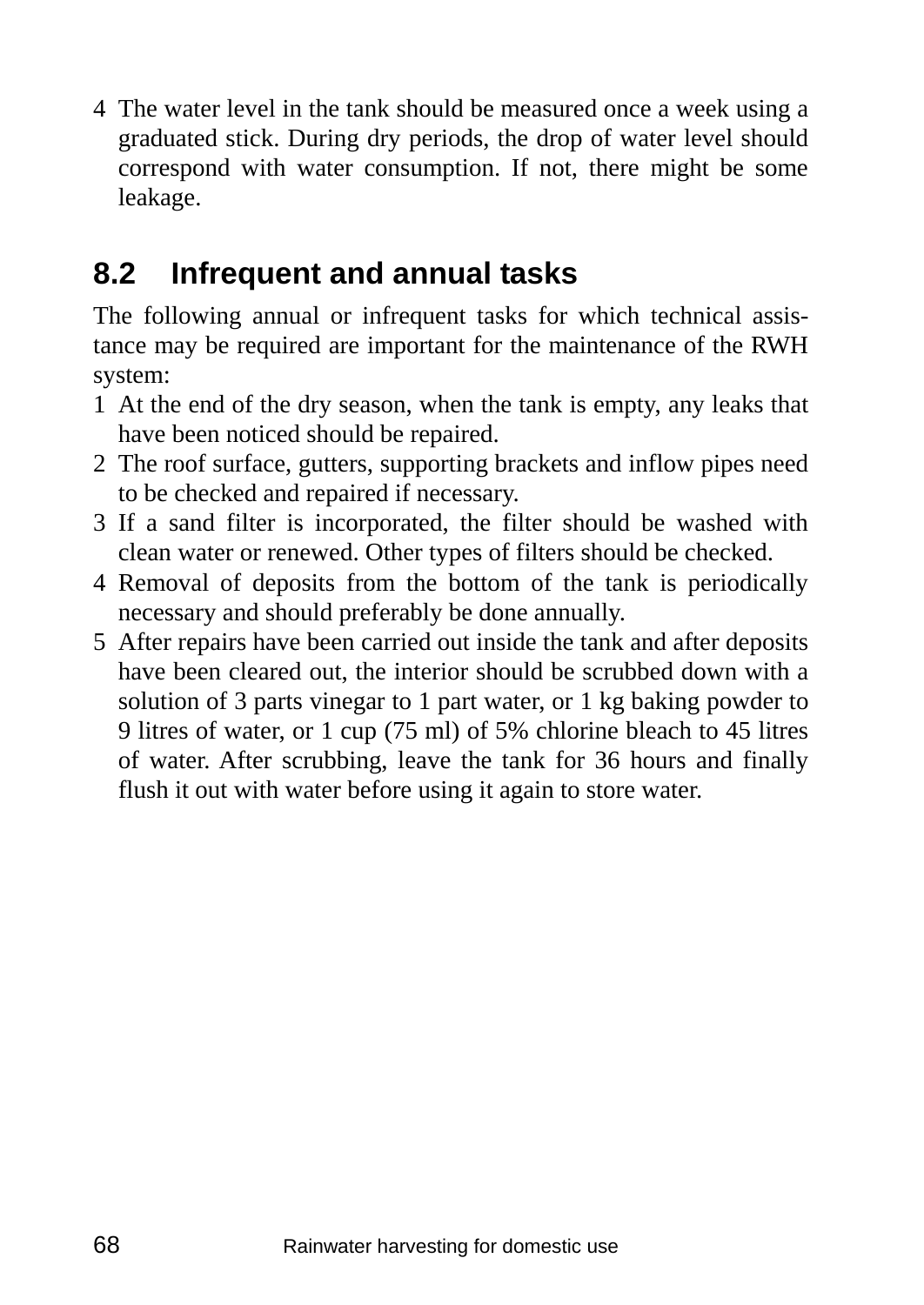## **Appendix 1: Checklist for construction of storage reservoirs**

### **Construction of water jar or jumbo jar built of ferro cement (3000 – 6500 litres/3 m<sup>3</sup> )**

Follow these steps to construct a water jar or jumbo jar:

- 1 Draw the contour of a circular foundation with a radius of 75 cm by using a string of 75 cm and a peg in the centre of the jar.
- 2 Dig out the soil within the circle until firm soil is reached, or the height to the eaves of the roof is 220 cm.
- 3 Level the excavation and fill it with 10 cm of concrete, using a mix of 1:3:4 (sand: cement: water). Reinforce the concrete with two layers of chicken wire. Allow 300 mm of chicken wire to stick out all around the edge of the base. This will be connected to the wall mesh later.
- 4 Lay 10 anchor bolts for the legs in the base while casting (the diameter will depend on the diameter of the holes in the legs).
- 5 Make it level and compact it well. Let the base set for 7 days, wetting it each day.
- 6 Prepare skeleton / framework legs from five long pieces of chicken wire (or bamboo). Cut 5 lengths of 7 m-long 3 mm galvanised wire. Bend the wire-ends to avoid injuries. Mark the middle of each wire using pliers. Tie the 5 wires together at the marks like spokes in a wheel. Make a ring of 3 mm wire, 116 cm in diameter, and place upon spokes and tie together.
- 7 The draw-off pipe is made of a piece of 18 mm GI pipe that is 90 cm long. An elbow and a nipple are screwed onto the inner end, and a socket and a tap to the outer end. Place the pipe upon the foundation.
- 8 Place the wires and mesh on the foundation and stuff it with light, dry material, e.g. sawdust, hay or dung. Sand may be used if buckets can handle the weight.
- 9 Secure the 10 skeleton legs using the bolts and the crown ring. Take a 6 mm steel rod and wrap it around the outside of the legs, starting at the bottom and working up.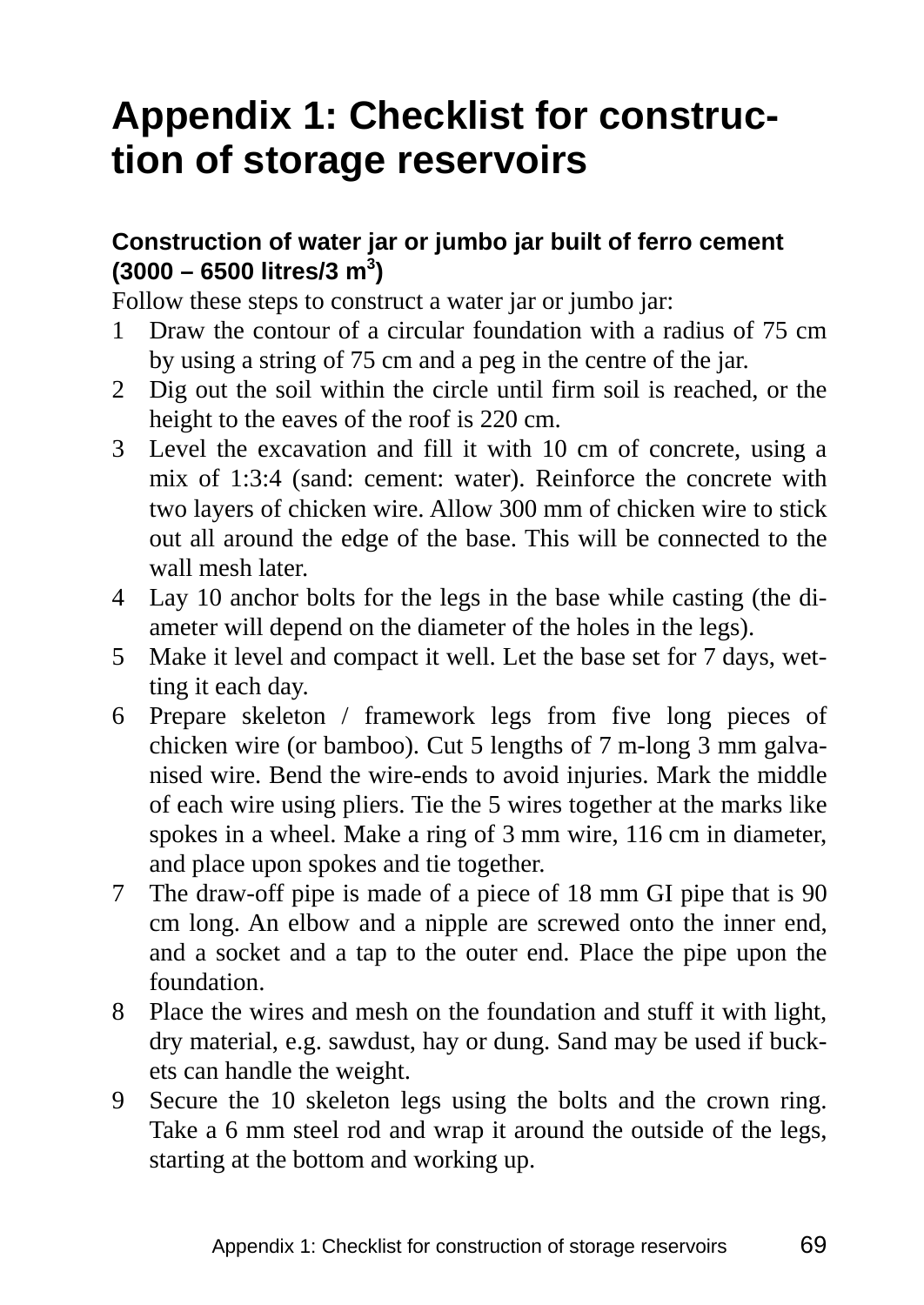- 10 Fix 2 layers of chicken mesh over the outside of the skeleton. The filter tower can be added at this point if a filter is to be fitted.
- 11 Plaster the outside of the mesh. Mortar (1:3) is smeared onto the mould in a thin layer. After a couple of hours more mortar is plastered on to the mould until the mortar is 2 cm thick.
- 12 While the plaster sets for 3 days, build the tap station.
- 13 Remove the skeleton from the inside of the tank. The jar is cleaned before mortar 1:3 is plastered onto the inside in 2 layers, each layer being 1 cm thick. Water proofing can be added to the mortar. This can be a special additive or liquid dishwashing soap.
- 14 Cure the tank for 7-10 days.
- 15 Place 2 concentric rings of plain sheet metal that 10 cm high and 60 cm in diameter on top of the jar. Fill the space between the two sheets with mortar (1:3) to form a manhole and a lip.
- 16 Place a pipe for an overflow through the lip.
- 17 Cover the manhole with mesh to prevent insects and debris from entering the jar.
- 18 After 7 days fill the tank gradually (first flush!) at a rate of approximately 300 mm per day by controlling the inflow into the tank in case the rainfall is very intensive during the first rainfall season.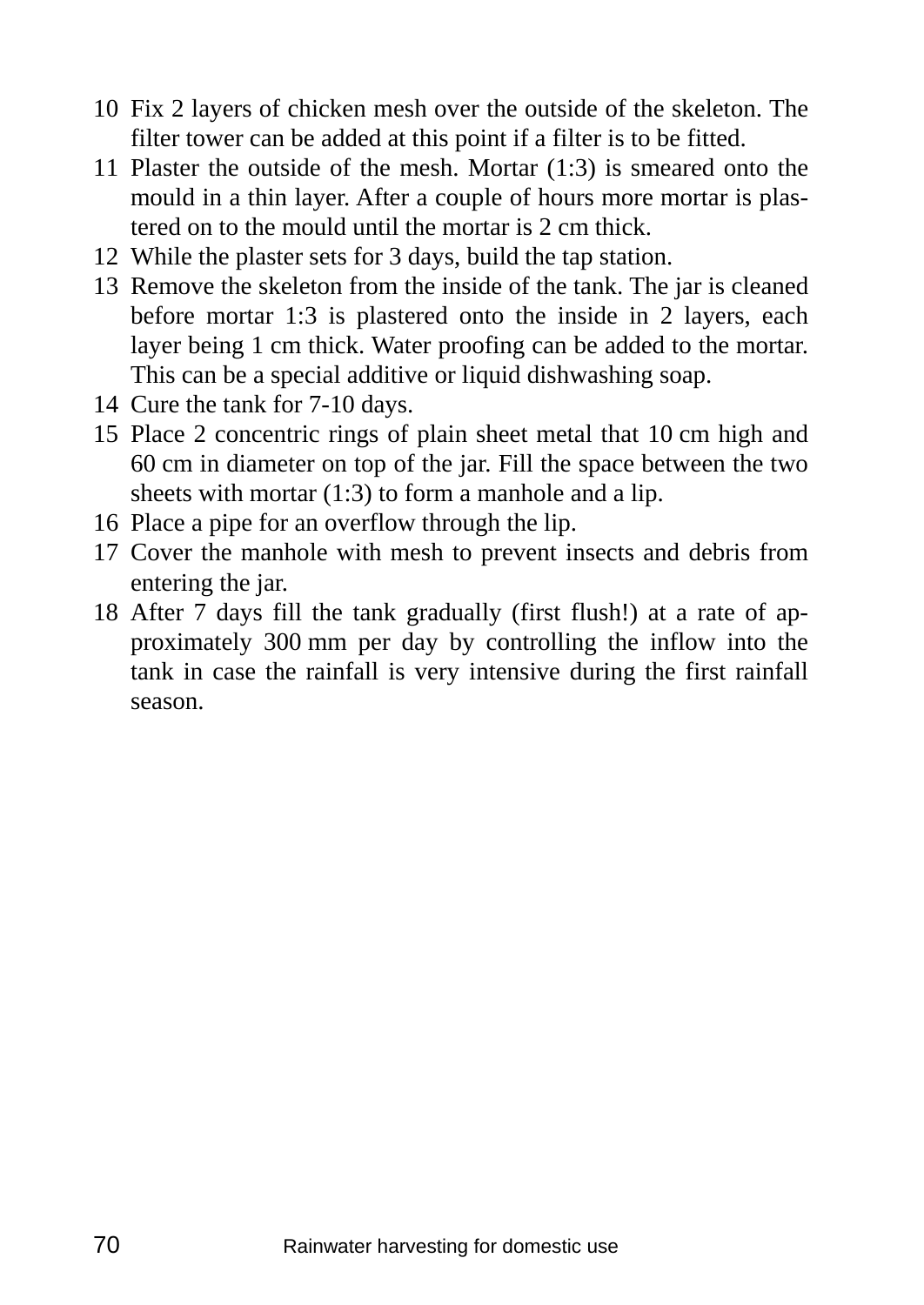### **Construction of Water tank built of concrete in situ /formwork (5000 litres/5 m<sup>3</sup> )**

This type of tank is typically built in Kenya and is very simple to construct, although it requires mixing and pouring concrete into a mould or formwork (square or round). A circular water tank of concrete in situ is built close to the catchment area/roof about 90 cm from the wall of the house or building. The following steps need to be followed:

- 1 Two circular sets of steel plate are needed for making the formwork.
- 2 Corrugated galvanised iron sheets used for roofing can be rolled into semi-circular shapes in a special machine used by workshops that make cylindrical water tanks from GI corrugated-iron sheets. Much cheaper formwork can be made from old oil-drums by an artisan skilled in metal work. The tops and bottoms are cut out of four oil drums and the seam of each drum cut open. Two circles are drawn on the ground; one having a radius of 90 cm for the inner form and the other circle having a radius of 100 cm for the outer form.
- 3 The artisan beats the oil-drums to fit half of each circle. Each set of oil-drums is bolted together to form a circle.
- 4 Draw out the circular foundation with a radius of 117 cm by using a string of 117 cm and a peg in the centre of the jar. The foundation should be 90 cm away from the wall of the building from which rainwater will pour into the tank.
- 5 Dig out the soil at least 15 cm deep within the circle, and 250 cm below the eaves of the roof. The floor of the excavation is then made level.
- 6 Two sheets of welded wire mesh, tied with overlaps of 20 cm, are cut into circles with a radius of 112 cm, 5 cm shorter than the excavation.
- 7 A draw-off pipe is made of a piece of 18 mm GI pipe that is 90 cm long. An elbow and a nipple are screwed on to the inner end, and a socket and a tap fixed to the outer end.
- 8 Now compact a 7-cm layer of concrete (1:3:4) into the excavation. Place the circular sheet of welded wire mesh on the concrete. Then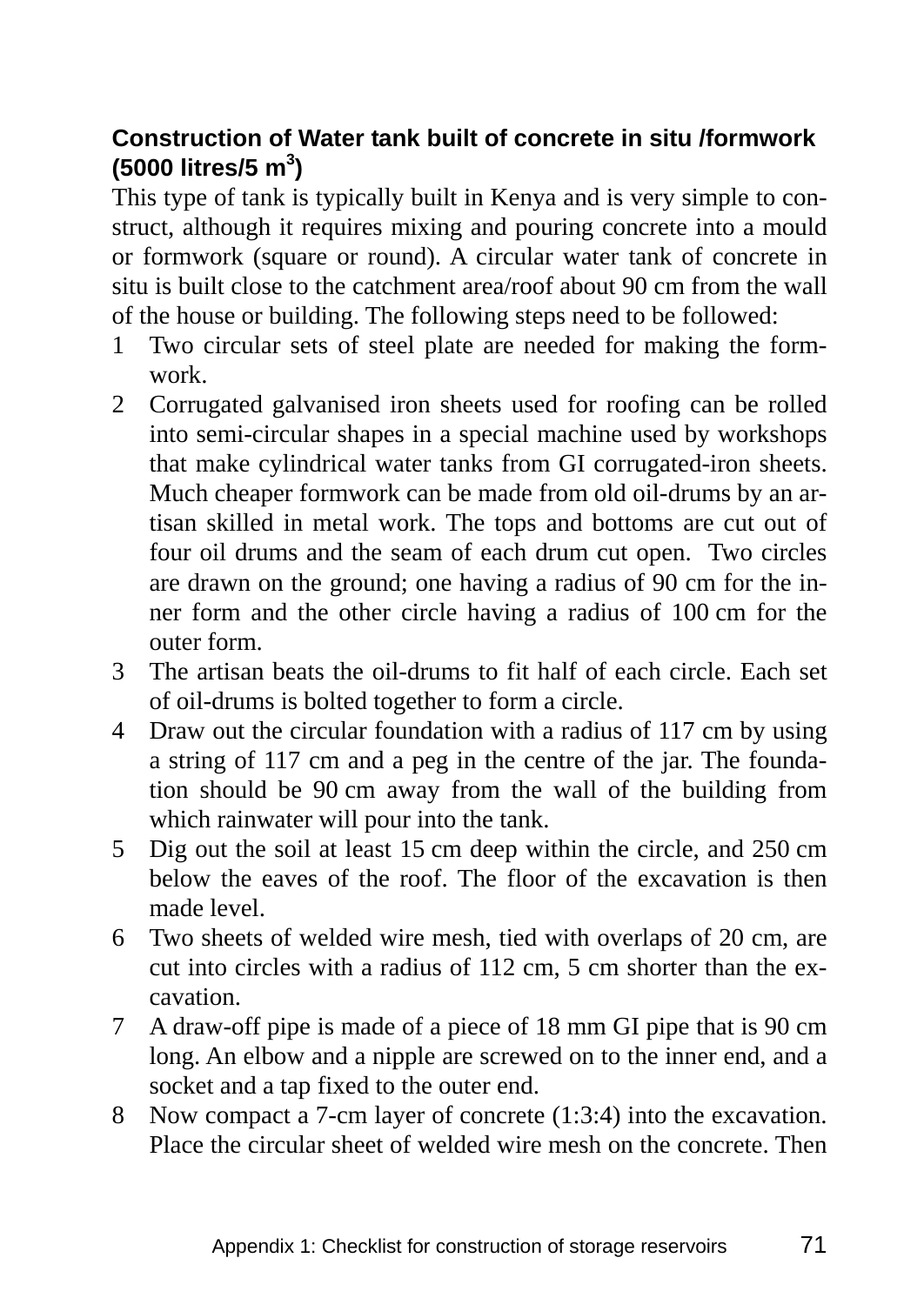place the draw-off pipe on the welded wire mesh where the tap stand will be.

- 9 Compact a 6-cm layer of concrete (1:3:4) onto it and level it off with a rough surface. Keep the foundation moist under cover while building the remaining part of the tank.
- 10 Place the two circular moulds on the foundation, 10 cm apart.
- 11 Fill the mould with concrete (1:3:4) while laying a spiral of barbed wire (12.5 g) with a vertical spacing of 10 cm in the concrete. Knock the mould to remove any air bubbles from the concrete.
- 12 On the following day, remove the mould and place it on top of the concrete wall.
- 13 Now repeat the procedure of filling the mould with concrete and a spiral barbed wire with a vertical spacing of 10 cm.
- 14 Remove the mould. Plaster the interior of the tank with a 2 cmthick layer of mortar (1:3) and NIL (cement slurry) on the same day.
- 15 Make a framework of timber (6 x 1 inch).
- 16 Support it with props in the tank. The timber should be flush with the top of the tank wall.
- 17 Cut two sheets of welded wire mesh into a circular sheet that is 5 cm shorter than the outer edge of the tank wall.
- 18 Cut a hole for a plastic basin, to act as the mould for the manhole, in the welded wire mesh and place it on the formwork.
- 19 Place the overflow pipe under the welded wire mesh vertically over the tap in the foundation.
- 20 Pour 10 cm of concrete (1:3:4) into the basin and on the formwork. Lift the welded wire mesh into the middle of the concrete and smooth it to finish.
- 21 Build the tap stand and gutter inlet while curing the tank.
- 22 After seven days remove the formwork and whitewash the external surfaces of the tank with 1 part cement to 10 parts lime.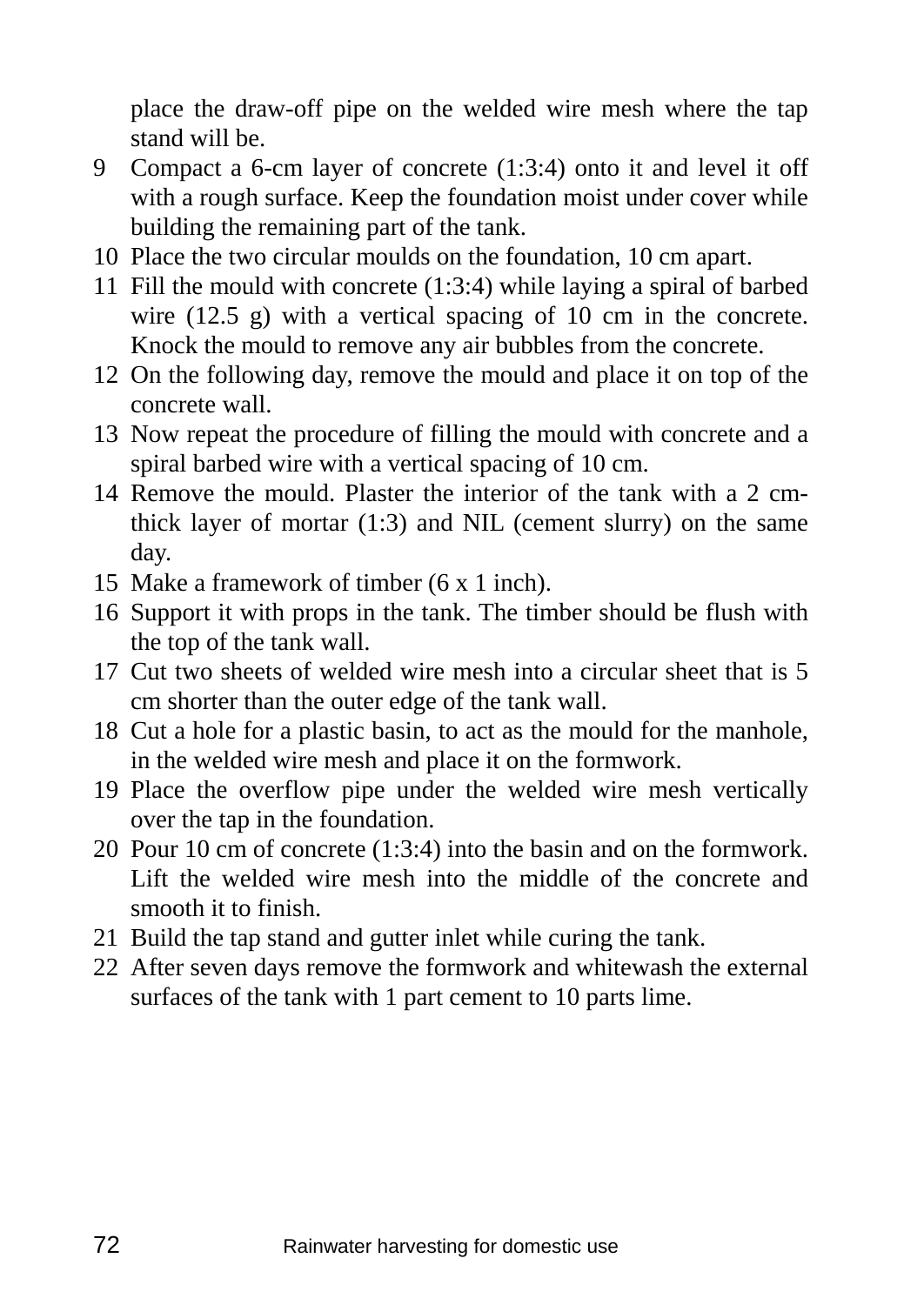## **Construction of water tank built of bricks or blocks (10 m3)**

Follow these steps to construct a square 25,000-litre tank:

- 1 Excavate a foundation for the tank that is 4 m long, 4 m wide and 2 m deep and is situated at least 1 m from the gable of a house.
- 2 Cover the walls of the excavation with blocks and cement.
- 3 Place 10 mm rods tightly against the walls of the tank. Plaster the wall and floor with a 2-cm layer of mortar (1:3). Press cement slurry into the moist mortar with a steel trowel for waterproofing.
- 4 Cover the tank with mesh to prevent insects and debris from entering.
- 5 After 7 days fill the tank gradually (first flush!) at a rate of approximately 300 mm per day by controlling the inflow into the tank in case the rainfall is very intensive during the first rainfall season.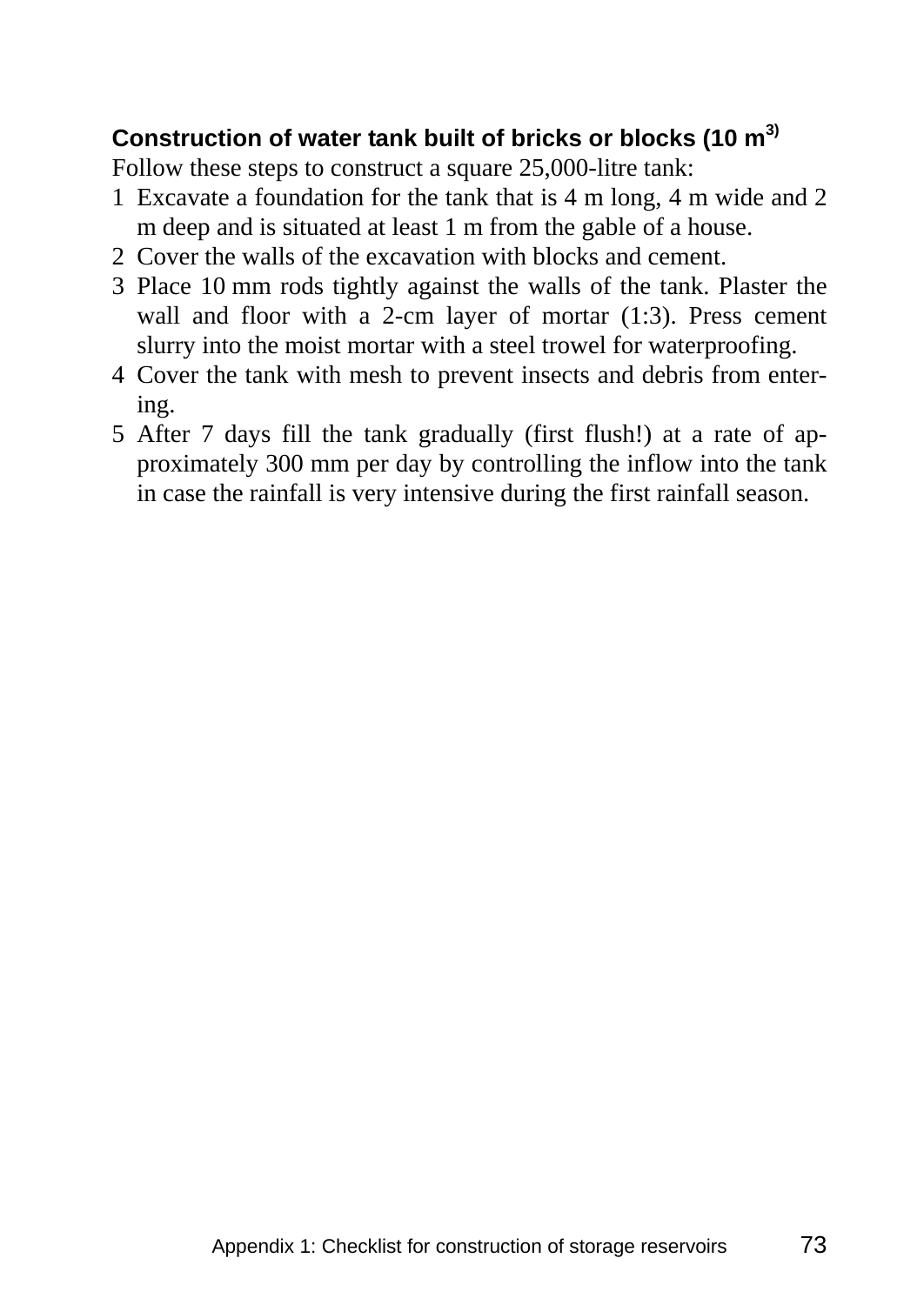# **Appendix 2: About RAIN**



**RAIN** (Rainwater Harvesting Implementation Network) is an international network with the aim to increase access to water for vulnerable sections of society in developing countries - women and children in particular - by collecting and storing rainwater in water tanks and wells.

## **Our Mission**

**RAIN** aims to improve access to domestic water in communities worldwide through the widespread:

- $\triangleright$  implementation of local rainwater harvesting projects;
- $\triangleright$  establishment and capacity building of rainwater harvesting capacity centers;
- $\triangleright$  knowledge sharing.

## **What we do**

**RAIN** provides funds for the implementation of small-scale rainwater harvesting projects through local organisations. **RAIN** is presently implementing Rainwater harvesting projects in Nepal, Burkina Faso, Mali, Senegal and Ethiopia and would like to expand in Asia and Sub-Saharan Africa in the near future. In addition, our programme facilitates a global exchange of knowledge on rainwater harvesting between our partners and other organisations interested.

In 2004 and 2005, **RAIN** has facilitated the construction of almost 1.5 million litres of rainwater harvesting capacity by local organisations, benefiting about 11,000 people. Tanks of 16,000 to 128,000 litres have been established at schools, community centres and health posts. In other areas where only household level tanks are feasible, the tank capacity reaches up to 6,500 litres.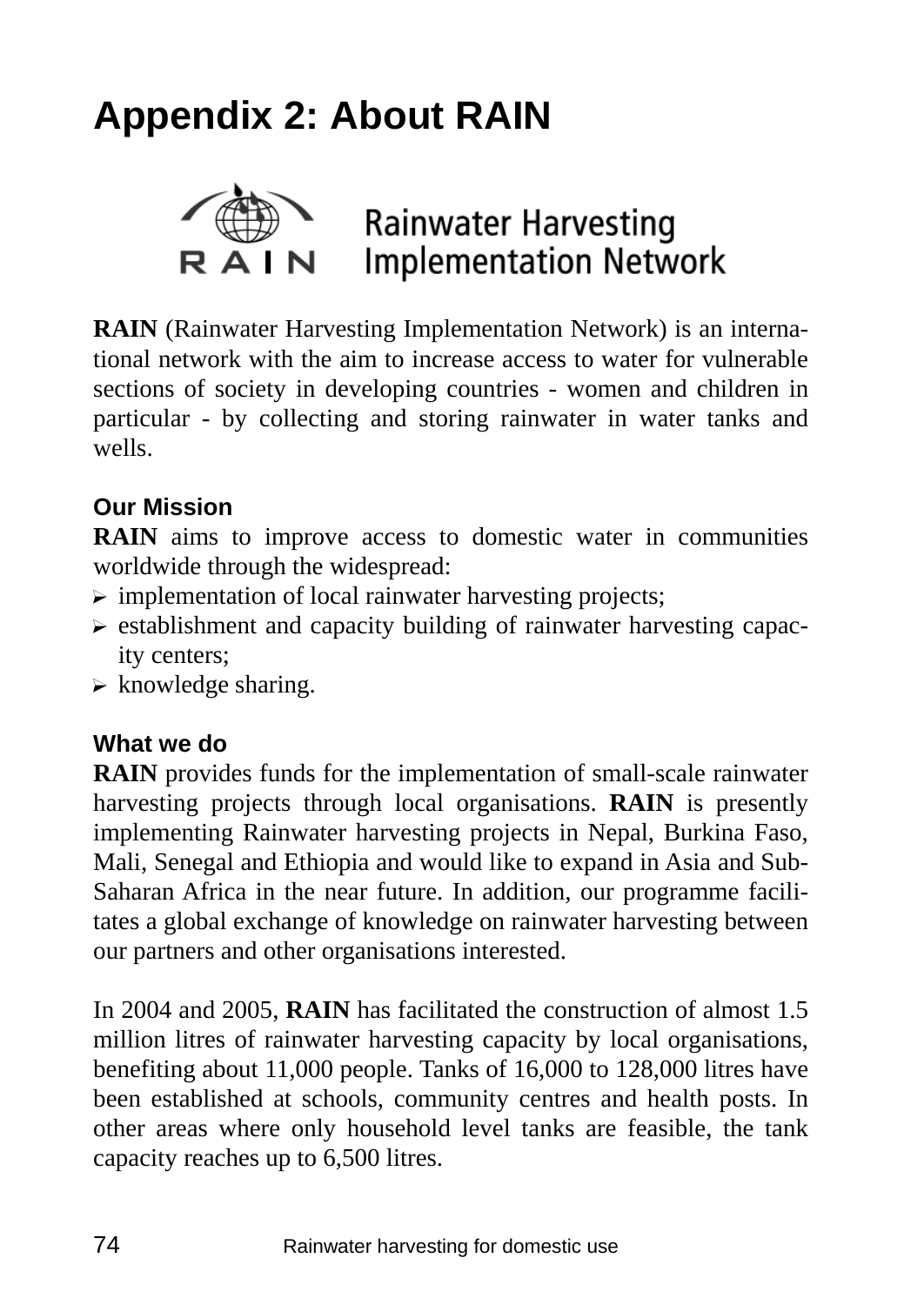**RAIN**'s West Africa Programme, running from 2006 to 2010, will result in the construction of more than 20 million litres of rainwater harvesting capacity, benefiting ten thousands of people in Burkina Faso, Mali and Senegal.

**RAIN** ensures integration of rainwater harvesting in water & sanitation, educational and health programmes through partnerships with international organisations such as the Southern and Eastern Africa Rainwater Network (SearNet) and local organisations such as the Ethiopian Rainwater Harvesting Association (ERHA), the Senegalese NGOs ENDA and ACAPES, and the Nepalese Biogas Sector Partnership (BSP).

## **Our Organisation**

**RAIN** receives and distributes funds through the **RAIN** Foundation that is registered in the Netherlands. The **RAIN** Foundation is administered by a Board and advised by an International Advisory Committee consisting of international key-players in the international water sector. The **RAIN** Foundation receives support from international NGOs and bilateral donors, and can be reached at the address mentioned below to explore new co-operations.

## **Contact**

Rainwater Harvesting Implementation Network (**RAIN**) c/o. Donker Curtiusstraat 7-523 1051 JL Amsterdam The Netherlands Tel. +31 20 5818 270 / 250 Fax. +31 20 6866 251 info@rainfoundation.org www.rainfoundation.org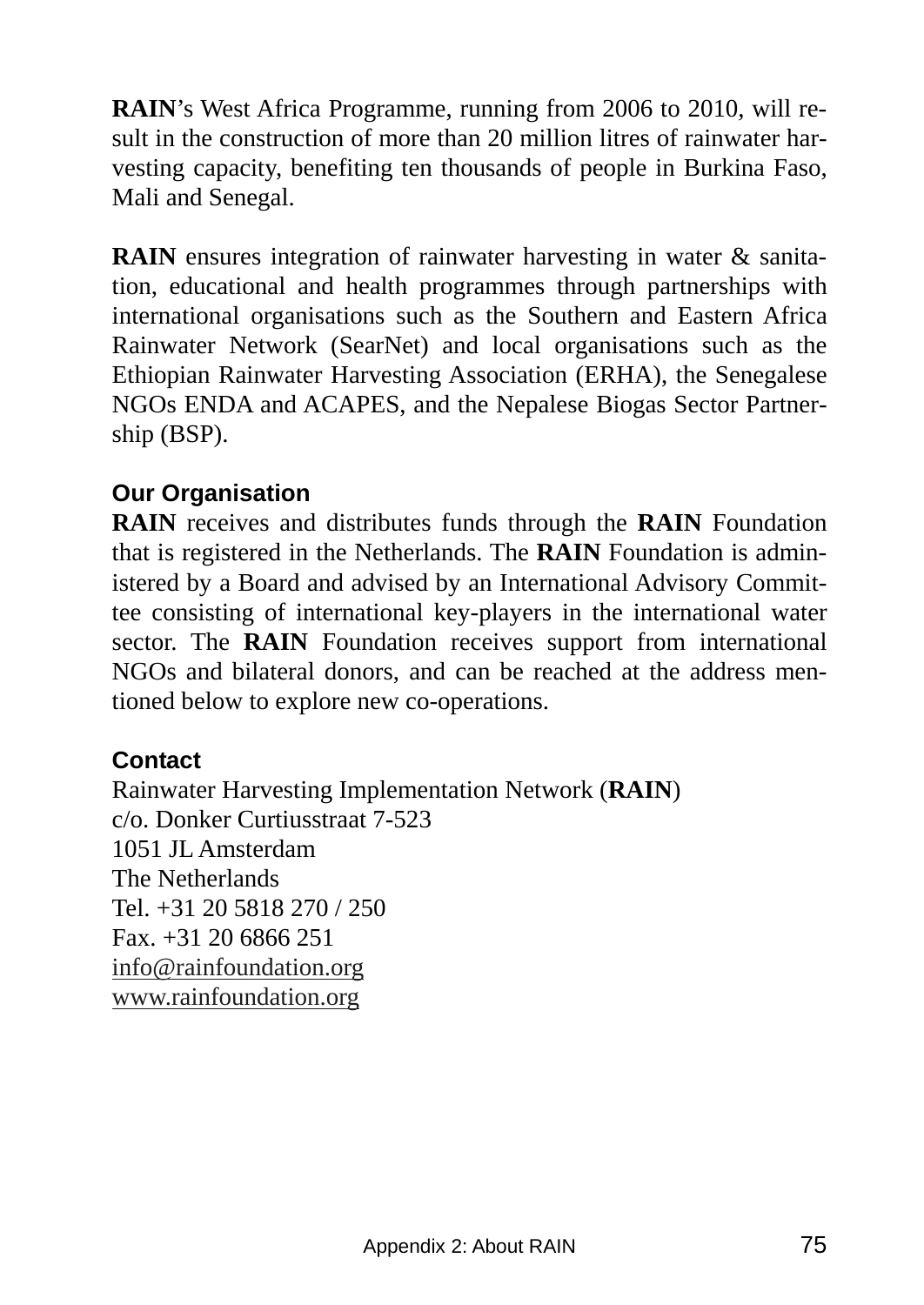# **Further reading**

**Very Low-cost Domestic Roofwater Harvesting in the Humid Tropics: Existing Practise**, Development Technology Unit, 2002, Domestic Roofwater Harvesting Research Programme, University of Warwick. www.eng.warwick.ac.uk/dtu/rwh/index.html

**Rainwater Harvesting CD**, by Hans Hartung, 2002. Margraf/CTA. ISBN: 3-8236-1384-7

**Rainwater Catchment Systems for Domestic Supply**, by John Gould and Erik Nissen-Petersen, 1999. Design, construction and implementation. ISBN: 1853394564

**Water Harvesting. A guide for planners and project managers,** 1992. IRC, International Water and Sanitation Centre, Delft, The Netherlands. ISBN: 90-6687-020-6

**Rainwater Harvesting, Technical Note**, Intermediate Technology Development Group (ITDG, www.itdg.nl)

#### **General**

**Guidance on the use of Rainwater Tanks**, 2004, Australian Government Department of Health and Ageing. ISBN: 0 642 82443 6

**Rural Water Supplies and Sanitation,** Morgan, 1990, Macmillan Education Ltd, London. ISBN: 0333485696

**Water Harvesting in Five African Countries**, by M. Lee and J. Visscher, 1990, Occasional Paper Series 14, IRC, The Netherlands

**Rainwater Reservoirs, Above Ground Structures for Roof Catchment**, by R. Hasse, 1989, gate, Germany. ISBN: 3528020490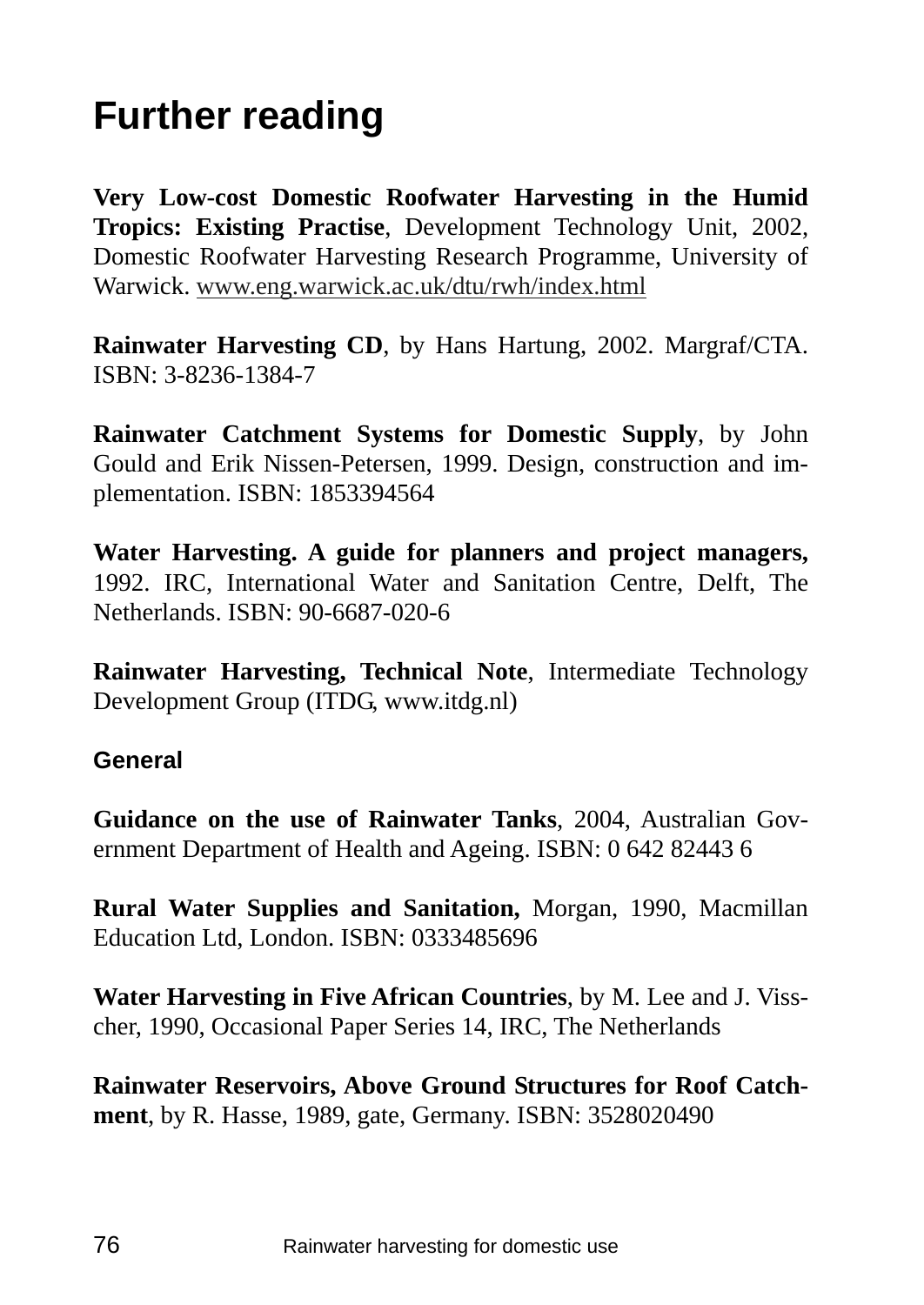**Sourcebook of Alternative Technologies for Freshwater Augmentation in Africa**, UNEP, 1998. ISBN: 9280715089

#### **Manuals and design information**

**Water Storage – Tanks, Cisterns, Aquifers and Ponds for Domestic Supply, Fire and Emergency Use**, by Art Ludwig – Includes how to make ferro cement tanks. ISBN: 0964343363

**Guidance on the use of Rainwater Tanks**, by D. Cunliffe, 1998, National Environmental Health Forum Monographs, Water series 3, Australia. ISBN 0642320160

**Rainwater Tanks: Their Selection, Use and Maintenance**, 1998, South Australian Water Cooperation, Australia.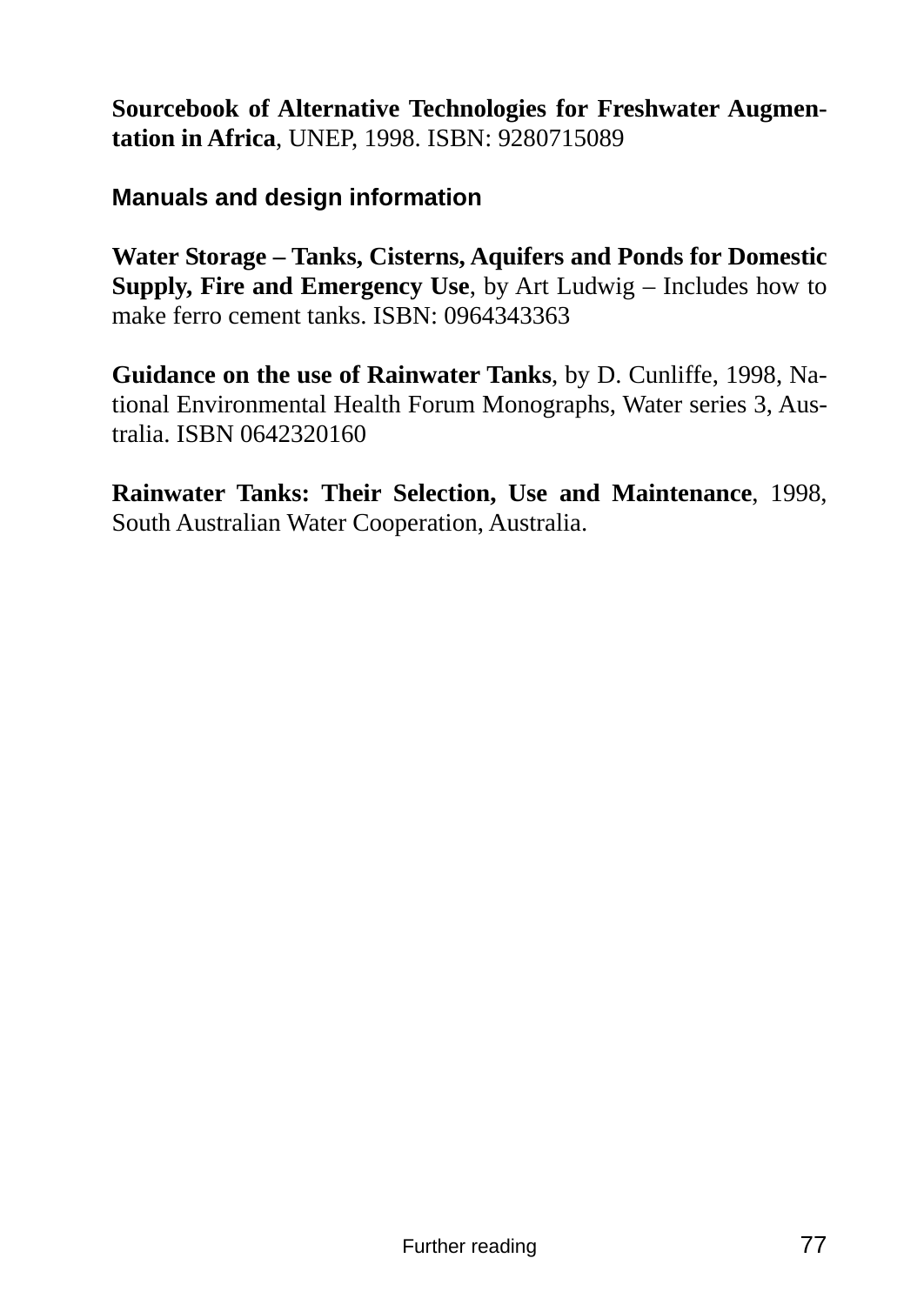## **Useful addresses**

**ACORD** Mbarara, Uganda P.O. Box 1394, Mbarara, Uganda T: 041-267667/8, 075640989, F: 041-267738/267863 W: www.acord.org.uk

**CSE** Centre for Science and Environment Spreading awareness about the immense relevance of rainwater harvesting in the present context. 41,Tughlakabad Institutional Area, New Delhi-110061, India

W: www.cseindia.org and www.rainwaterharvesting.org

**ERHA**: In Ethiopia, the RAIN programme is monitored and guided by the Ethiopian Rainwater Harvesting Association. ERHA is RAIN's Rainwater Harvesting Capacity Centre in Ethiopia Zerihun Building (2nd Floor, Room No. 30), Haile Gebreselassie Avenue Wereda 17, Kebele 14, H. No. 493/30 P.O. Box 27671/1000, Addis Ababa, Ethiopia  $T: + 251 - 1 - 638513/4, F: + 251 - 1 - 638514$ E: erha@telecom.net.et, W: www.searnet.org/organisations.asp

## **FAKT**

Sustained improvements of social and economic conditions in developing and transformation countries Gänsheidestrasse 43, 70184 Stuttgart, Germany T: +49 (0) 711 21095-0, F: +49 (0) 711 21095-55 E: fakt@fakt-consult.de, W: www.fakt-consult.de

**GARNET** Global Applied Research Network for the theme 'Rainwater Harvesting.' Water, Engineering and Development Centre Loughborough University, Leicestershire, LE11 3TU, UK T: +44 1509 222393, F: +44 1509 211079 W: www.lboro.ac.uk/departments/cv/wedc/garnet/tncrain.html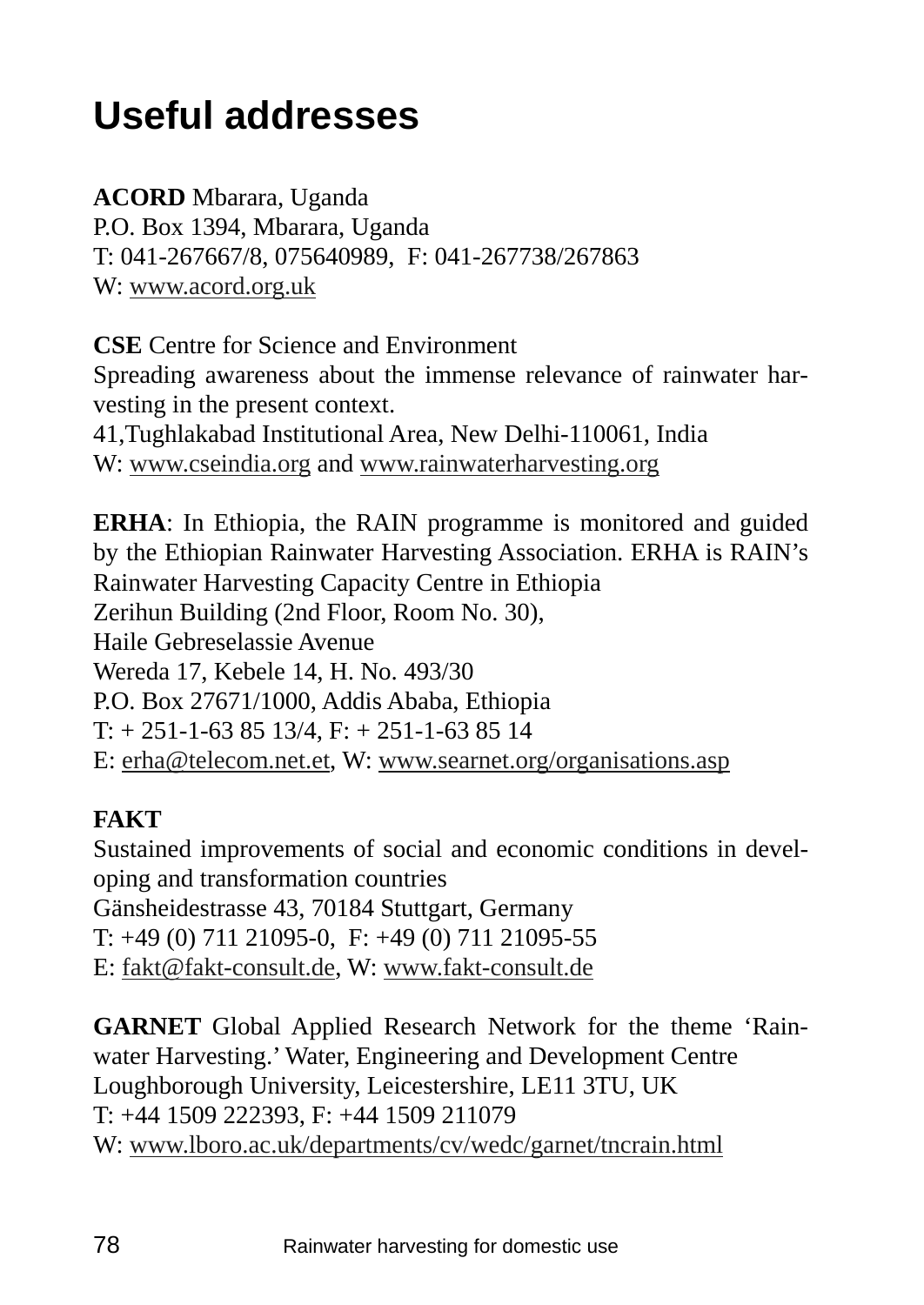**IRC** International Water and Sanitation Centre

Provides news, advice, research and training on low-cost water supply and sanitation in developing countries

See also Technical Paper Series 40: 'Small Community Water Supplies'

P.O. Box 2869, 2601 CW Delft, The Netherlands T: +31 15 219 2939, F: +31 15 219 0955, W: www.irc.nl

**IRCSA** International Rainwater Catchment Systems Association To promote and advance rainwater catchment systems technology worldwide.

W: www.ircsa.org

**IRHA** International Rainwater Harvesting Alliance To promote rainwater harvesting, within the context of IWRM, linking local social, gender, and economic development with the protection of vital ecosystems. IRHA Secretariat and HQ - Geneva - Switzerland 7-9 chemin de Balexert, 1219 Châtelaine, Geneva, Switzerland

W: www.irha-h2o.org

**PRACTICA** Practica foundation facilitates knowledge exchange and the development of innovative and low-cost water technologies. Maerten Trompstraat 31, 2625 RC Delft, The Netherlands T: +31 (0)15 257 53 59, W: www.practicafoundation.nl

**RAIN** Rainwater Harvesting Implementation Network For more information, see chapter About RAIN

**RELMA** Regional Land Management Unit (RELMA) has been integrated into the World Agroforestry Centre (ICRAF) ICRAF House, UN Avenue, Gigiri P.O. Box 30677-00100 GPO, Nairobi, Kenya T: (+254 20) 524400/524418, F: (+254 20) 524401/524001 W: www.relma.org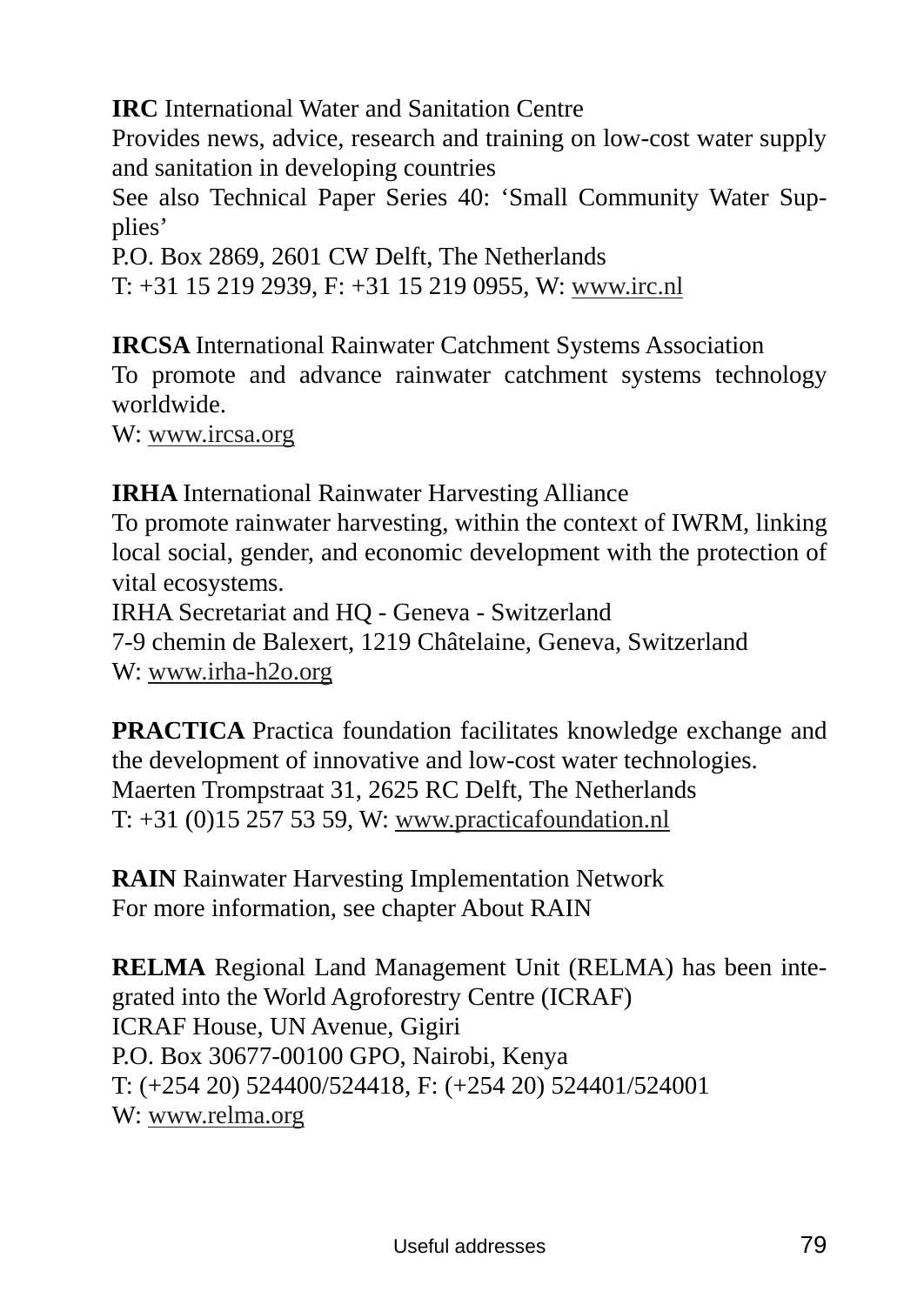**RWP** The Rainwater Partnership was formed on October 7, 2004, at the UNEP offices in The Hague as a 'Type II' partnership between UNEP, SearNet, IRHA, IRCSA, and RAIN. Type II partnerships first emerged at the World Summit on Sustainable Development (WSSD, Johannesburg, 2002). They strive to complement the work at the government and policy level with more direct action on the ground. c.o. Division of Environmental Policy Implementation (DEPI) United Nations Environment Programme (UNEP) Elizabeth Khaka, P. O. Box 30552, Nairobi, Kenya T: 254 2 623990/621234, F: 254 2 624 249/622788

**SEARNET** Southern and Eastern Africa Rainwater Network (Sear-Net), a network of national rainwater harvesting (RWH) associations in Eastern and Southern Africa Regional Land Management Unit, Icraf House , UN avenue, Gigiri P. O. Box 63403, Nairobi 00619, Kenya T: (+254 20) 722 44 00 / 722 44 22, F: (+254 20) 722 44 01 W: www.searnet.org

**SIMAVI** supports healthcare initiatives in developing countries with a focus on water and sanitation activities Fonteinlaan 5, 2012 JG Haarlem, The Netherlands T: 023 5318055, F: 023 5328538, W: www.simavi.org

## *RAIN's implementing partners during the pilot phase (2005) in Ethiopia:*

**AFD**: Action for Development P.O.Box 19859, Addis Ababa, Ethiopia T: (251-1) 622326 / 625976, F: (251-1) 625563

**ASE**: Agri-Service Ethiopia PO Box 2460, Addis Ababa, Ethiopia T: (251-1) 651212 / 65 55 15, F: (251-1) 654088 W: www.devinet.org/agriservice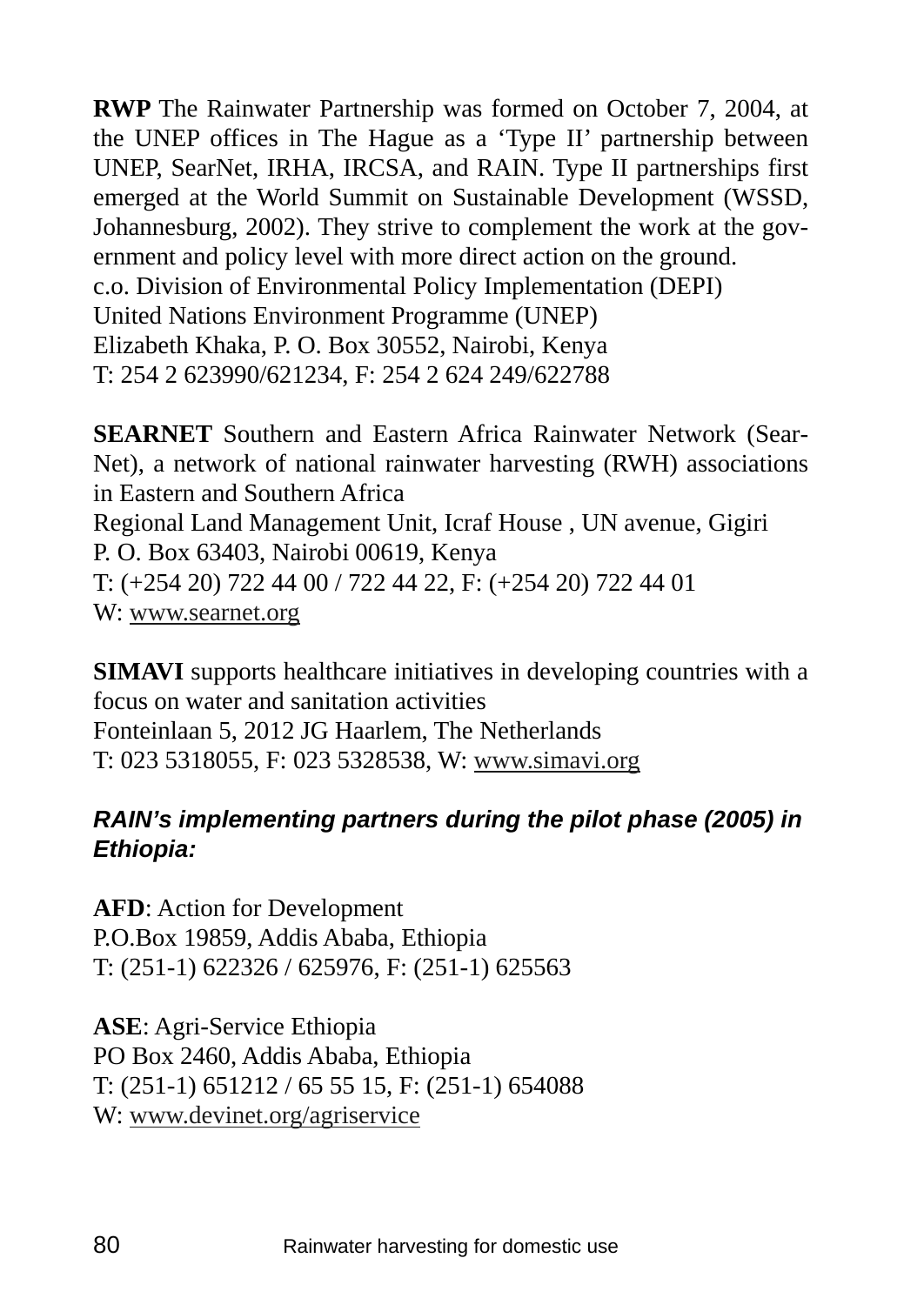**ERSHA**: Ethiopian Rural Self Help Association Debre Zeyet Road, off Mickwor Plaza Building P.O. Box: 102367, Addis Ababa T: (251-1) 654652 / 661493, F: (251-1) 251 1 661492 E: ersha@ersha.org, ersha@telecom.net.et W: www.devinet.org/ershaethiopia

## **WaterAction - Ethiopia**

Higher 17, Kebele 21, House No 432/4, Behind AMICE Addis Ababa, Ethiopia T: (251-1) 61 42 75, F: (251-1) 66 16 79, E: wact@telecom.net.et

## *RAIN's implementing partners during the pilot phase (2004) in Nepal:*

## **Biogas Sector Partnership, Nepal (BSP)**

(RAIN's Rainwater Harvesting Capacity Centre) Bakhundole, Lalitpur, P.O. Box 9751, Kathmandu, Nepal T: (+977)-(1)-5529840/ 5524665, F: (+977)-(1)-5524755 E: snvbsp@wlink.com.np

## **Helvetas Nepal**

P.O. Box 688, Kathmandu, Nepal T: (+977)-(1)-527828, F: (+977)-(1)-526719 E: helvetas@warm.wlink.com.np

#### **Nepal Red Cross Society**

National Headquarters, Red Cross Marga, Kalimati P.O. Box 217, Kathmandu, Nepal T: (+977)-(1)-4270650 / 4270167, F: (+977)-(1)-4271915 E: nrcs@nrcs.org, W: www.nrcs.org

## **NEWAH – Nepal Water for Health**

P.O. Box: 4231, Lohasal, Kathmandu, Nepal T: (+977)-(1)-4377107 / 4377108, F: (+977)-(1)-4370078 E: newah@newah.org.np, W: www.newah.org.np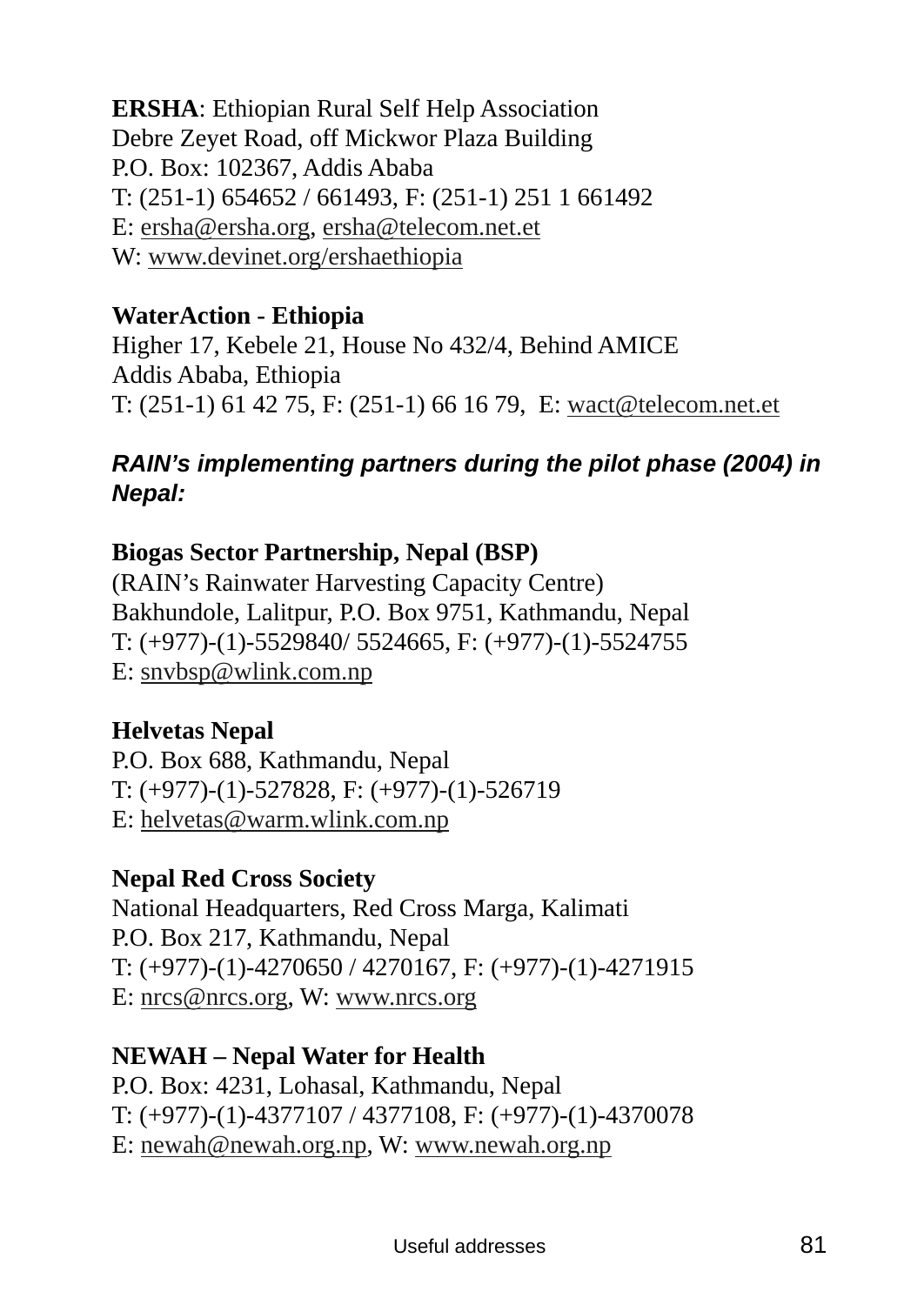# **Glossary**

| <b>Arid</b>               | Very dry climate with less than 500 mm aver-<br>age annual rainfall.                                                                                                                                                                                                                                         |
|---------------------------|--------------------------------------------------------------------------------------------------------------------------------------------------------------------------------------------------------------------------------------------------------------------------------------------------------------|
| <b>Catchment surface</b>  | The surface which receives rainfall directly<br>and contributes the water to the system. Any<br>roofing material can be used for non-potable<br>uses. Water to be used for drinking should not<br>be collected from roofs covered with asphalt,<br>and lead flashing should not be used in these<br>systems. |
| <b>Cistern</b>            | Underground or sub-surface storage reservoir.                                                                                                                                                                                                                                                                |
| <b>Delivery system</b>    | The delivery system is used to transport the<br>water from the catchment surface (roof) to the<br>storage reservoir. It usually consists of gutters<br>and a downpipe.                                                                                                                                       |
| Downpipe                  | The pipe that collects all the water trans-<br>ported from the roof surface by all gutters and<br>is connected to the storage reservoir.                                                                                                                                                                     |
| <b>Evaporation</b>        | Process in which water passes from the liquid<br>state into the vapour state.                                                                                                                                                                                                                                |
| <b>Ferro cement</b>       | Construction method involving the rein-<br>forcement of cement mortar using wire and/or<br>wire mesh.                                                                                                                                                                                                        |
| <b>First-flush device</b> | The first rains collect the dust, bird drop-<br>pings, leaves, etc., that lie on the roof surface.<br>To prevent these pollutants and contaminants<br>from getting into the storage tank, the first                                                                                                          |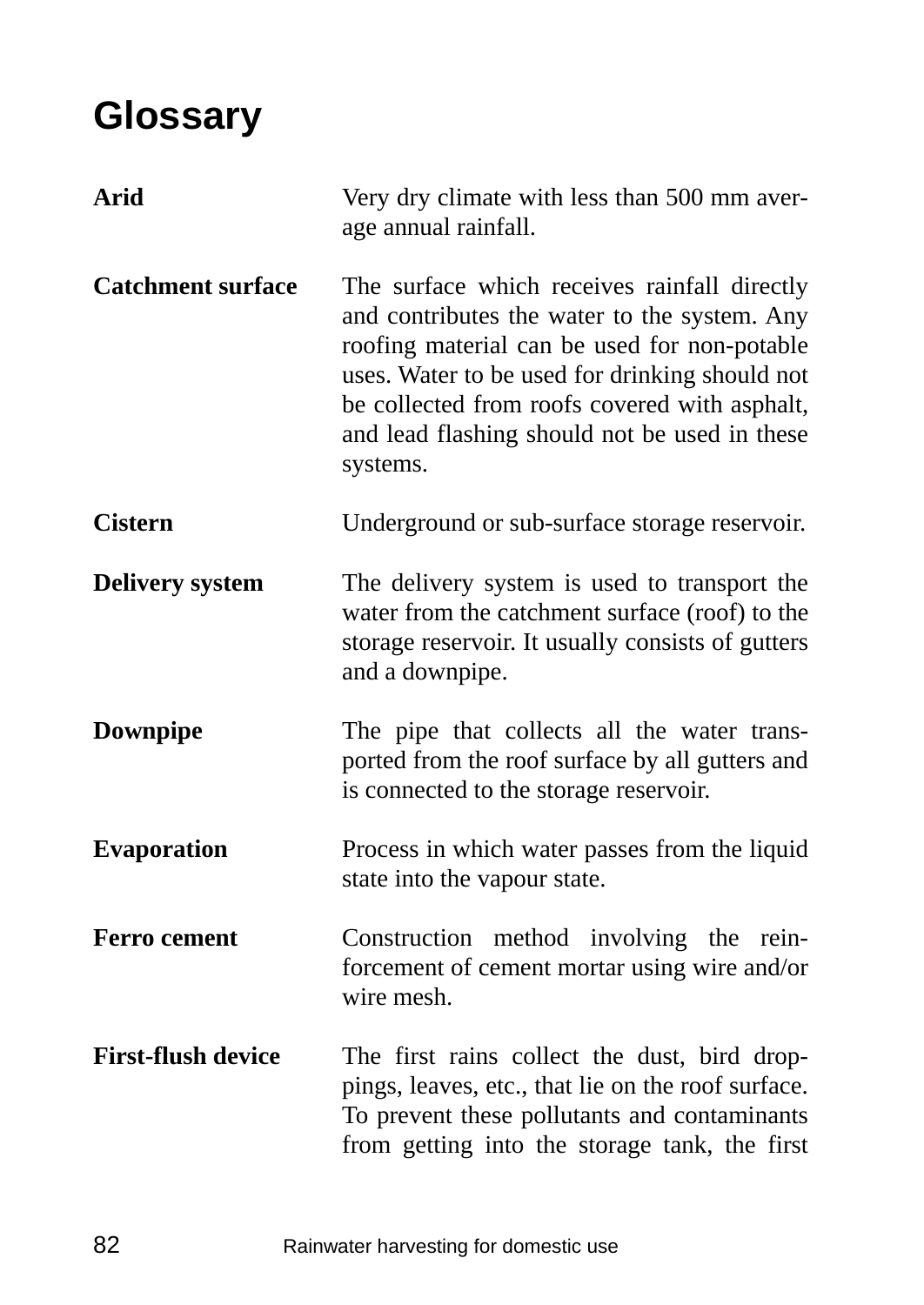|                            | rainwater containing the debris must therefore<br>be diverted or flushed. Many RWH systems<br>incorporate a 'first-flush' device for this pur-<br>pose.                                       |
|----------------------------|-----------------------------------------------------------------------------------------------------------------------------------------------------------------------------------------------|
| Precipitation              | A general term for water which falls from the<br>atmosphere as rain, snow or hail.                                                                                                            |
|                            | Rainwater catchment Collection and storage of run-off primarily<br>for domestic use and water supply.                                                                                         |
|                            | <b>Rainwater harvesting</b> A general term for most types of rainwater<br>catchment for both agriculture and domestic<br>supply.                                                              |
| <b>Run-off</b>             | Run-off is the term applied to the water that<br>flows away over the (soil) surface after rain-<br>fall.                                                                                      |
| <b>Run-off coefficient</b> | The ratio of the volume of water that runs off<br>a surface to the volume of rain that falls on<br>the surface.                                                                               |
| Semi-arid                  | Fairly dry climate with average annual rain-<br>fall of about 500-750 mm, with high variabil-<br>ity in rainfall.                                                                             |
| Splash guard               | Splash guards prevent rainwater from shoot-<br>ing over (conventional) gutters, resulting in<br>loss of rainwater. Splash guards prevent this<br>spillage.                                    |
| Storage reservoir          | The water collected from the catchment sur-<br>face and transported by the delivery system<br>will be stored in tanks or cisterns. Tanks can<br>vary in size from a cubic metre (1000 litres) |